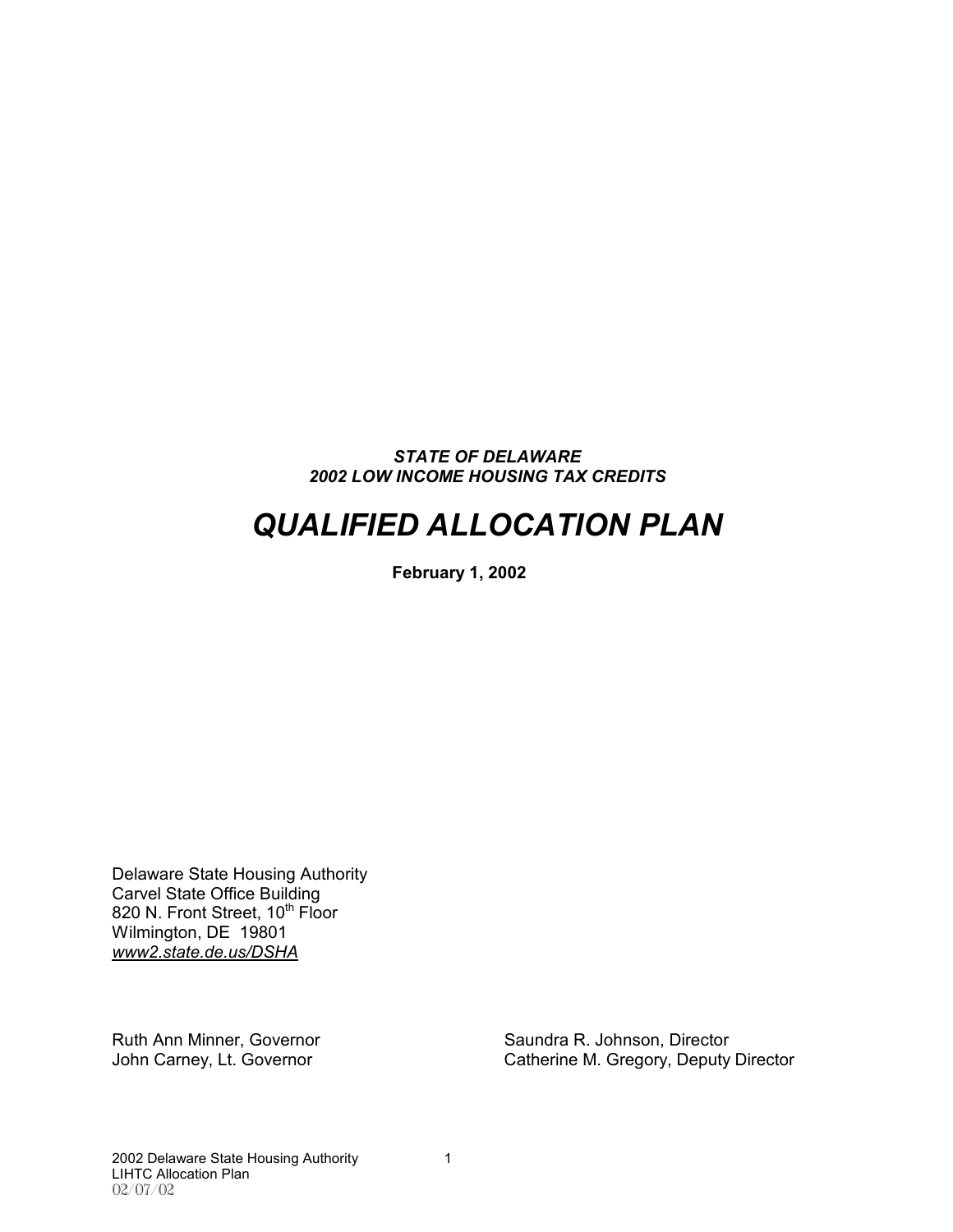### **CONTENTS**

| <b>INTRODUCTION</b>                                                                                                                                                                                                                                                                                                                                                                  | Page No.<br>4        |  |  |  |  |
|--------------------------------------------------------------------------------------------------------------------------------------------------------------------------------------------------------------------------------------------------------------------------------------------------------------------------------------------------------------------------------------|----------------------|--|--|--|--|
| DESCRIPTION OF HOUSING NEEDS AND PRIORITIES                                                                                                                                                                                                                                                                                                                                          |                      |  |  |  |  |
| TAX CREDIT RESERVATIONS AND SET-ASIDES<br>Geographic Reservations<br>Non-Profit Pool<br><b>Rural Set-Aside</b>                                                                                                                                                                                                                                                                       |                      |  |  |  |  |
| <b>DEFINITIONS</b>                                                                                                                                                                                                                                                                                                                                                                   | 16                   |  |  |  |  |
| <b>THRESHOLD REQUIREMENTS</b>                                                                                                                                                                                                                                                                                                                                                        | 22                   |  |  |  |  |
| <b>IRS THRESHOLD REQUIREMENTS</b><br>Minimum Set-Aside<br><b>Rent Restrictions</b><br><b>Occupancy Assumptions</b><br>Square Footage<br><b>Building and/or Housing Codes</b>                                                                                                                                                                                                         | 22                   |  |  |  |  |
| <b>DSHA THRESHOLD REQUIREMENTS</b><br>Livable Delaware<br>Fair Housing and Civil Rights<br>Minimum Family Size Requirements<br>Minimum Square Footage Requirements<br>Market Study<br><b>Local and Community Notice</b><br><b>Development Team</b><br><b>Site Control</b><br><b>Local Zoning/Planning Approvals</b><br><b>Financial Feasibility</b><br>Displacement<br>IRS Form 8821 | 23                   |  |  |  |  |
| <b>RANKINGS AND POINTS</b><br>Pool One: New Castle County<br>Pool Two: Kent and Sussex Counties<br>Non-profit Pool                                                                                                                                                                                                                                                                   | 28<br>28<br>35<br>35 |  |  |  |  |
| <b>TIEBREAKERS</b>                                                                                                                                                                                                                                                                                                                                                                   | 36                   |  |  |  |  |
| <b>APPLICATION PROCESS</b><br>Freedom of Information Act                                                                                                                                                                                                                                                                                                                             | 37<br>38             |  |  |  |  |
| <b>REVIEW and SELECTION PROCESS</b>                                                                                                                                                                                                                                                                                                                                                  | 39                   |  |  |  |  |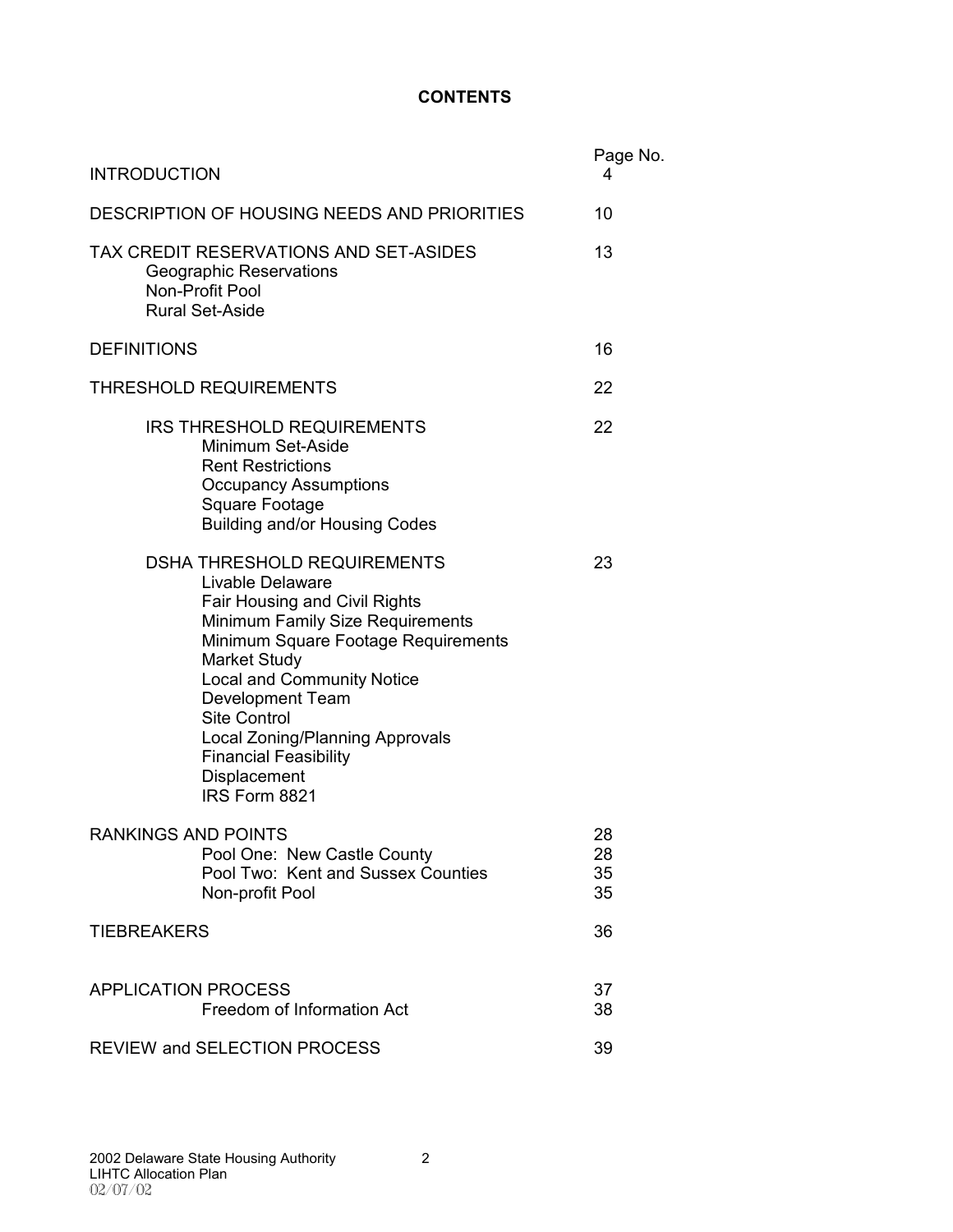| <b>FORWARD RESERVATIONS</b> |  |
|-----------------------------|--|
|                             |  |

PLACED-IN-SERVICE 42 COMPLIANCE MONITORING 44

| PROGRAM APPROVAL | 52 |
|------------------|----|
|                  |    |

- DSHA POLICY ON CIVIL RIGHTS COMPLIANCE 53
- VOLUME CAP CREDITS 54
- FEES AND PROCESSING 55

Appendix:

# QUALIFIED ALLOCATION PLAN ATTACHMENTS

- 1. General Underwriting Criteria
- 2. Difficult Development Areas
- 3. Qualified Census Tracts
- 4. Eligible Basis Limits
- 5. Livable Delaware Maps and Strategy Areas
- 6. Application Checklist
- 7. Market Study Requirements Checklist
- 8. Contacts for Civic Associations
- 9. Sample Notice (Community Notification)
- 10. Minimum Construction/Rehabilitation Standards

# LIHTC APPLICATION

Part I - Tax Credit Allocation Part II - Application on Development Description Part III - Qualifications of Applicant Income Limits and Rents Management Agent Qualifications Affirmative Fair Housing Marketing Plan Real Estate Owned/Developed Schedule IRS Form 8821 Blank Points Worksheet Application Package Supplement - Housing Development Fund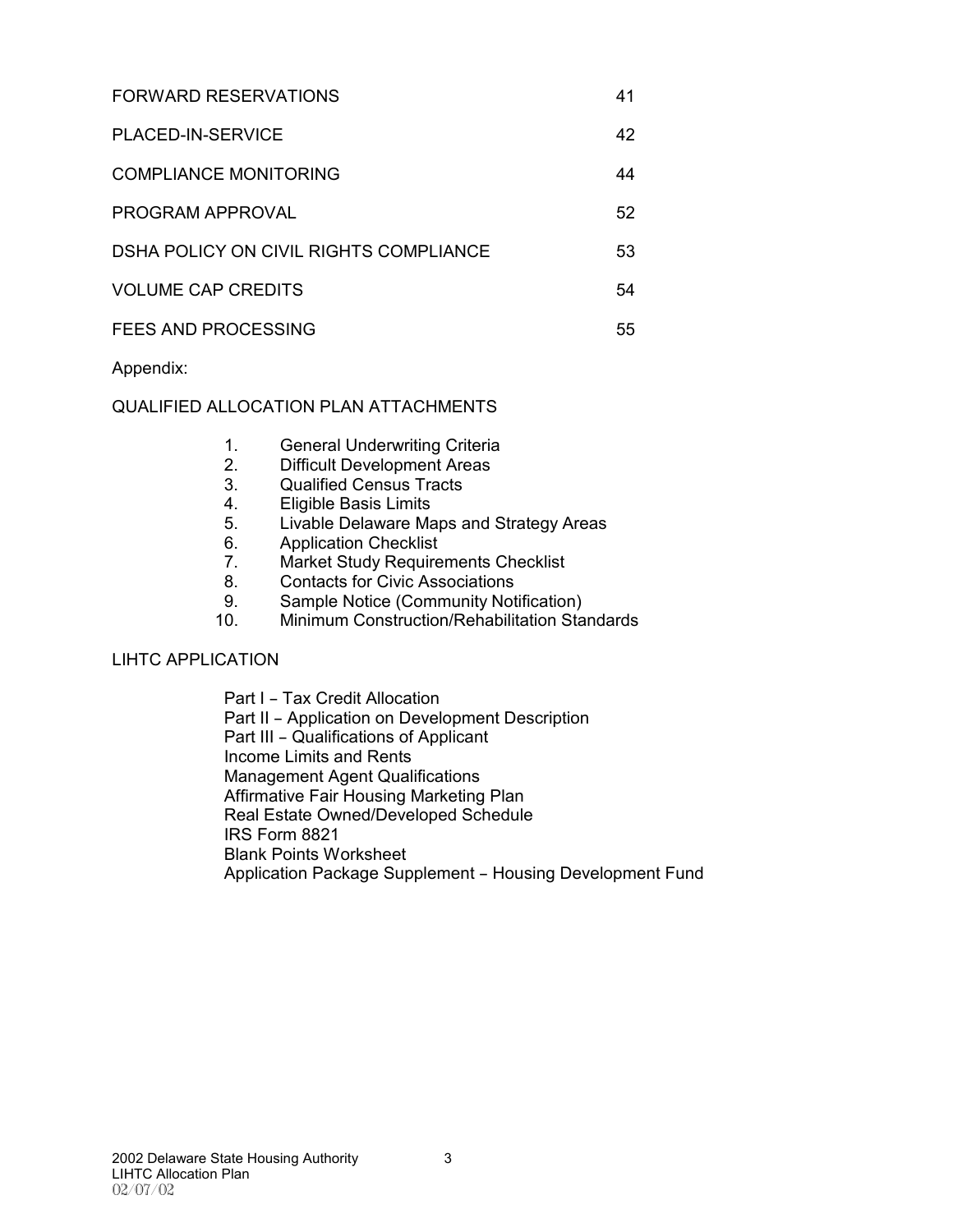# *LOW INCOME HOUSING TAX CREDIT PROGRAM QUALIFIED ALLOCATION PLAN*

# **Introduction**

The federal Low Income Housing Tax Credit program was established by Section 252 of the Tax Reform Act of 1986 and was codified as Section 42 of the Internal Revenue Code of 1986 as amended. The Revenue Reconciliation Act of 1989 amended IRC Section 42 by adding Section 42(m) that requires allocating agencies to allocate low income housing tax credits pursuant to a Qualified Allocation Plan (QAP). The Delaware State Housing Authority (DSHA) is the allocating agency for the State of Delaware. The following Qualified Allocation Plan represents the standards and procedures used by DSHA to perform its allocation and monitoring responsibilities.

### Section 42(m) states...

For purposes of this paragraph, the term "Qualified Allocation Plan" means any plan:

- i) which sets forth selection criteria to be used to determine housing priorities of the housing credit agency which are appropriate to local conditions,
- ii) which also gives preference in allocating housing credit dollar amounts among selected projects to projects:
	- a) serving the lowest income tenants
	- b) projects obligated to serve qualified tenants for the longest periods, and
	- c) projects, which are, located in qualified census tracts...and the development of which contributes to a concerted community revitalization plan.

iii) which provides a procedure that the Agency (or an agent or other private contractor of such agency) will follow in monitoring for non-compliance with the provisions of this section and in notifying the Internal Revenue Service of noncompliance with the provisions of this section which such agency becomes aware of and in monitoring for noncompliance with habitability standards through regular site visits.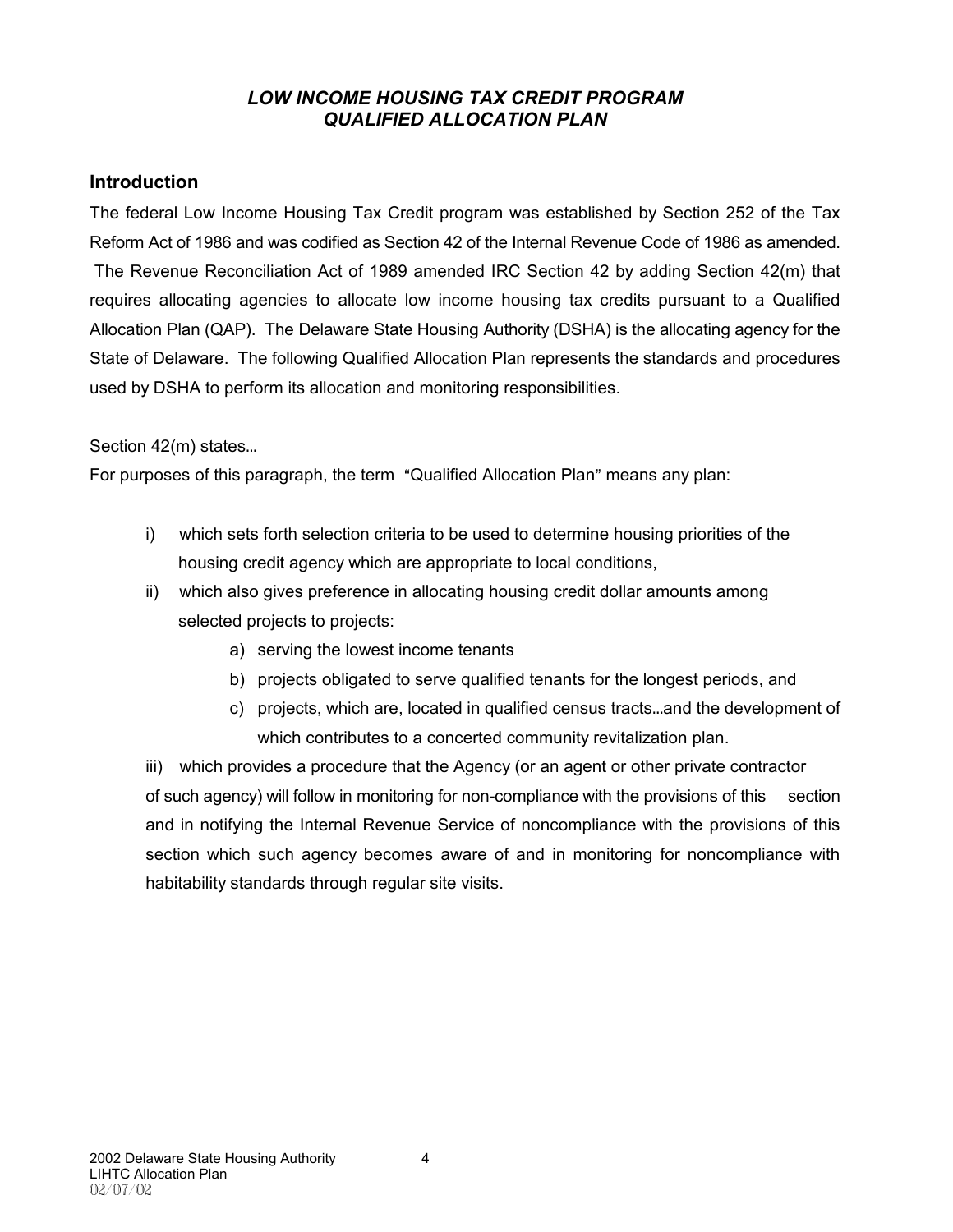- a) Certain Selection Criteria must be used: The selection criteria set forth in a qualified allocation plan must include:
	- i. project location
	- ii. housing needs characteristics
	- iii. project characteristics, including whether the project includes the use of existing housing as part of a community revitalization plan
	- iv. sponsor characteristics
	- v. tenant populations with special needs housing
	- vi. public housing waiting lists
	- vii. tenant populations of individuals with children
	- viii. projects intended for eventual tenant ownership

The Credit may be claimed annually for 10 years by owners of, or investors in, qualified low-income rental housing. The maximum amount of annual Credit is based on the cost of development, the number of qualified low-income units, the Credit percentage rate, and the amount needed to make the development viable. The annual Credit amount is determined at the time of final allocation and remains constant for the entire 10-year period. Cost of development is defined generally as the depreciable basis of the property. This includes "soft" costs such as engineering studies, architectural specifications, fees connected with construction financing, relocation expenses, construction period interest, performance bonds and general contractor fees as determined by the cost certification and certified by applicant's certified public accountant in accordance with Section 42. Land is not a depreciable item under Section 42 and therefore the cost of land acquisition or imputed value of the land is excluded from the cost of development. Other non-depreciable items include escrows, reserves, marketing expenses, and permanent loan fees.

Eligible developments include new construction, substantial rehabilitation and acquisition if substantial rehabilitation is being done. Maximum credit percentages for qualifying costs in an eligible development are calculated monthly based on the applicable rate issued by the Treasury Department. The intent of the federal government is that the present value of the Credit shall be 70% of qualified new construction and substantial rehabilitation costs that are not federally subsidized, while the present value of the Credit for Acquisition costs or costs that are financed from federal funds at a below market interest rate shall be 30%.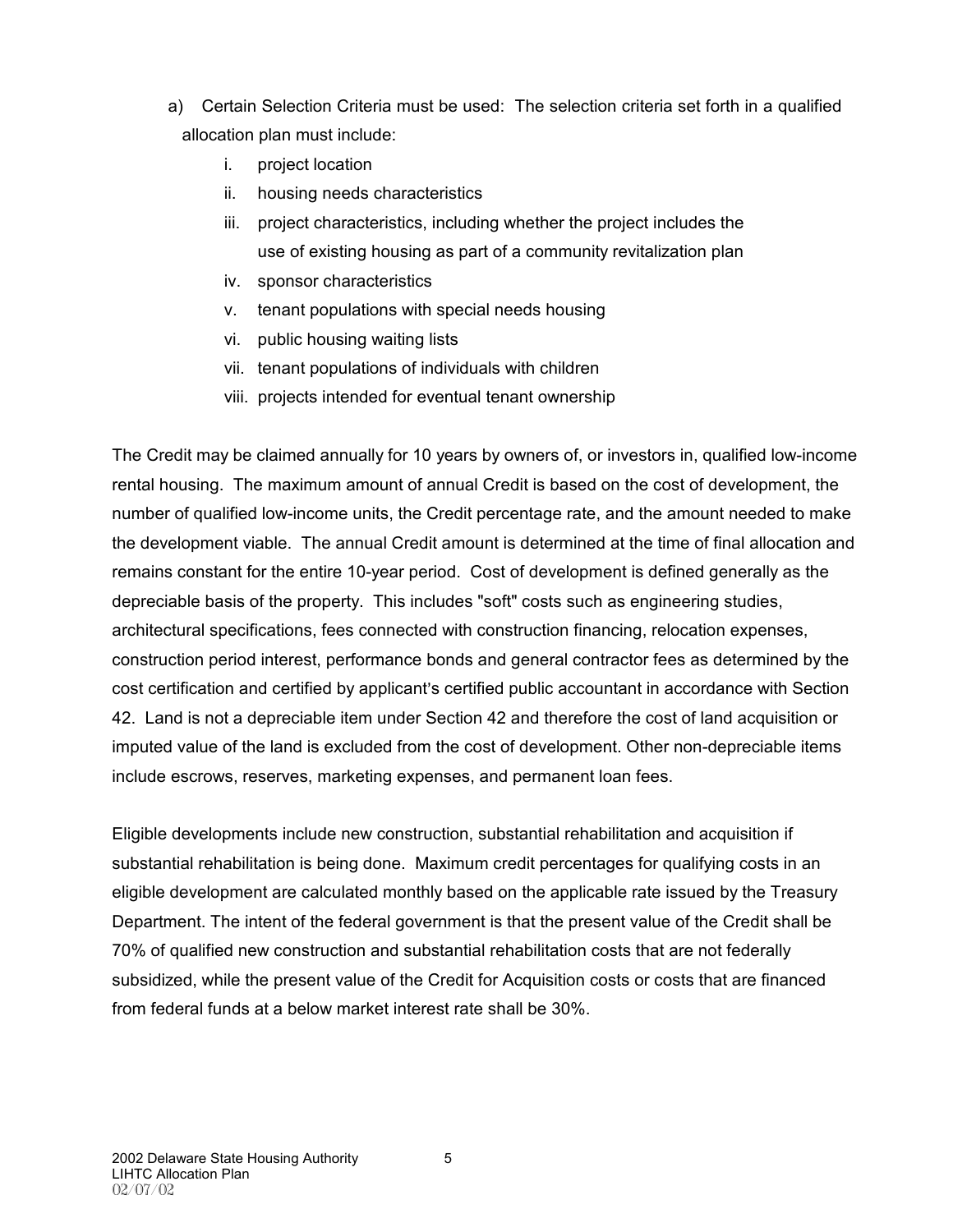DSHA will underwrite and allocate credits based on the applicable rate issued by the Treasury Department one (1) month prior to application submission and will utilize an equity factor dictated by market conditions. The equity factor will be listed in the application.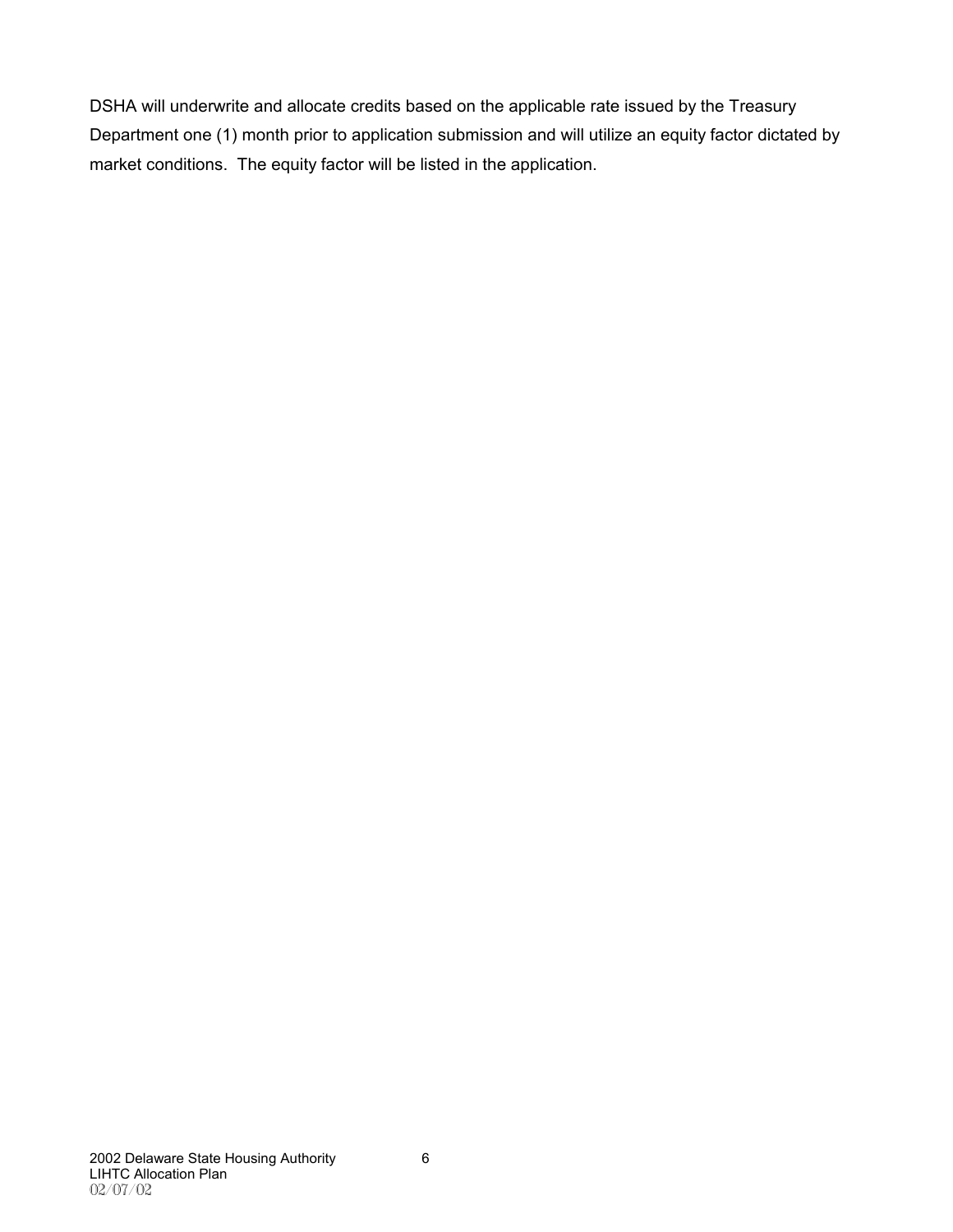The following summarizes eligible development categories and indicates maximum annual credit percentage rates:

> Maximum Annual Credit Percentage Rate

70% present value

New construction or substantial rehabilitation of existing housing – Credit is based on qualified development costs excluding land, acquisition costs and other non-depreciable costs as defined under Section 42 of the IRC. Qualified expenditures for substantial rehabilitation must be the greater of \$3,000 of qualified basis per low-income unit or 10% of unadjusted basis. DSHA has further defined substantial rehabilitation in the definition section of the QAP, and DSHA reserves the right to further adjust the minimum substantial rehabilitation requirement.

New construction or substantial rehabilitation of existing housing receiving a federal subsidy - A federal subsidy includes a tax-exempt obligation or loan funded in whole or part with federal funds where the interest rate on the loan is less than prevailing Treasury interest rates. Example: RHS Section 515 developments or Rental Rehabilitation developments. For purposes of the Credit program, a CDBG loan is not considered to be a federal subsidy and is eligible for the 70% present value Credit percentage rate. Also, developments receiving a loan under the HOME program are eligible for the 70% present value Credit as long as at least 40% of the units in each building serve families at or below 50% of median gross income.

30% present value

Pursuant to IRC Section 42(d)(5)(c), in the case of any building located in a qualified census tract or difficult development area,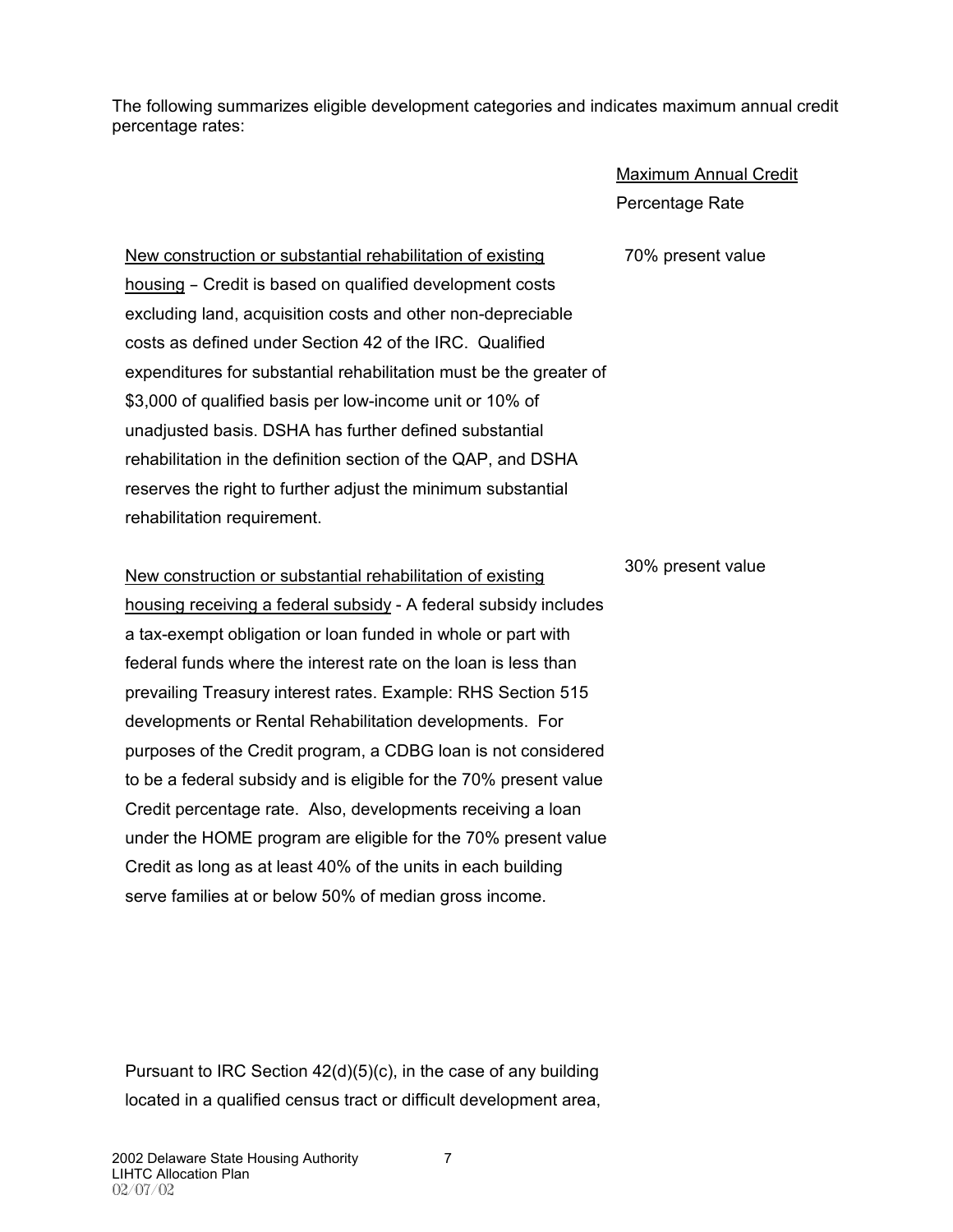the eligible basis of such building shall be 130% of such basis. Buildings receiving assistance under the HOME Investment Partnership Act are not eligible for such 130% basis if HOME Program funds are loaned in whole or in part if an interest rate payable on such loan is less than the Applicable Federal Rate (AFR) in effect as of the date on which the loan was made.

Acquisition cost of existing housing - Basis of Credit is on the cost of acquisition minus land value. The 30% present value Credit for acquisition of an existing building can only be claimed if at least minimum required substantial rehabilitation (greater of \$3,000 per low-income unit or 10% of unadjusted basis) is being done at the same time. DSHA has further defined substantial rehabilitation in the definition section of this QAP, and DSHA reserves the right to further adjust the minimum substantial rehabilitation requirement. Developments are eligible for 30% present value Credit only if the date of acquisition is 10 years or more after the later of the date the building was last placed in service or the date of the most recent nonqualified substantial improvements were made (may be waived for troubled federally-assisted developments). 30% present value

An owner or investor's Credit allocation generally begins the year the development is placed in service. A development shall be considered to be Placed In Service (PIS) when it is ready for occupancy. The Credit is a dollar for dollar tax reduction of an individual investor/owner's active income, up to the \$25,000 maximum deduction of real estate activity losses. Credits can be used without limit to reduce taxes on passive income from rental property, which includes cash flow income and capital gains on a sale. Corporate investors, except for Sub-Chapter S corporations and those that provide personal services, are not subject to the passive loss limitations or the limits on utilization of the Credit.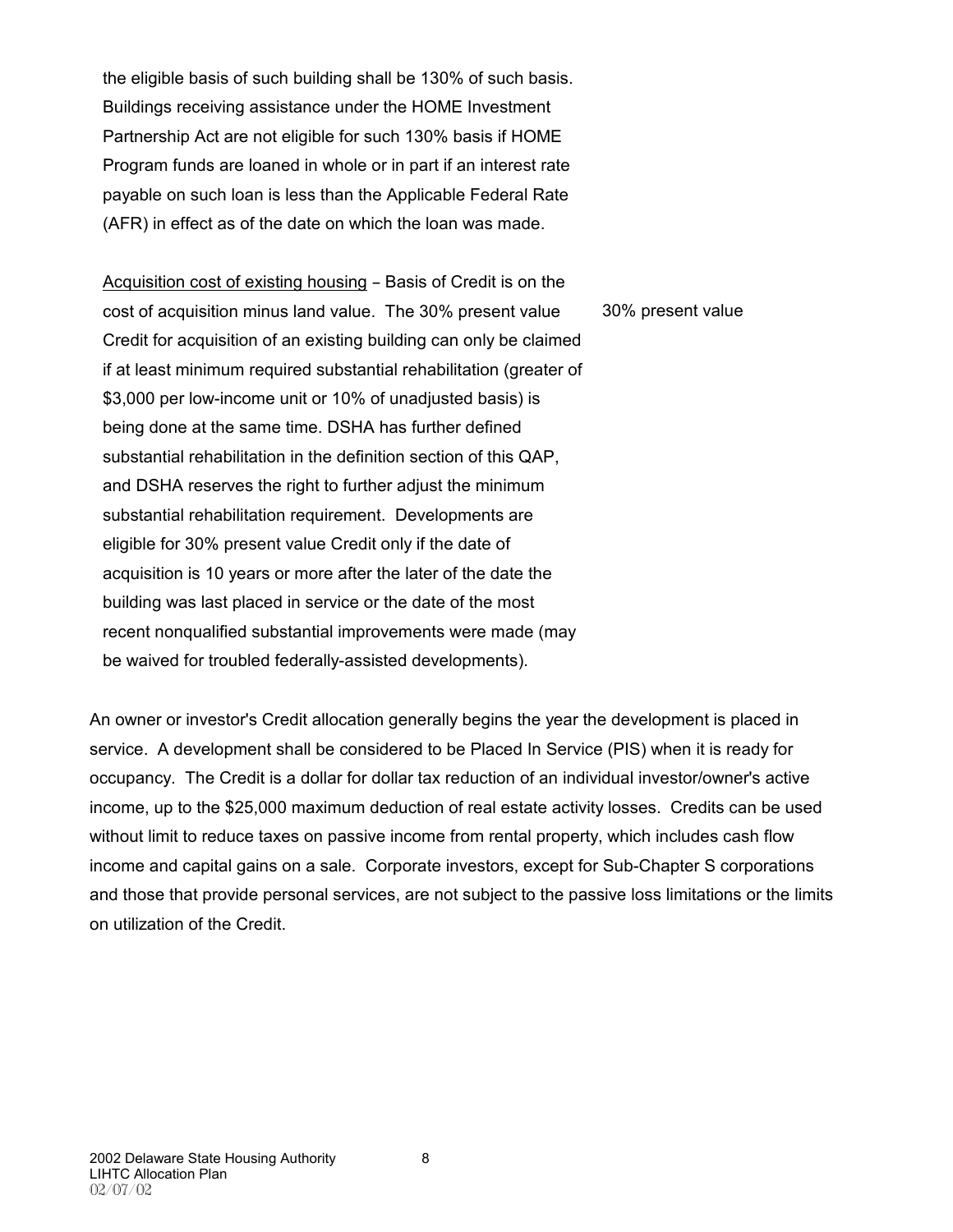Taxpayers must report annually to the Treasury Department the date the building was placed in service, the qualified basis (eligible costs of development multiplied by percentage of the development that has qualified low-income units), the Credit percentage permitted to be taken into account by DSHA, and other related information required by the Treasury Department. The taxpayer must certify that the development has complied with the minimum eligibility requirements for low-income units for the entire year. This reporting information is due to the Treasury Department on the same day as the federal tax returns are due, beginning with the end of the first tax year the Credit was claimed.

If a development fails to meet the minimum eligibility requirements at any time during the compliance period, generally the "accelerated" Credit amount, plus interest, will be recaptured. Also the entire Credit amount for the year of recapture is disallowed. The federal government considers the Credit a 15-year benefit accelerated to 10 years. Therefore, the accelerated Credit amount is the difference between the aggregate amount of Credit claimed and the aggregate amount of Credit that would have been available if the Credit was spread over the entire 15-year period.

Early disposition of a building is a recapture event unless the owner posts a satisfactory bond with the IRS and it is reasonably expected that the building will continue to be operated as a qualified low-income building for the remainder of the compliance period.

The Low Income Housing Tax Credit Program is complex. In addition, changes in the program adopted by Congress in 1989, 1990, 1993 and 2000 will require careful review by persons who have used the program in the past. It is suggested that project sponsors interested in applying for a Tax Credit allocation contact their tax accountant and/or attorney before pursuing the program.

As rules and regulations continue to be issued by the U.S. Department of Treasury for all facets of the Low Income Housing Tax Credit Program, Tax Credit reservations and allocations will be made by the Delaware State Housing Authority based on existing regulations. Any changes of rules and requirements, must be met by the owner/investor(s) in order for them to continue receiving the Tax Credit. Technical Advice Memoranda (TAMs) are regularly issued by the IRS. It is the sponsor's obligation to respond to such memoranda.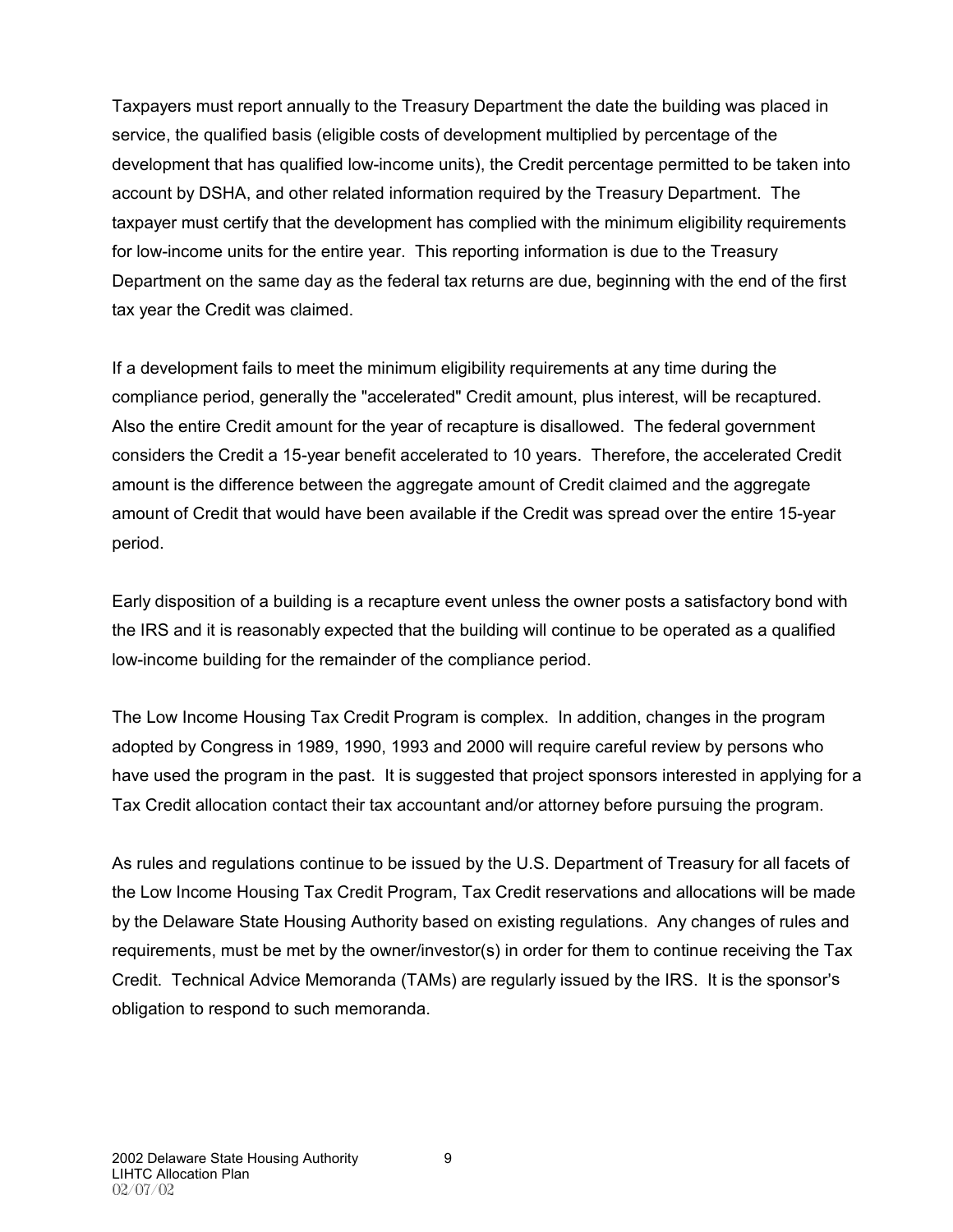# **DESCRIPTION OF HOUSING NEEDS AND PRIORITIES**

In 1996, Legg Mason Realty Group out of Baltimore completed a five-year statewide housing needs assessment for the Delaware State Housing Authority. Since that time, the Housing Authority has directed its resources towards meeting those identified needs. The following is an overview of the needs in 1996 - as they relate to renter households. Finally, there is a brief synopsis of assistance provided since 1996 and the housing needs that still remain.

In summary, the greatest need for affordable housing was in the existing housing stock. At least 12,055 housing units, or 4.3 percent of the State's total housing inventory, were in need of substantial rehabilitation. Of this number 6,533 were rental units or 8.5 percent of the State's rental inventory. Some of these substandard units were found to be within rental communities as well as single-family homes. Other needs found within the existing housing stock were that 9,615 renter households were earning less than 50 percent of the area median income and paying more than 50 percent of their income toward housing expenses. These precarious socioeconomic conditions placed households at risk of either being forced into homelessness or being unable to maintain their property in a safe and habitable condition.

Demand for new rental construction to accommodate new household growth was projected to total 2,000 affordable units over five years: an average of approximately 400 units per year. Over half of these units were needed for very low-income families, for whom it is impossible to assist without a subsidy.

Another area of need identified in the 1996 study was housing for special populations. While most people with special needs were housed, at the time, there were 7,596 persons identified as requiring special needs housing. Of this number, 3,302 persons were housed leaving an unmet gap of 4,294 units needed. Since then, 1,050 units have been provided to meet that need. However, there remains 3,244 persons Statewide that require special needs housing.

The following table demonstrates what type of rental assistance has been provided compared to the original needs identified in the 1996 study. For substandard housing, while much has been accomplished (541 multi-family rental units), there are still 5,981 units left that require rehabilitation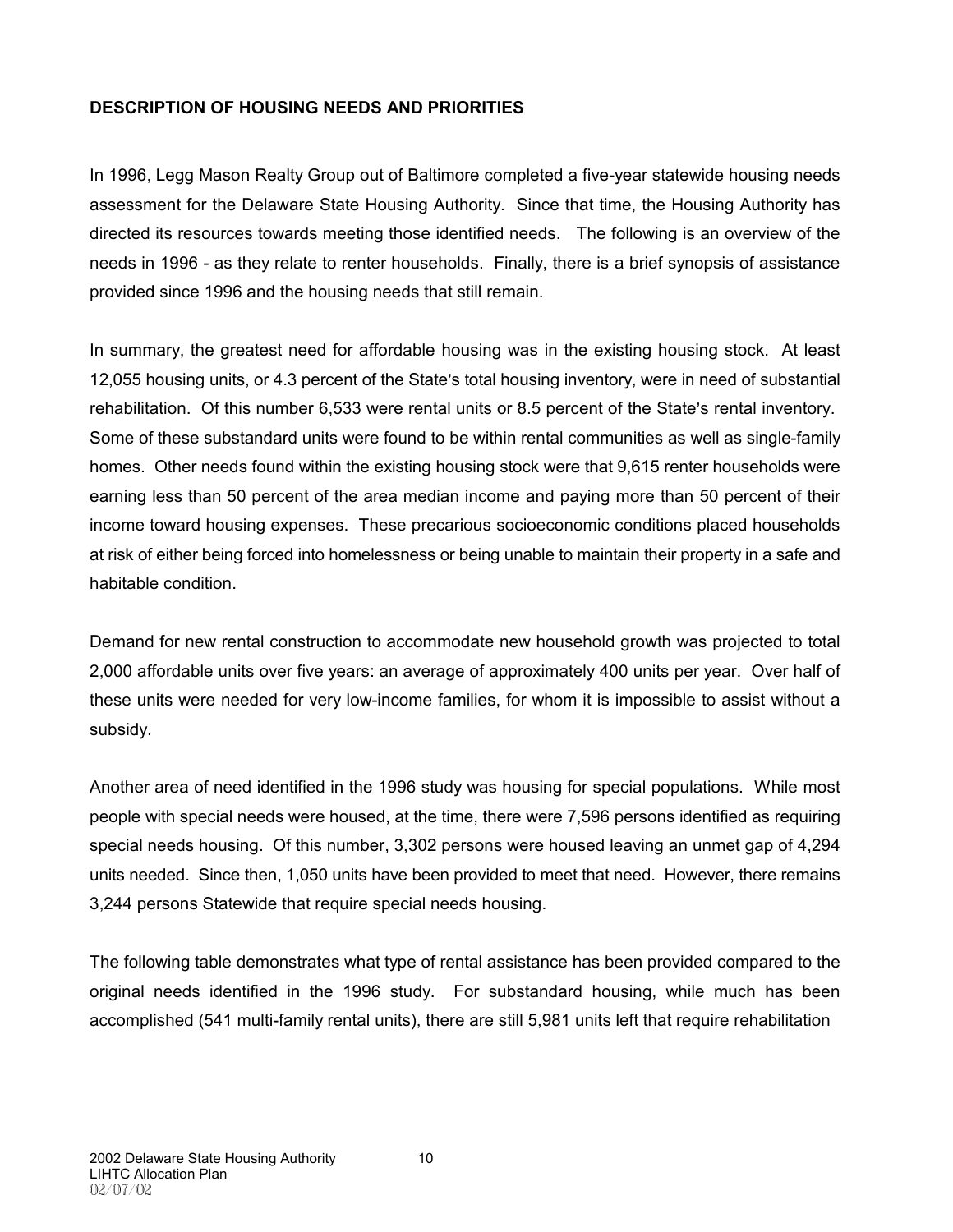throughout the State. For rental new construction, there have been approximately 2,095 newly constructed units produced Statewide. However, there is still a need for 500 new construction subsidized units that are affordable to very-low income families in New Castle County (excluding Wilmington) and 500 units in Sussex County. In addition, 170 new units for the elderly are still needed in New Castle County.

|                                            |              |            | <b>City of Wilmington</b> |                | <b>New Castle County</b> |            |          | <b>Kent County</b> |                 |            |                 | <b>Sussex County</b> |                |            |               |             |
|--------------------------------------------|--------------|------------|---------------------------|----------------|--------------------------|------------|----------|--------------------|-----------------|------------|-----------------|----------------------|----------------|------------|---------------|-------------|
|                                            | Fam<br>V-Low | Fam<br>Low | Elderly                   | Rehab          | Fam V-<br>Low            | Fam<br>Low | Elderly  | Rehab              | Fam V-<br>Low   | Fam<br>Low | Elderly         | Rehab                | Fam V-<br>Low  | Fam<br>Low | Elderly Rehab |             |
| 1996                                       | 0            | 0          | $\Omega$                  | $\Omega$       | $\overline{0}$           | 162        | 0        | 0                  | 20 <sup>°</sup> | 54         | 76              | 20 <sup>1</sup>      | $\overline{0}$ | 70         | 27            | 0           |
| 1997                                       | 0            | 0          | 0                         | $\overline{0}$ | $\Omega$                 | 70         | 0        | 0                  | 0               | 0          | $\Omega$        | 33 <sup>1</sup>      | 0              | 138        | 60            | 0           |
| 1998                                       | 0            | 0          | $\Omega$                  | 0              | 0                        | 18         | 0        | 0                  | 0               | 0          | 60              | 95                   | 0              | 128        | 51            | $\mathbf 0$ |
| 1999                                       | 0            | $\Omega$   | 78                        | 0              | 0                        | 0          | 0        | 111                | 0               | 0          | 52 <sub>2</sub> | 18                   | 0              | 128        | 137           | 0           |
| 2000                                       | 0            | 36         | 0                         | $\overline{0}$ | $\overline{0}$           | 371        | 0        | 0                  | 0               | 0          | 60              | $\Omega$             | 0              | 0          | 41            | 0           |
| 2001                                       | 0            | 0          | $\Omega$                  | $\Omega$       | 0                        | 0          | $\Omega$ | 130                | 0               | 0          | $\Omega$        | 95                   | $\Omega$       | O          | 42            | 0           |
| 2002                                       | $\mathbf{0}$ | 0          | $\Omega$                  | 50             | $\Omega$                 | 0          | 80       | 0                  | 0               | 0          | $\Omega$        | $\Omega$             | 0              | 60         | 76            | 0           |
| <b>GRAND UNIT TOTAL</b>                    | 0            | 36         | 78                        | 50             | $\bf{0}$                 | 621        | 80       | 241                | 20              | 54         | 248             | 261                  | 0              | 524        | 434           | $\mathbf 0$ |
| <b>FIVE YEAR</b><br><b>PROJECTED NEEDS</b> | 0            | 0          | 0                         | 1876           | 500                      | 0          | 250      | 2198               | 0               | 0          | 150             | 1209                 | 500            | 500        |               | 100 1248    |

**SOURCE:** 1996 Statewide Housing Needs Assessment, Legg Mason Realty Group; and Housing Assistance Production Report (years 1996-2001), Delaware State Housing Authority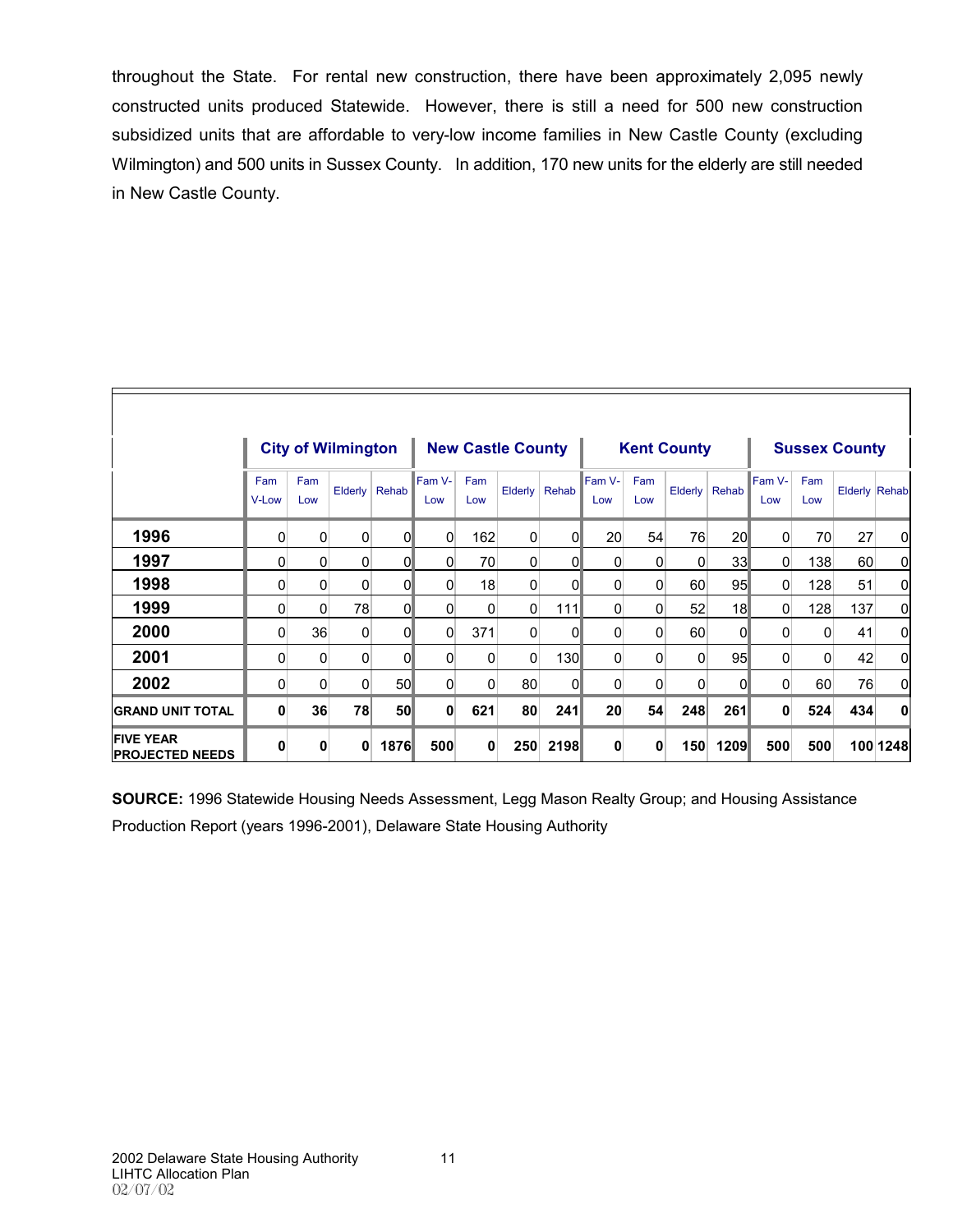### **NEEDS ASSESSMENT SUMMARY**

#### **Statewide**

- Rehabilitation is needed to make 5,981 substandard units more affordable.\*
- There is a need for 3,244 units of special population housing statewide. \*\*

#### **Wilmington**

See Description of Housing Needs and Priorities

#### **New Castle County**

- There is a need for 500 units of new construction for very low-income families.
- There is a need for 170 units of new construction for low- and very low-income elderly households.

See Description of Housing Needs and Priorities

#### **Kent**

See Description of Housing Needs and Priorities

#### **Sussex**

• There is a need for 500 units of new construction for very low-income families.

See Description of Housing Needs and Priorities

# **NOTES:**

- \* In 1996, there were 6,533 rental units that were substandard. Since then, 542 units in rental communities have been rehabilitated leaving a current gap of 5,981.
- \*\* For special populations in 1996, there was a gap between units needed and units provided of 4,294 units. Since then, 1,050 units have been provided leaving a current gap of 3,244.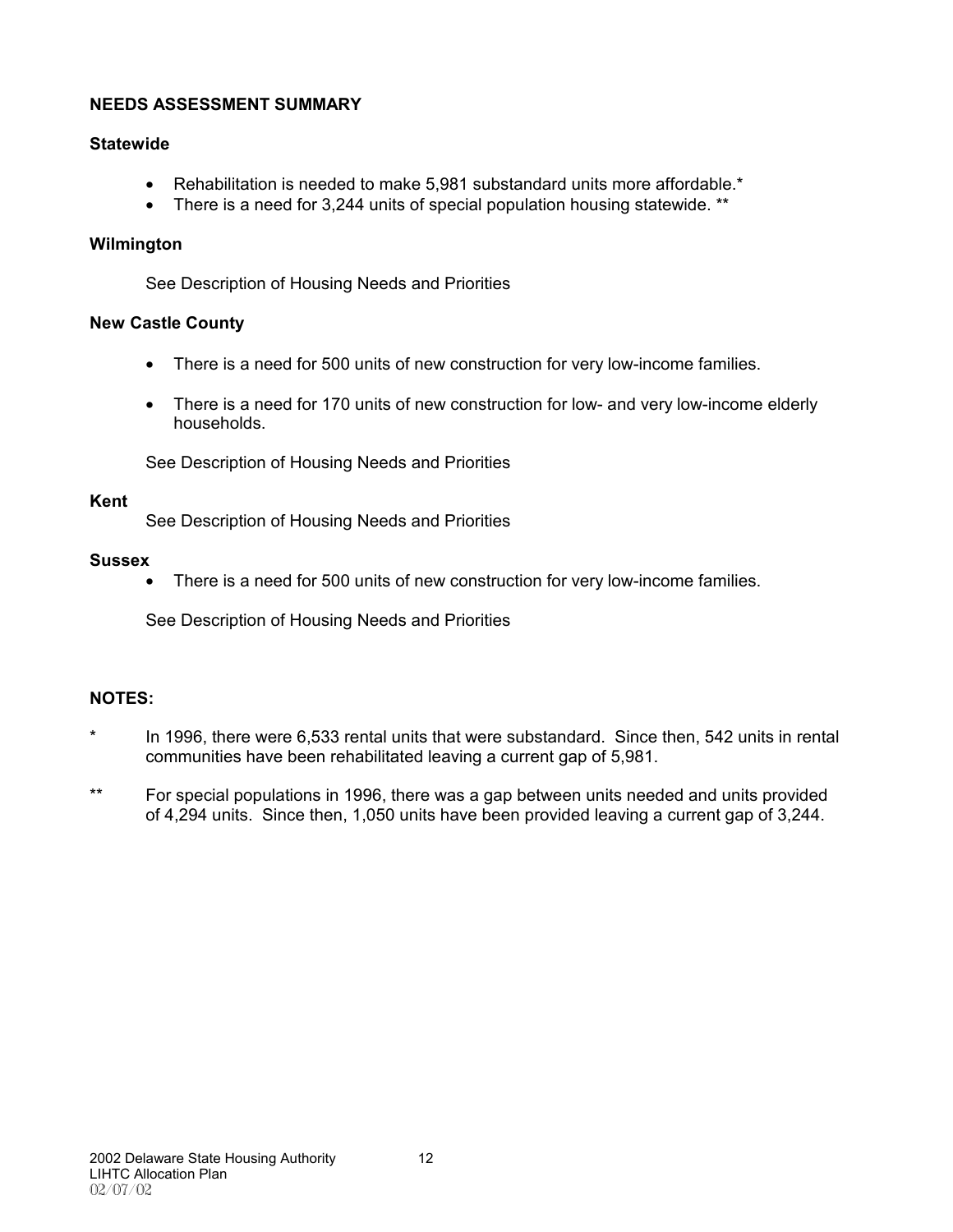# **TAX CREDIT RESERVATIONS AND SET-ASIDES**

### **Geographic Reservations**

To insure geographic distribution of Low Income Housing Tax Credits across the State, and by and among localities, DSHA has set up two separate Target Area Pools for allocating tax credits as well as a third pool for Non-Profit Organizations.

Developments will compete only within their respective Pools. Developments will be ranked within those Pools and the highest scoring developments in each Pool will be separately evaluated to determine the amount of tax credits required. Each year DSHA shall establish the percentage of available credits for each Pool based on DSHA'S development goals, need for affordable housing in each area, and compliance with Livable Delaware Planning Strategies.

### **Non-Profit Pool**

In order to encourage the participation of local and/or State tax exempt organizations, and as required by Section 42, a minimum of ten percent (10%) of the housing credit ceiling for the current calendar year shall be set aside for qualified non-profit organizations. Developments that compete in the Non-Profit Pool, if they do not receive an allocation, will be eligible to compete in their respective geographic pools. If the highest ranking non-profit sponsor requires additional credits, DSHA reserves the right to allocate the additional credits needed from the geographic pool in which the development is located and/or issue a forward reservation for the remainder of credits required. See definition of a qualified non-profit organization.

The estimated percentages for 2002 are based on the annual tax credit authority available. The actual dollar amount will exclude any forward commitments issued in 2001.

 Including the City of **Wilmington** 

# **Target Area New Castle County % of Annual Tax Credit Authority**

Pool One New Castle County Forty-five percent (45%)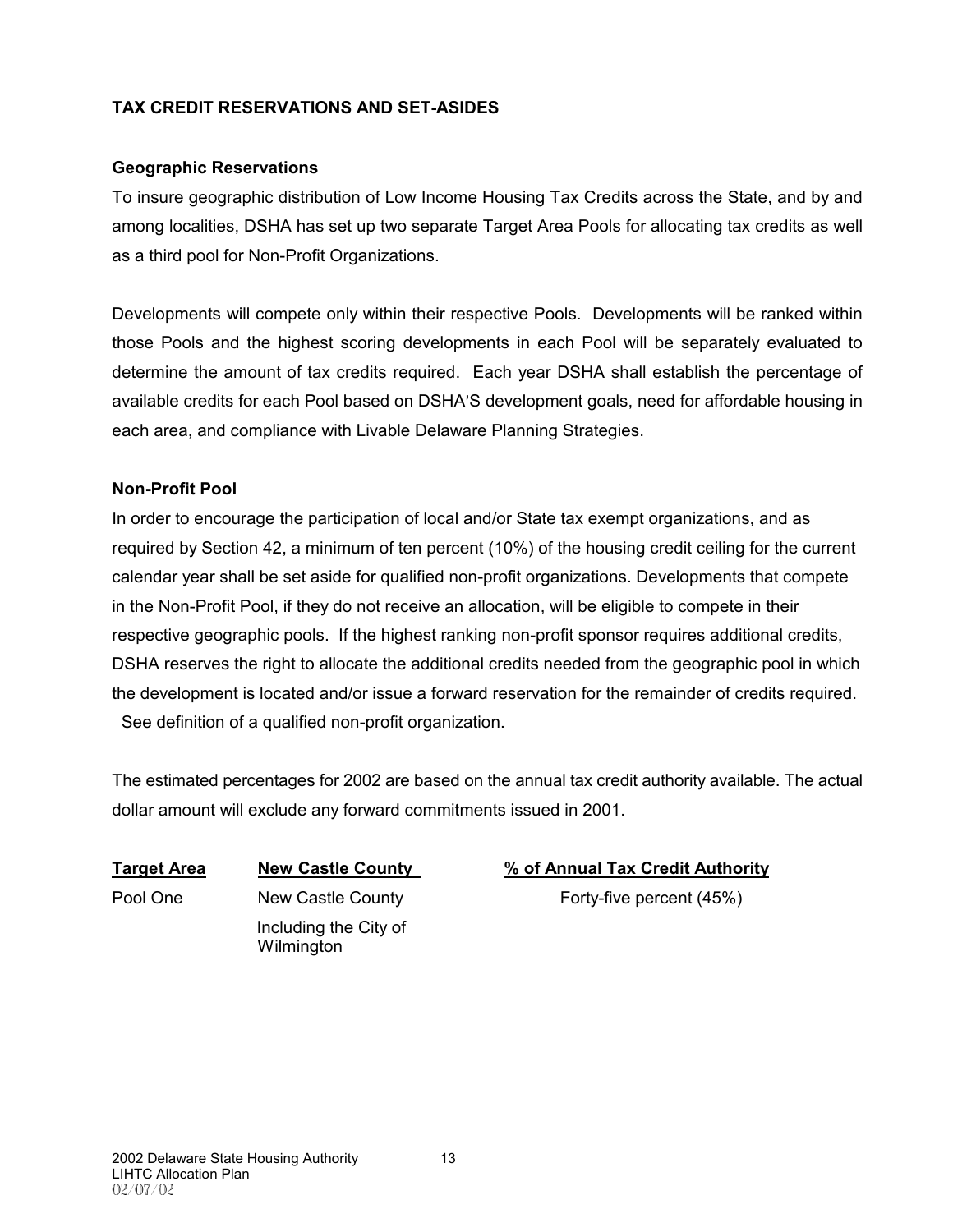| <b>Target Area</b> | Kent & Sussex Counties <sup>1</sup> | % of Annual Tax Credit Authority |
|--------------------|-------------------------------------|----------------------------------|
| Pool Two           | Kent County and                     | Forty-five percent (45%)         |
|                    | Sussex County excluding:            |                                  |
|                    | Smyrna, Dover, Milford, Seaford,    |                                  |
|                    | Millsboro and Laurel/Delmar         |                                  |
|                    |                                     |                                  |
|                    |                                     |                                  |

**Non-Profit Pool** All Eligible Non-Profit **% of Annual Tax Credit Authority** Organizations Ten percent (10%)

#### **Rural Set-aside:**

In order to address the housing needs of Delaware's rural communities, fifteen percent (15%) of the credit available in Pool Two shall be set aside for Rural Development. This set-aside is reserved for developments receiving funding through the U.S. Department of Agriculture's Rural Development Section 515 multi-family program and RD's 514-516 Farm Labor Housing Program. In order to be eligible to compete within this set-aside, applicants must demonstrate that an application for rental assistance as well as capital assistance under the above programs has been made. If there is insufficient demand for the rural set aside, credits remaining in the rural set-aside shall be allocated to other developments competing within Pool Two.

In each calendar year, the total dollar value of the credits that can be allocated under these rules is limited by the State housing credit ceiling provided in Section 42 of the Code. Applicants seeking these credits shall be ranked in each Pool according to their respective point scores.

Compliance with the requirements of the Code is the sole responsibility of the owner. All applicants should consult their accountant, tax attorney or advisor as to the specific requirements of Section 42 of the Code governing the program.

1

<sup>1</sup> **Special Needs Housing, RHS515 Housing, and Preservation At-Risk Housing (see definitions) are exempted from this exclusion.**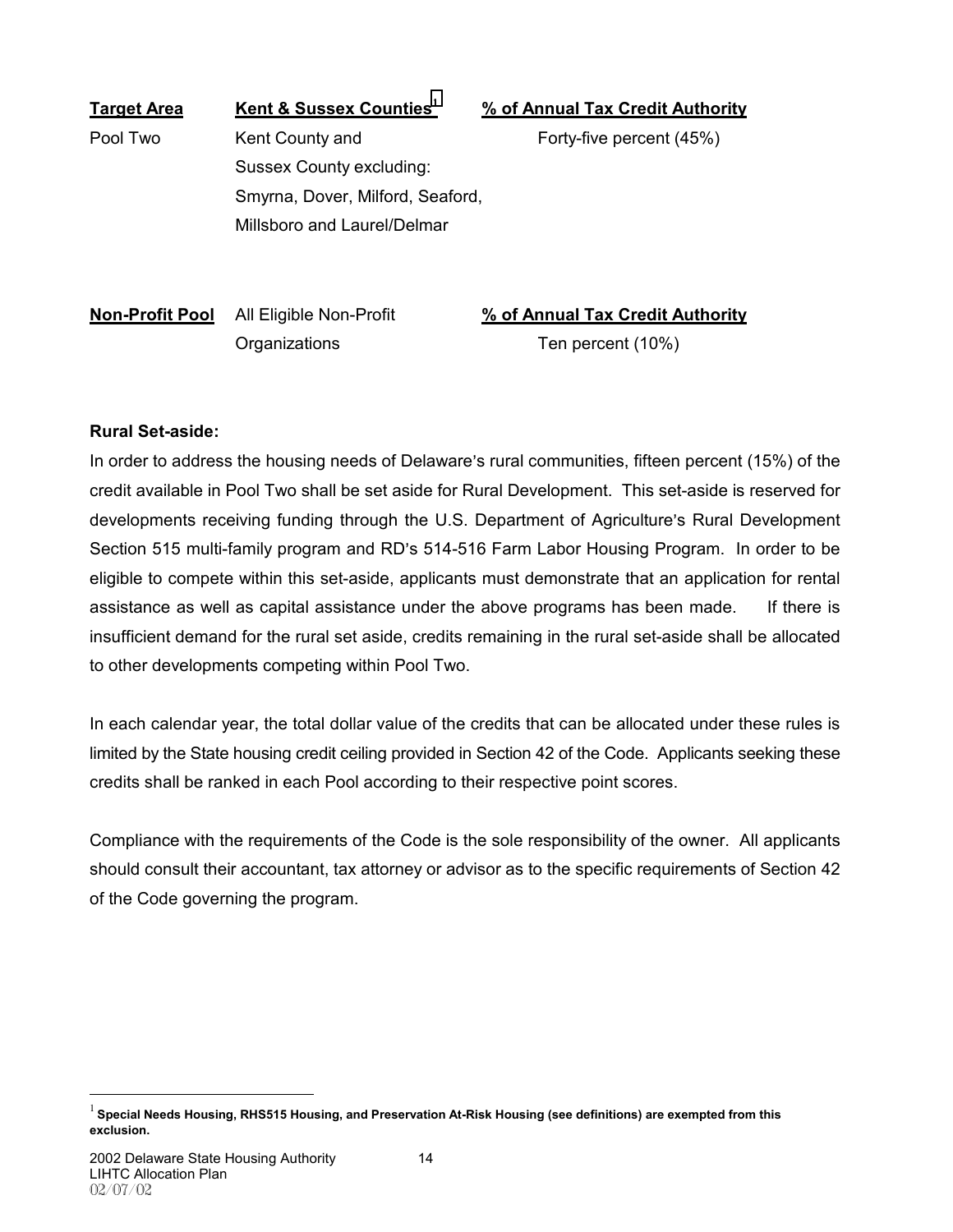Credits for all applicants will be limited to: no more than 1) Thirty percent (30%) per development of the State's annual Credit authority available during any allocation year, based on the maximum eligible basis limits (see definition of eligible basis limits), or 2) irrespective of the number of developments, no single development entity shall be allocated more than forty percent (40%) of the total annual credit authority available during any allocation year. A development entity that reaches 40% of the total allocation dollars available, will have its next ranked development eliminated.

Once a development has received an allocation of credits, additional application(s) for credits for a subsequent development on the same or a contiguous site may not be submitted until such time as the original development is substantially complete and is at least ninety (90%) rented.

Any unused credits left in Pool 1 and/or Pool 2, will be combined and Credits will be provided to the highest ranking project in either Pool that requires the least amount of credits.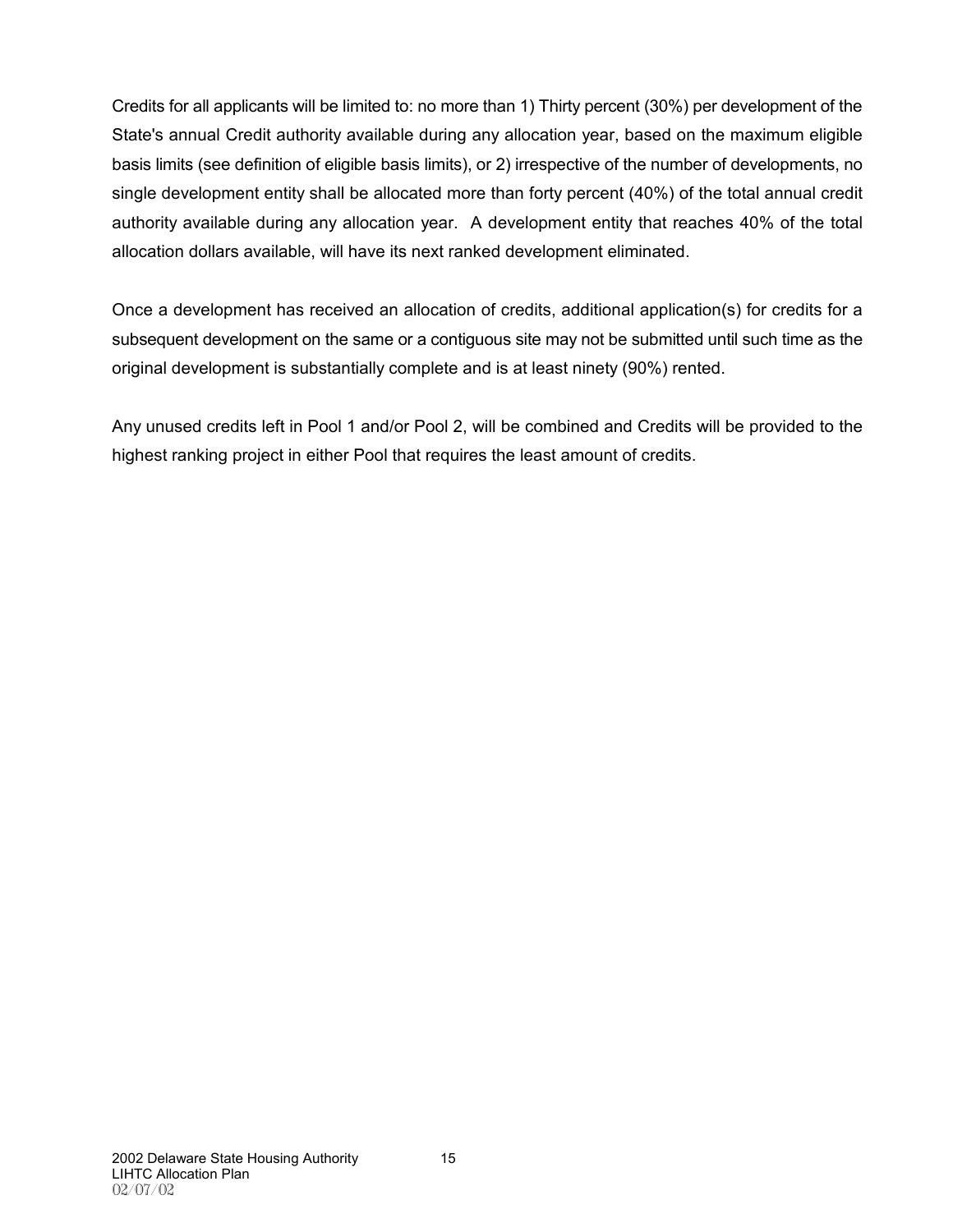### **DEFINITIONS**

#### **Affordable**

A unit is considered affordable if the cost of housing (rent plus utilities) does not exceed 30% of a low-income household's income, adjusted for family size.

#### **Code**

Internal Revenue Code, 26 U.S.C 1 et seq.

### **Community Revitalization Plan**

A municipal, county, or regional plan that has been formally endorsed by a governing body. This includes, but is not limited to, a municipal and/or county Consolidated Plan, local or regional redevelopment plan, neighborhood redevelopment plan as endorsed and approved by local government, or a development that is located in an Enterprise Community.

#### **Complete Application**

An application including the application, application fee(s), completed forms and all required certifications and an application that meets all threshold and eligibility requirements. A checklist of required documents is provided.

#### **Development Team**

Developments must be sponsored by an entity with a Development Team that has development, construction and/or management experience. Members of the Development Team must evidence the capability, as determined by DSHA, which is needed to successfully undertake, complete and operate the development. The entire Development Team must be disclosed at time of application and includes, but is not limited to, the architect, developer, engineer, surveyor, real estate counsel, developer's tax counsel, general contractor, management agent and processing agent/development consultant (if applicable).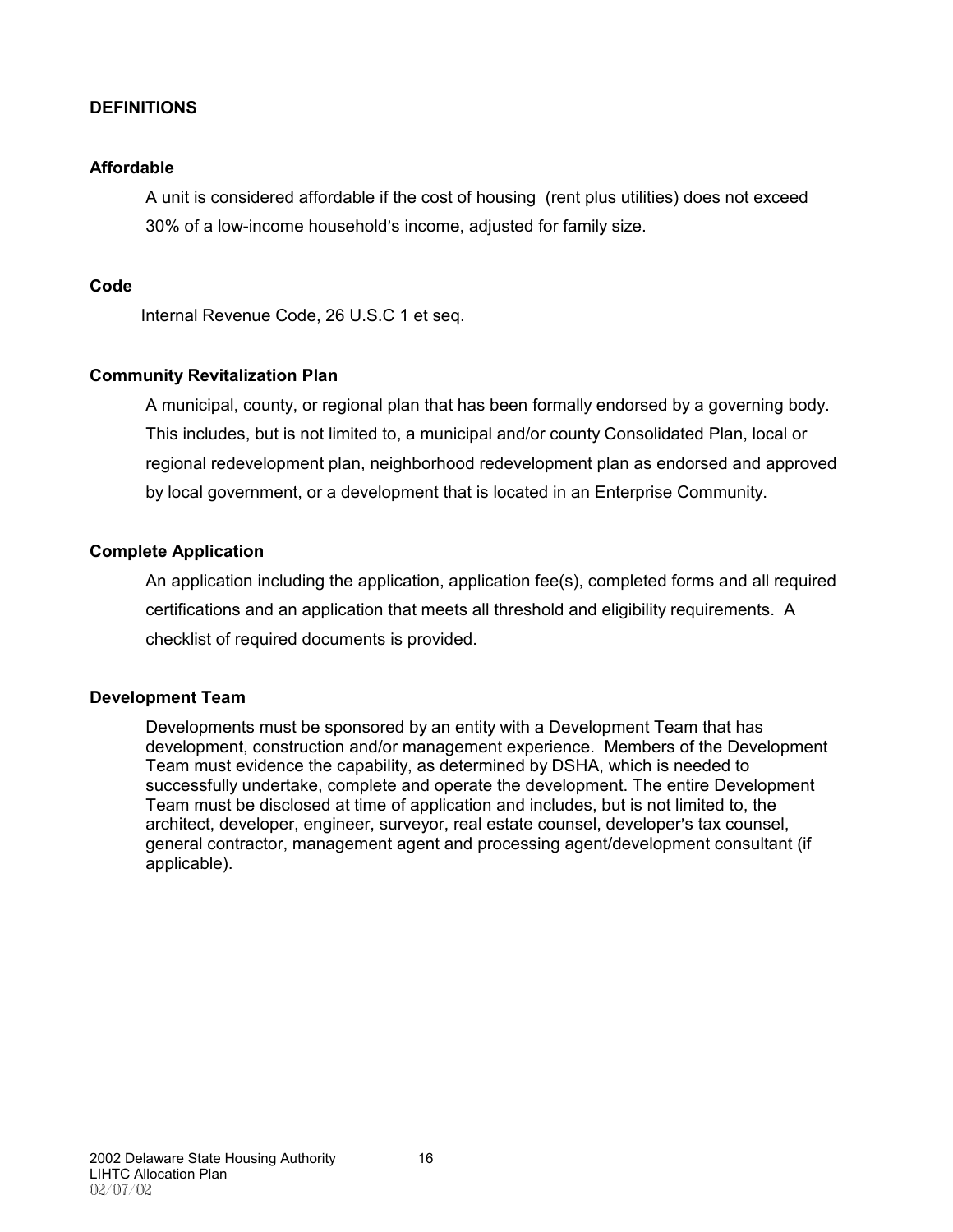#### **Developer Fee**

A developer fee is the amount of identified uses of development funds paid as compensation for developing the proposed housing. This fee covers the overhead and profit of the developer. The amount of developer fee is limited to a maximum of 10% of total development cost excluding developer's fee and land cost up to \$5,000,000 plus 5% on development costs exceeding \$5,000,000.

# **Elderly Development**

For the purposes of this Allocation Plan, DSHA defines an elderly development as one where all residents are 62 or older or any housing that is specifically designed and operated to assist elderly persons, as defined in a State or Federal program (i.e, Rural Development or U.S. Department of Housing and Urban Development).

### **Eligible Basis Limitations**

Eligible basis limits are limitations on total eligible basis, excluding the QCT and DDA 30% adjustment factors based on number of bedrooms. The limits replicate the 221(d) 3 HUD limits as follows:

| 0 bedroom | 1 Bedroom | 2 Bedroom | 3 bedroom | 4 bedroom |
|-----------|-----------|-----------|-----------|-----------|
| \$70,092  | \$80,346  | \$97,701  | \$126,391 | \$138,730 |

A project whose total eligible basis exceeds the above limit may participate in the program; however, the maximum amount of Credits allocated to a development is limited to the amount of eligible basis or the eligible basis limit, whichever is lower.

#### **Large Family Unit**

A unit within a non-age-restricted development containing three or more bedrooms, at least one and one half baths, and consisting of a minimum of 1050 square feet.

#### **Low-Income Unit**

As defined by IRC Section 42(I)(3). A family is considered low income if their income is less than 60% of median income, adjusted for family size.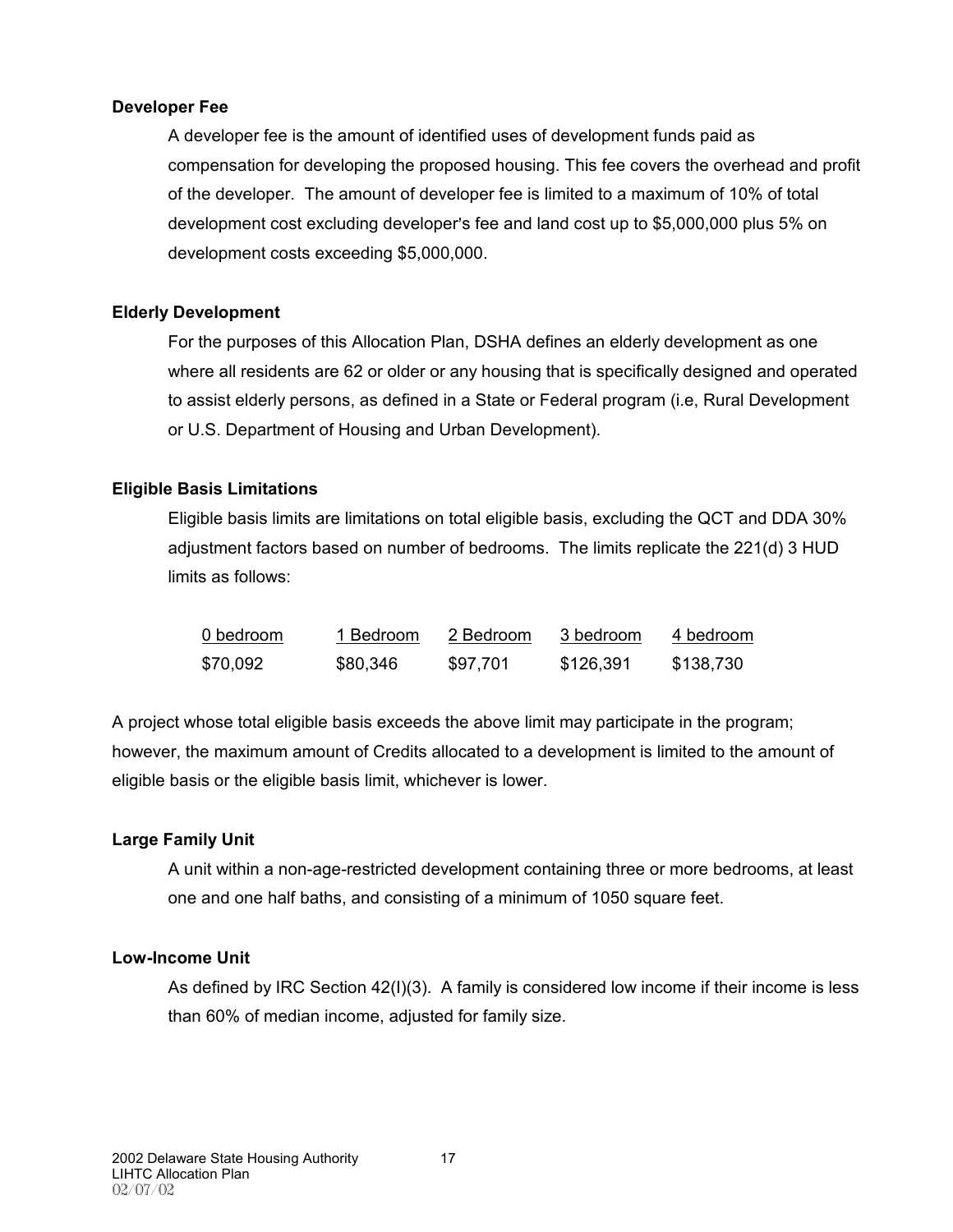#### **Market Study**

All requirements as outlined in DSHA'S Market Study requirements (See application requirements) and certified as follows:

The market analyst shall certify that:

- a) he or she is an independent, third party professional with no financial interest in the development other than in the practice of his or her profession;
- b) he or she has the requisite knowledge to proceed with the study;
- c) he or she has personally inspected the subject property and the comparable properties analyzed in the report; and
- d) he or she has conducted the study in accordance with Standards 4 and 5 of the Uniform Standards of Professional Appraisal Practice (USPAP).

### **Mixed Income/Market-Rate Development**

A mixed income/market rate development is one where at least 20% and no more than 50% of the total units in the development are tax credit rent-restricted and income-restricted.

#### **New Units**

The creation of additional affordable rent and income restricted units. Completely vacant and/or abandoned structures are new units for the purpose of this definition.

#### **Preservation - Affordable Housing**

Any occupied affordable housing development that is in need of substantial rehabilitation (see definition of substantial rehabilitation).

#### **Preservation - At Risk Housing**

Any existing, currently occupied subsidized affordable housing development (see definition of subsidized) that is at risk of losing its affordability through loss of income and/or rent restrictions and is in need of substantial rehabilitation. Proof of imminent expiration of affordability controls (within three years) is required.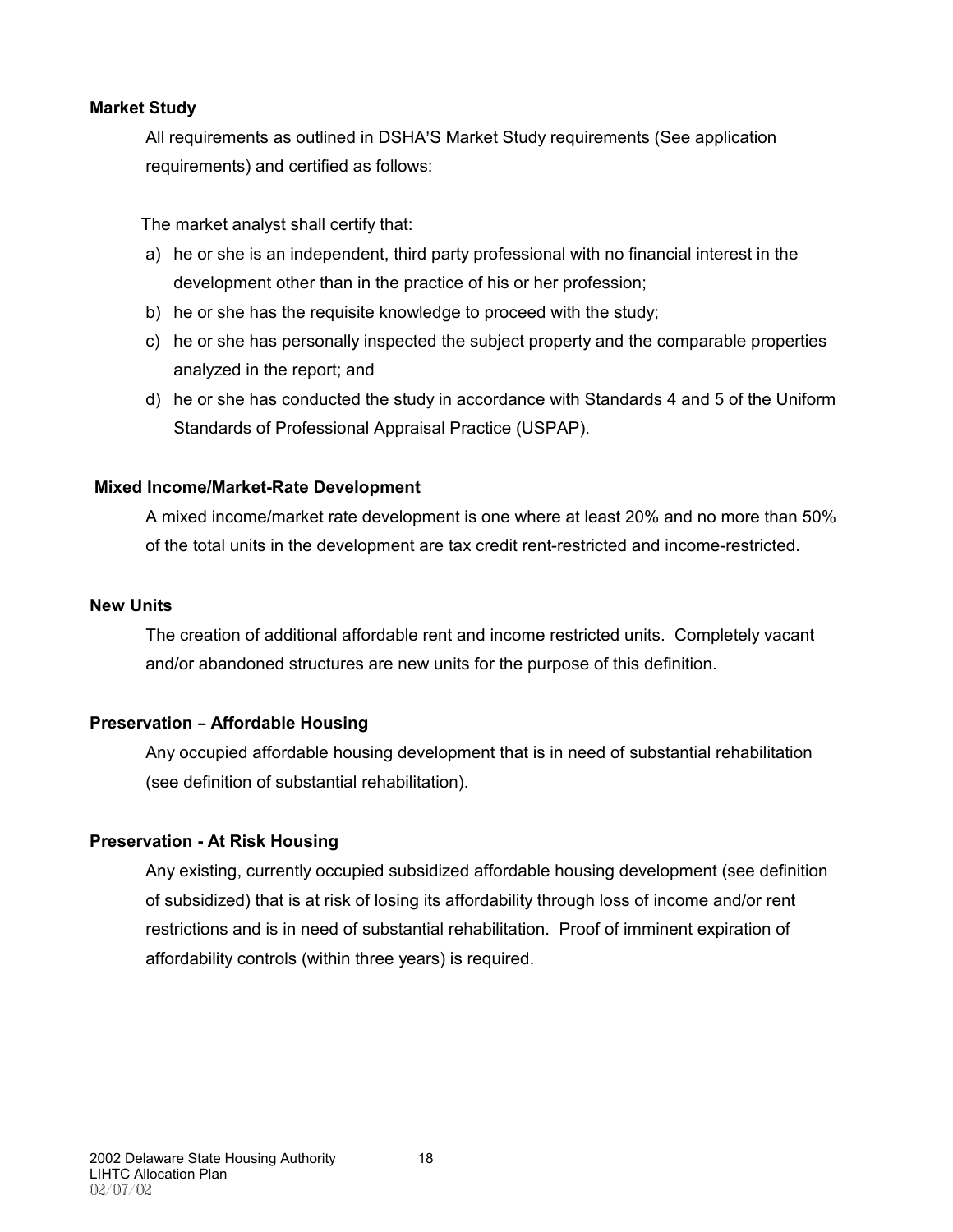# **Qualified Census Tract**

Defined in Section 42(d)(5)(C) of the Code means a census tract designated by the Secretary of HUD in which 50% or more of households have an income less than 60% of median gross income or in which there exists a poverty rate of 25% or greater. A listing of Qualified Census Tracts is included within the application package.

# **Qualified Non-profit Organization:**

Pursuant to Section 42(h)(5)(B) of the Code, a qualified non-profit entity means an entity that owns an interest in the development (directly or through a partnership) and materially participates in the development and operation of the development throughout the compliance period and must not be affiliated with or controlled by a for-profit organization. Section 42(h)(5)(C) defines a qualified non-profit organization as:

- i. such organization is described in paragraph (3) or (4) of Section 501 (c) and is exempt from tax under 501 (a);
- ii. such organization is determined by the State housing credit agency not be affiliated with or controlled by a for-profit organization; and
- iii. one of the exempt purposes of such organization includes the fostering of low income housing.

For non-profit/for profit joint venture developments, applicant must submit an agreement to DSHA, outlining the current and long-term roles of the partners. A legal opinion must be submitted with the application that states the joint venture meets the requirements of Section 42 as it relates to being considered eligible to compete in the Non-Profit Pool*.* DSHA further requires that the non-profit partner must maintain a 100% ownership interest in the general partner throughout the compliance period.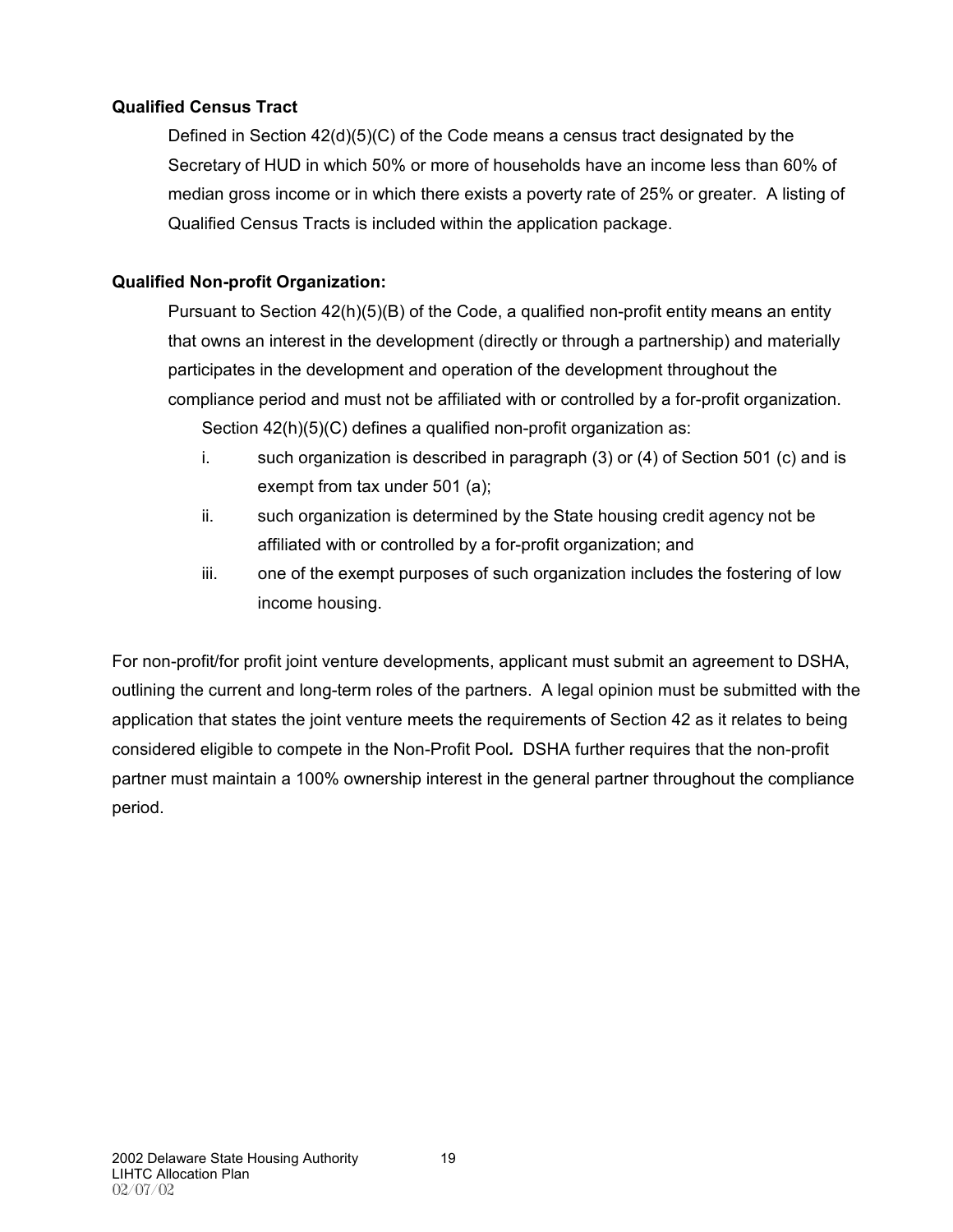### **Special Needs Housing**

Developments which shall rent units in the development to one or more of the targeted special needs populations referred to below and must make available a minimum of three services specifically addressing the needs of the identified group. Special needs populations include individuals and families who are in need of certain types of home and/or community based supportive services in order to remain capable of independent living in communities. Supportive services range across a wide continuum of care and will vary from person to person depending on their particular physical, psycho-social and or mental limitations. Targeted special needs populations are:

> Persons with HIV/AIDS related illness **Homeless** Mentally ill Persons with physical disabilities Mentally retarded/developmentally disabled Migrant and Seasonal Farmworkers

# **Social Services:**

A development which includes a plan and provides one or more of the following types of services to improve the quality of life of the residents of the development. The services must be affordable, appropriate, and available. Examples of services that may be included are:

> Parenting programs Literacy programs Nutritional services Transportation services Personal care Congregate meals Counseling programs Adult Day Care Substance Abuse Counseling or Referral

DSHA allows for reasonable substitutions of services at DSHA'S discretion.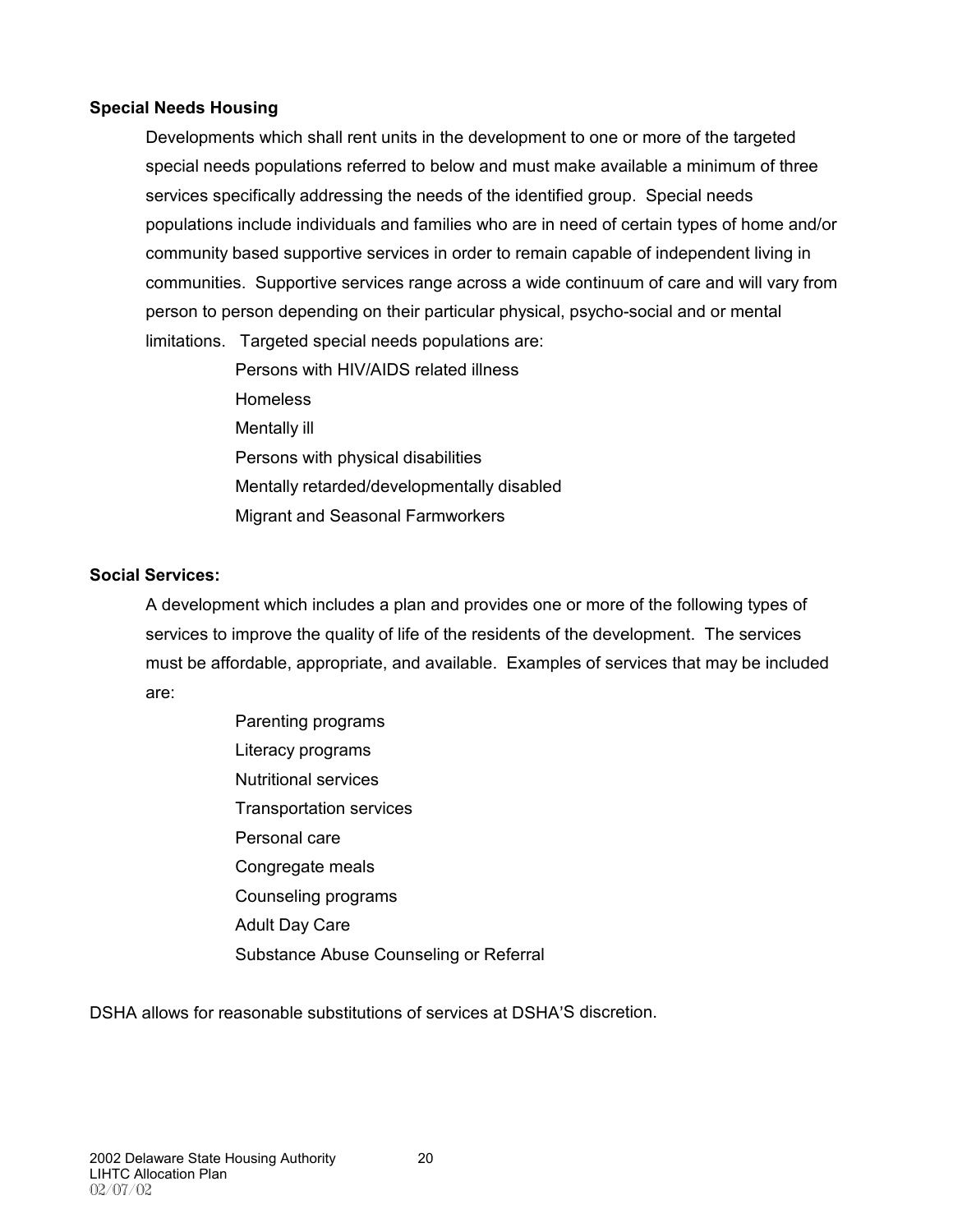#### **Substantial Rehabilitation**

A development is considered to be undergoing substantial rehabilitation if the minimum rehabilitation cost per unit is at least \$20,000 of hard cost and meets the following conditions:

> Condition One: The building's most recent use has been residential. Condition Two: One hundred percent (100%) of the units within the existing structural framing are being rehabilitated.

Developments with rehabilitation and new construction combined will not be considered

rehabilitation developments if more than 25% new units are added.

#### **Subsidized Housing**

Any housing that presently receives HUD or equivalent rental subsidies.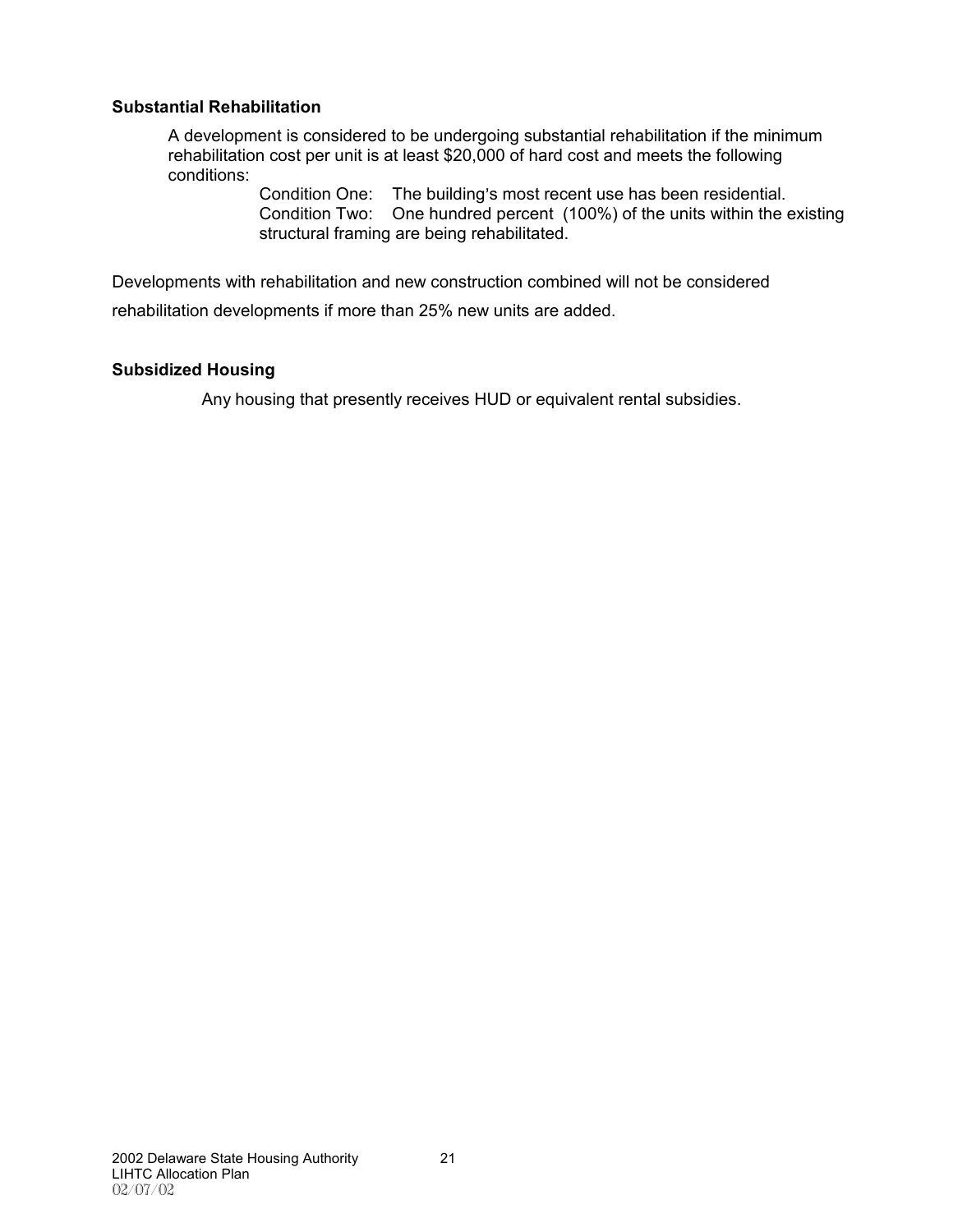# **THRESHOLD REQUIREMENTS**

Applications shall meet all of the threshold eligibility requirements listed in this section in order to be admitted into a Pool.

# **IRS Threshold Requirements** <sup>2</sup>

- 1) Projects must set-aside a minimum of:
	- a) 20% of the units to be occupied by households with incomes at or below 50% of median gross income, adjusted for family size, for each county; or
	- b) A minimum of 40% of the units to be occupied by households with incomes at or below 60% of median gross income adjusted for family size, for each county.

The number of housing units set aside for low-income households must be selected at time of application for Credit and maintained for the entire compliance period. Once made the decision is irrevocable.

- 2) Units must be rent-restricted with gross rents for a qualifying unit at or below 30% of the imputed income limitation applicable to such units. If the costs of any utilities, excluding telephone, are paid directly by the tenant(s), the gross rent must include the applicable utility allowance. Utility allowances are determined by HUD and local housing authorities. A development can use these allowances or when applicable, justify their own by using local utility company estimates. HUD and local housing authority utility allowances or local utility company estimates must be updated annually.
- 3) The Imputed Income Limitation applicable to a unit is the income limitation which would apply to an individual occupying the unit if the number of individuals occupying the unit were as follows:
	- a) SRO or efficiency (no separate bedroom) 1 person

1

<sup>2</sup> **If HOME funds are received for a development and included as part of eligible basis, at least (40%) forty percent of the units in a building are to be occupied by households with incomes at or below 50% of median gross income, adjusted for family size, for each county.**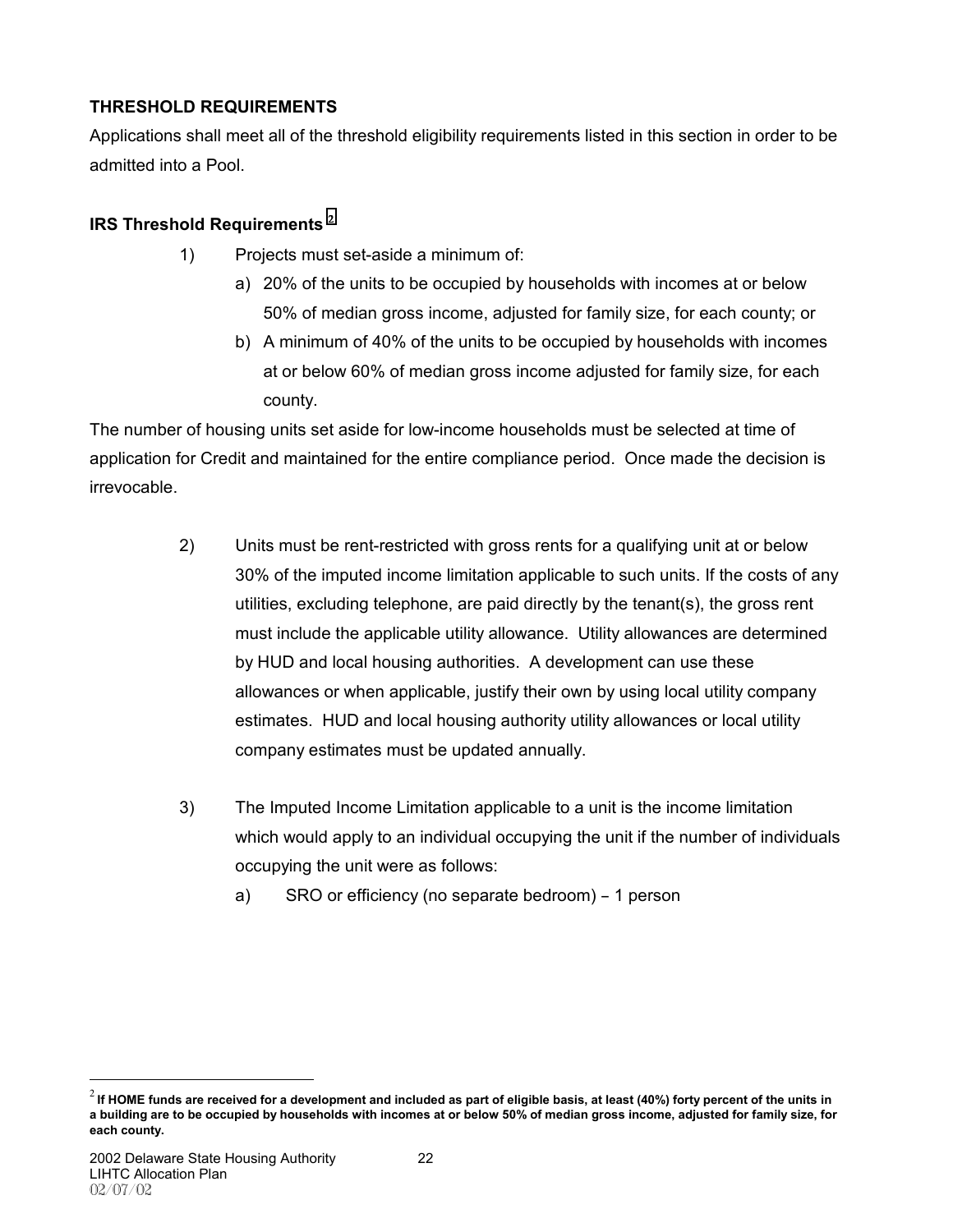- b) One or more separate bedrooms 1.5 individuals for each separate bedroom.
- 4) Tax Credit units must be developed and maintained in equivalent quality and square footage as non-tax credit units.
- 5) All units must meet applicable building and/or housing codes.

# **DSHA Threshold Requirements**

- 1) All developments must be located in Communities, Developing Areas, or Secondary Developing Areas as defined by Livable Delaware. While development proposals are permitted in Environmentally Sensitive areas, pursuant to Livable Delaware, special consideration should be made to protecting the environment. Livable Delaware Strategies and Maps can be accessed on the web at http://state.de.us/planning/shape/strategy/index.htm
- 2) All applicants must comply with the provisions of any federal, state or local law prohibiting discrimination in housing on the grounds of race, color, sex, creed, handicap/disability and familial status, sexual orientation, or national origin, including but not limited to: Title VI of the Civil Rights Act of 1964 (Public Law 88 352, 78 Stat. 241), all requirements imposed by or pursuant to the Regulations of HUD 24 CFR Subtitle A, Part 100 issued pursuant to that title; regulations issued pursuant to Executive Order 11063, and Title VII of the 19068 Civil Rights Act, as amended by the Fair Housing Amendment Act (Public Law 100-430) and Americans with Disabilities Act (Public Law 101-336). In addition, recipients of federal funds (i.e. RHS HUD financing) must comply with Section 504 of The Rehabilitation Act of 1973, as amended (29 U.S.C. 794).

3) The minimum family size eligible for each affordable housing unit has been established by DSHA. The minimums are as follows: Efficiency - 1 person; one bedroom - 1 person; two bedrooms  $-2$  persons; three bedrooms  $-3$  persons; and four bedrooms  $-6$  persons.<sup>3</sup>

 $\overline{a}$ 3 **DSHA reserves the right to waive minimum family size eligibility for two bedroom units when it is satisfied that conditions exist that indicate difficulties in finding qualified families to rent two-bedroom units. Such conditions include, but are not limited to: Market condition shifts; low absorption rates; no waiting lists; large number of one person household applicants; excessive vacancies for extended periods of time and increased elderly household demand. If conditions can be documented, a development owner may apply in writing for a waiver. DSHA, may elect to permit occupancy by one person in a two-bedroom unit for a maximum of 10% of the total number of two-bedroom units in a property. Requests for the waiver will only be accepted 24 months after development has reached 100% occupancy. For elderly only properties, one person households may be eligible for two-bedroom units. However, priority must be given to two person elderly households on the waiting list.**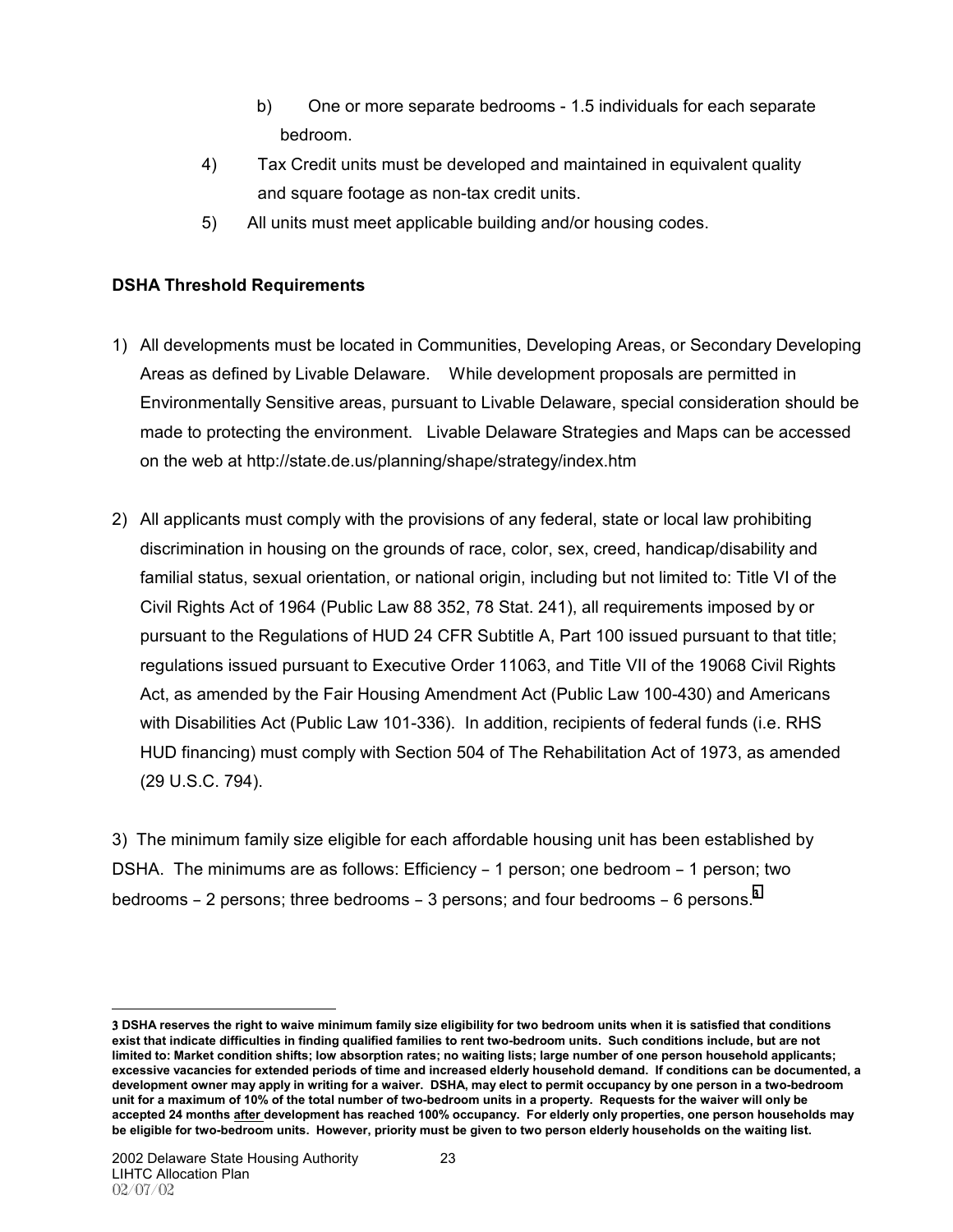4) DSHA has established a minimum gross square footage requirement for new construction and conversion of non-residential units to residential use that is based on bedroom size. The following gross square footage dimensions are the minimum required by bedroom: one bedroom -700 sq. ft; two bedrooms  $-850$  sq. ft.; three bedroom 1050 square feet, efficiencies 500 sq. ft. and SRO=s 100 sq. ft**.** <sup>4</sup>

Square footage of units may not be averaged to meet minimum square footage requirements. 5) A Market Study - In order to demonstrate the need and demand for the proposed development in a market area, a comprehensive market study of the housing needs of low-income individuals in the area to be served by the development must be submitted with the application. (See Standards for Completion of the Market Study) The market study should be conducted within six months of the date of application submission. The assumptions used in the market study must precisely reflect the information provided in the application. If DSHA determines there is an insufficient market need or demand, the application shall be deemed ineligible. DSHA must pre-approve the preparer of the market study.

6) Local and Community Notice - Applicants must notify, via certified mail, the local executive, council or manager having jurisdiction over the location of the proposed development, 30 days prior to submitting the application. Applicant must also notify, via certified mail, all neighborhood associations, civic groups and community organizations having resident members living within 1/4 mile of the proposed development 30 days prior to submitting the application. In New Castle County such neighborhood associations, civic groups and community organizations are designated in the Civic Association Directory for New Castle County which is available through the New Castle County Office of Community Governing or in the Community Organization Guide, City of Wilmington, Office of Planning. For Kent and Sussex counties, if lists do not exist, developer must exercise due diligence, including specific contact with local legislators to obtain information on specific and legitimate groups in notifying the appropriate surrounding communities. Legitimate (organized with by-laws) neighborhood associations, civic groups and community organizations must be in existence at the time of notification. All letters providing notice pursuant to this section shall be substantially in the same form as provided in the LIHTC

1

<sup>4</sup> **The minimum gross square footage is measured from the face of the exterior sheathing to the center line of of the party wall (exclusive of storage and common areas). Storage and common areas are defined as areas contiguous to units but not part of the units' living area such as attached storage sheds, storage rooms, stairs and halls in common areas.**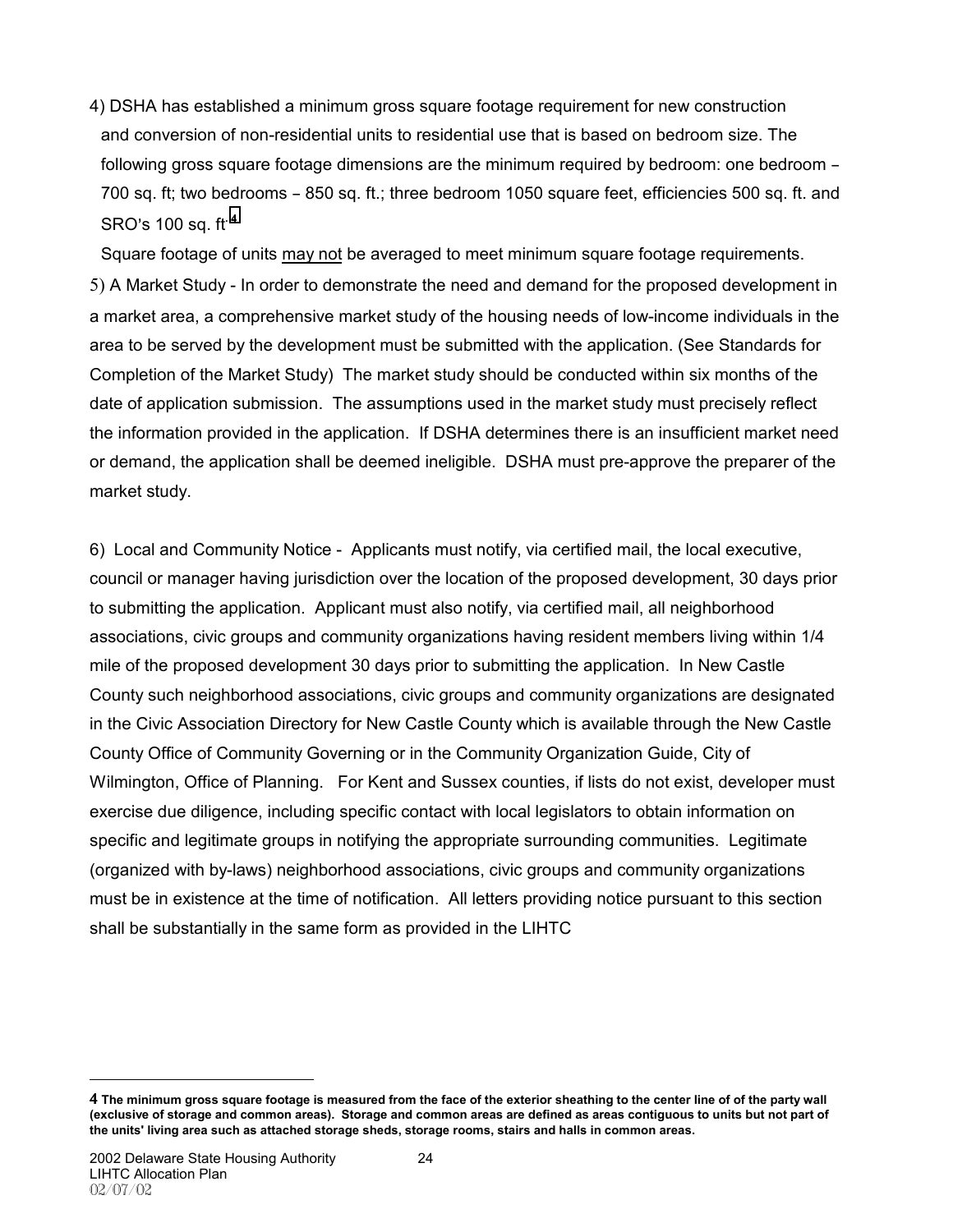application. Applications must contain a certification by the applicant of compliance with this section, as well as documented proof of compliance. DSHA reserves the right to reject any application where the notice does not conform to the form notice as provided by DSHA and/or otherwise failing to comply with the provisions of the local government and community notices requirements.

7) Development Team - Applicants are eligible to compete only if they do not:

- a) have a general partner, voting member, developer or an affiliated entity who owned a managing or controlling interest in an LIHTC development when title was foreclosed by entry of judgment or deed in lieu of foreclosure during the past seven years.
- b) have a general partner, voting member, developer or an affiliated entity who has failed to utilize credit within program time guidelines causing the recapture of said credits.
- c) have a general partner who has been removed or withdrawn under threat of removal from a tax credit development.
- d) have a general partner, voting member, developer or affiliated entity that owns a managing or controlling interest in any LIHTC development that has failed to submit annual development certifications and/or is delinquent in payment of monitoring or other required LIHTC fees.
- e) has failed to fulfill any obligations committed to in a previous application for LIHTC that has not been corrected to DSHA's satisfaction.
- f) has had IRS Form 8823, "Low Income Housing Tax Credit Agencies Report of Noncompliance" filed on a development during previous year(s) that has not been corrected to DSHA's satisfaction.
- g) has any development that is not complying with its Declaration of Restrictive Covenant Provision.

Notwithstanding the above, DSHA may, in its sole discretion, waive the threshold eligibility restrictions pursuant to subsections [c] and [e] of this section upon a showing by the applicant of good cause. Any such decision shall be final and not subject to review.

8) Site Control - Sponsors must have sufficient site control to enable the development to move forward if a reservation is made. Site control can be demonstrated by recorded deed,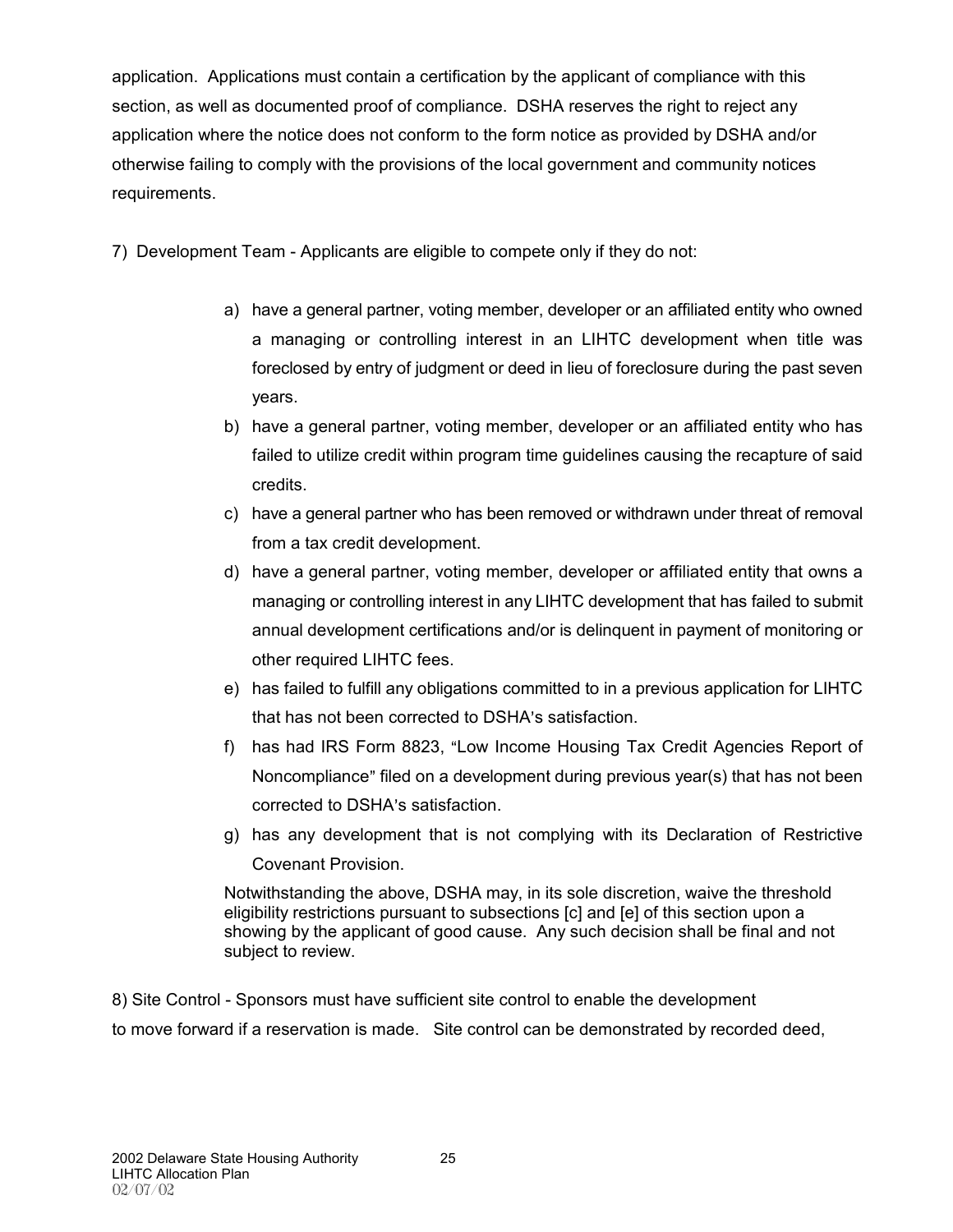recorded long term lease, municipal or county disposition and development agreement, an option to purchase or lease, or a purchase contract.

9) Local Zoning/Planning Approvals - Applicants must submit documentation that the following approvals are in place or can be obtained without jeopardizing an allocation of credits.

- a) Zoning Properties must be zoned for its intended use. If variance or exception is required, applicants must provide documentation illustrating the present status of the proposed zoning change, the local planning and zoning process and must submit evidence that appropriate approval can be obtained within the required period.
- b) If no zoning or site plan approval is required; applicant must submit a letter from the appropriate municipal official indicating such or the applicant or developer may provide such certification.

10) Financial Feasibility - Applicant shall provide the financing plan for the proposed development and shall demonstrate that the proposed development is financially feasible and viable as a qualified low-income housing development throughout the extended use period. The housing credit dollar amount allocated to a development shall not exceed the amount DSHA determines is necessary for the financial feasibility of the development. DSHA's underwriting criteria are included in the application.

If all funding sources planned for the development have not been committed, proof must be provided that construction, permanent and gap funding source applications have been submitted and letters of intent must be provided evidencing a funding source's interest in financing the development. Applicants seeking to fill a funding gap and coming out of pocket shall submit a certification that the applicant has the amount of cash or other resources, as approved by DSHA, required to fill the funding gap. If a developer fee pledge is to be utilized to fill a funding gap, no more than 50% of the developer fee may be used.

DSHA reserves the right, based on documentation submitted and DSHA's underwriting criteria as well as the submitted market analysis, to determine that a development is not viable and/or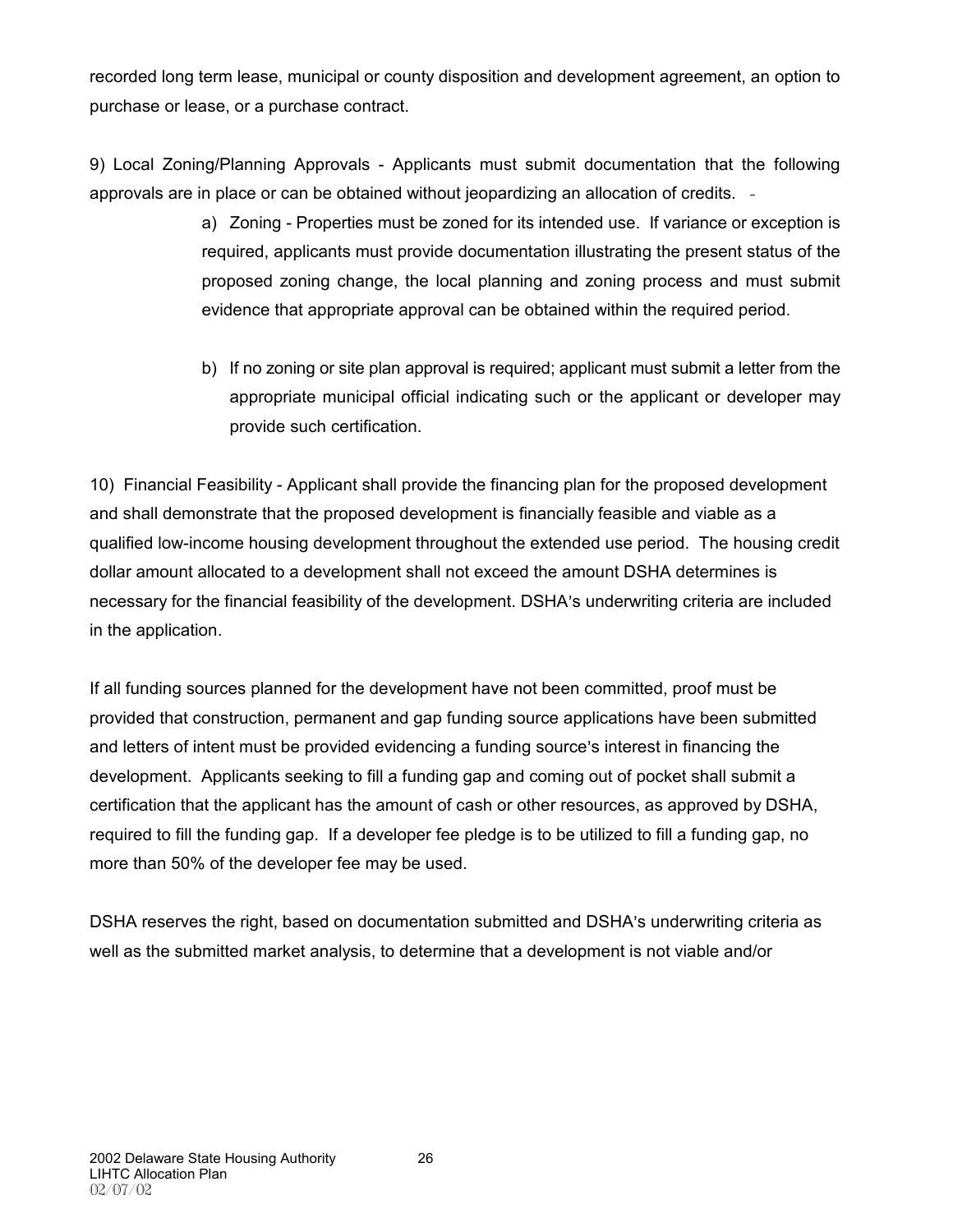feasible. If such determination is made, applications will be deemed ineligible.

All developments must adhere to minimum construction standards regardless of financing source(s) (including tax-exempt bond financing). These standards have been outlined in the Qualified Allocation Plan Attachments. Based on these minimum standards, DSHA reserves the right to determine a development is ineligible to compete.

11) Displacement - No development will be eligible to compete for an allocation of credits if the application requires that existing residents be involuntarily and permanently relocated due to income ineligibility for tax credit purposes. Submission must include either: preliminary income certifications for tenants residing in occupied units demonstrating that they are income eligible and/or a certified letter from said residents indicating their willingness to be relocated. If preliminary income certifications or a certified letter cannot be obtained, applicants must assume the percentage of units that are not tax credit eligible is the lesser of 20% of all units or the percentage of units that cannot be certified eligible.

12) Internal Revenue Form 8821, Tax Information Authorization, must be signed at application by the developer/sponsor. This form will allow the IRS to share taxpayer information with DSHA.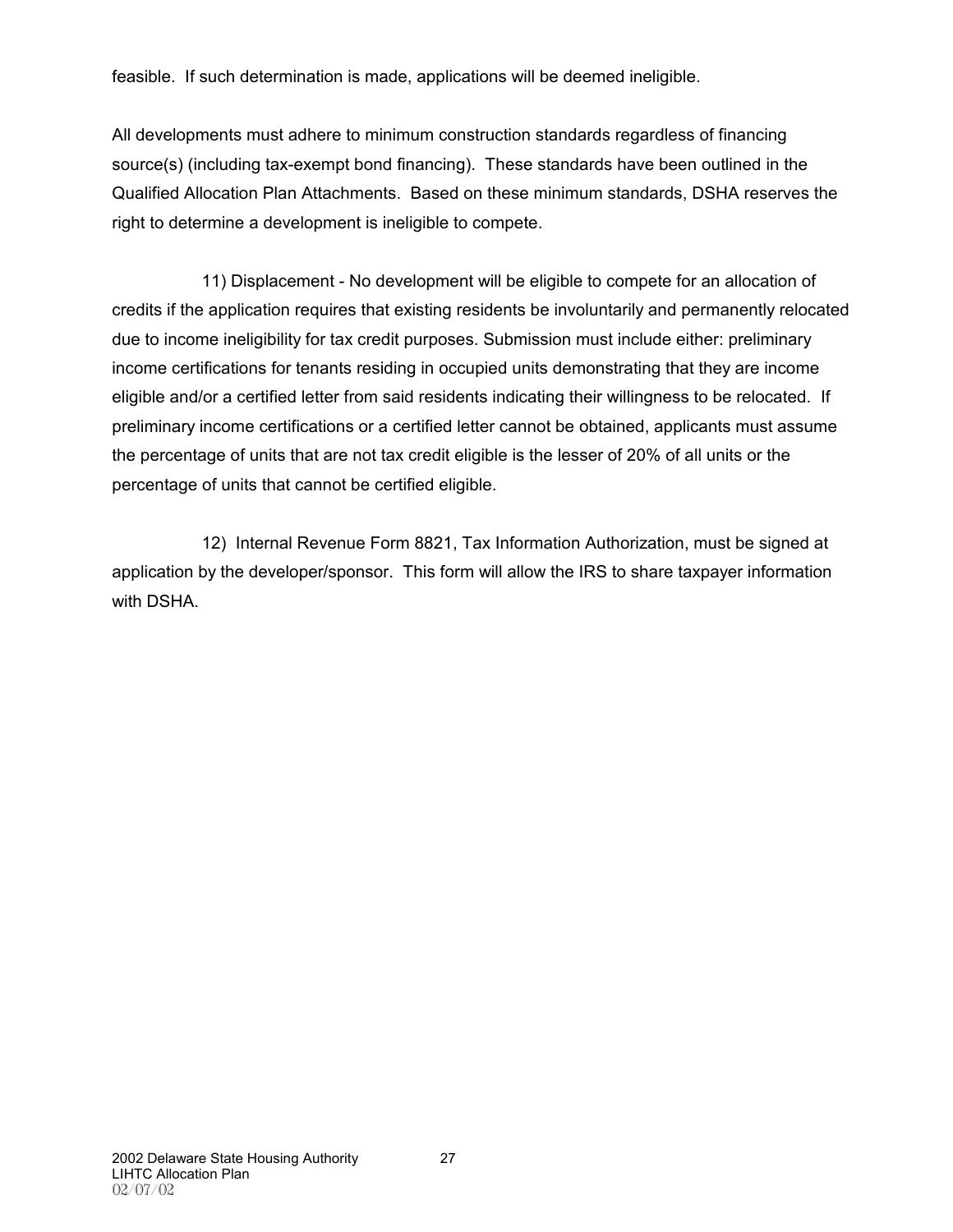#### **RANKING AND POINTS**

#### **POINT SYSTEM**

#### **Pool One - New Castle County**

#### **Increase in the Compliance Period**

For increases in the compliance period, zero to two  $(0 - 2)$  points shall be awarded. The minimum term of low-income occupancy commitment is thirty (30) years - a fifteen- (15) year compliance period plus a fifteen- (15) year extended use period. The owner may choose to exercise opt-out provisions provided under federal law after the compliance period (year 15). One point will be awarded for every five-year period the compliance period is extended during which the owner may not choose to exercise its opt out provision. Maximum points are awarded for a twenty-five (25) year compliance period with a fifteen (15) year extended use period.

#### **or**

Two (2) points will be awarded to developments that will be converted to home ownership for the residents after the initial fifteen (15) year compliance period has expired. Syndication documents must reflect the conversion.

#### **Developments Serving the Lowest Income Tenants**

Two to ten  $(2 - 10)$  points will be awarded to developments whose percentage of tax credit units are affordable to individuals and families whose incomes are at or below fifty percent (50%) of median income.

| $10\% - 25\%$ | 2  |
|---------------|----|
| $26\% - 50\%$ |    |
| $51\% - 65\%$ | 6  |
| $66\% - 80\%$ | 8  |
| 81% - 100%    | 10 |

### **Mixed Income/Market Rate**

Five (5) points will be awarded to a development where at least 20% and no more than 50% of the total units in the development are rent-restricted and income restricted.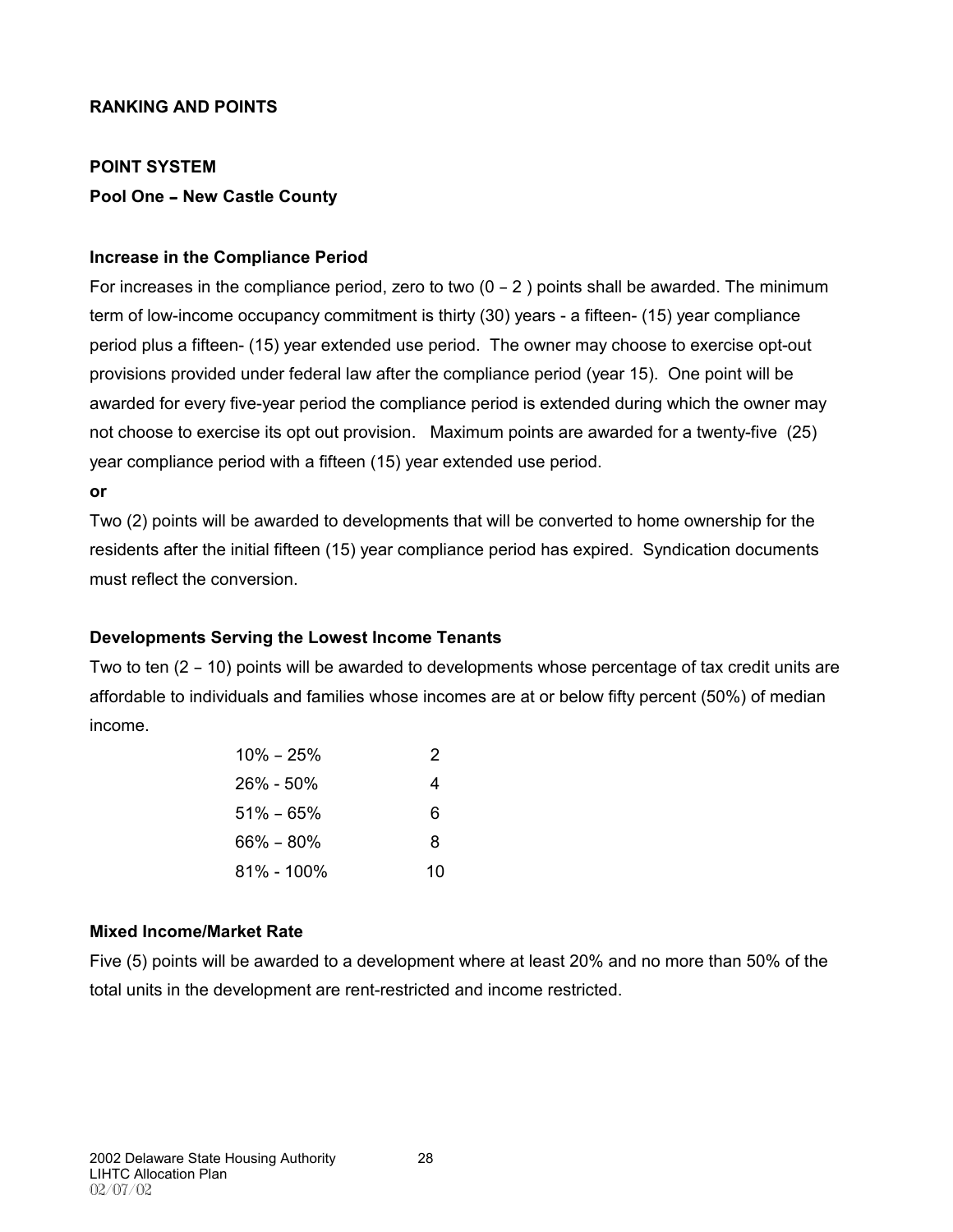# **Capacity of Development Team**

Zero to eight (0-8) points will be awarded based on the demonstrated relevant experience and qualifications of the developer and management entity. All team members must be disclosed at time of application. The members of the team, in addition to the developer and management entity, include the applicant/owner, co-developer, consultant, owner, general contractor, architect, surveyor, real estate and tax counsel. Members of the development must demonstrate experience in the satisfactory development of affordable housing, experience in the management of affordable housing and must have the financial capacity to carry the development through to completion. DSHA reserves the right to determine "satisfactory" development experience.

a) General Partner/Developer Experience: Up to five (5) points shall be awarded based on the number of Low Income Housing Tax Credit Properties developed by the general partner and/or developer. Note: "General Partner/ Developer" is defined as a corporate entity, partner or owner of a multi-family development company that has been a signatory/guarantor on a Tax Credit construction loan. "Developed" is defined as having gone to permanent closing on a development with an acceptable cost certification.

| $2 - 4$ developments   | 2 points |
|------------------------|----------|
| 5 or more developments | 5 points |

b) Management Agent's Experience: Up to three points (3) shall be awarded based on the number of Low Income Housing Tax Credit and subsidized developments currently being managed.

| $1 - 4$ developments      | 1 points |
|---------------------------|----------|
| $5 - 15$ developments     | 2 points |
| More than 15 developments | 3 points |

If other than the owner or developer's experience is being utilized to qualify for points, a signed agreement and/or contract for services must be provided describing the role each entity will play in the development and/or the management of the development. DSHA's Management Agent Qualification form must be submitted with the application. DSHA reserves the right to determine appropriate involvement.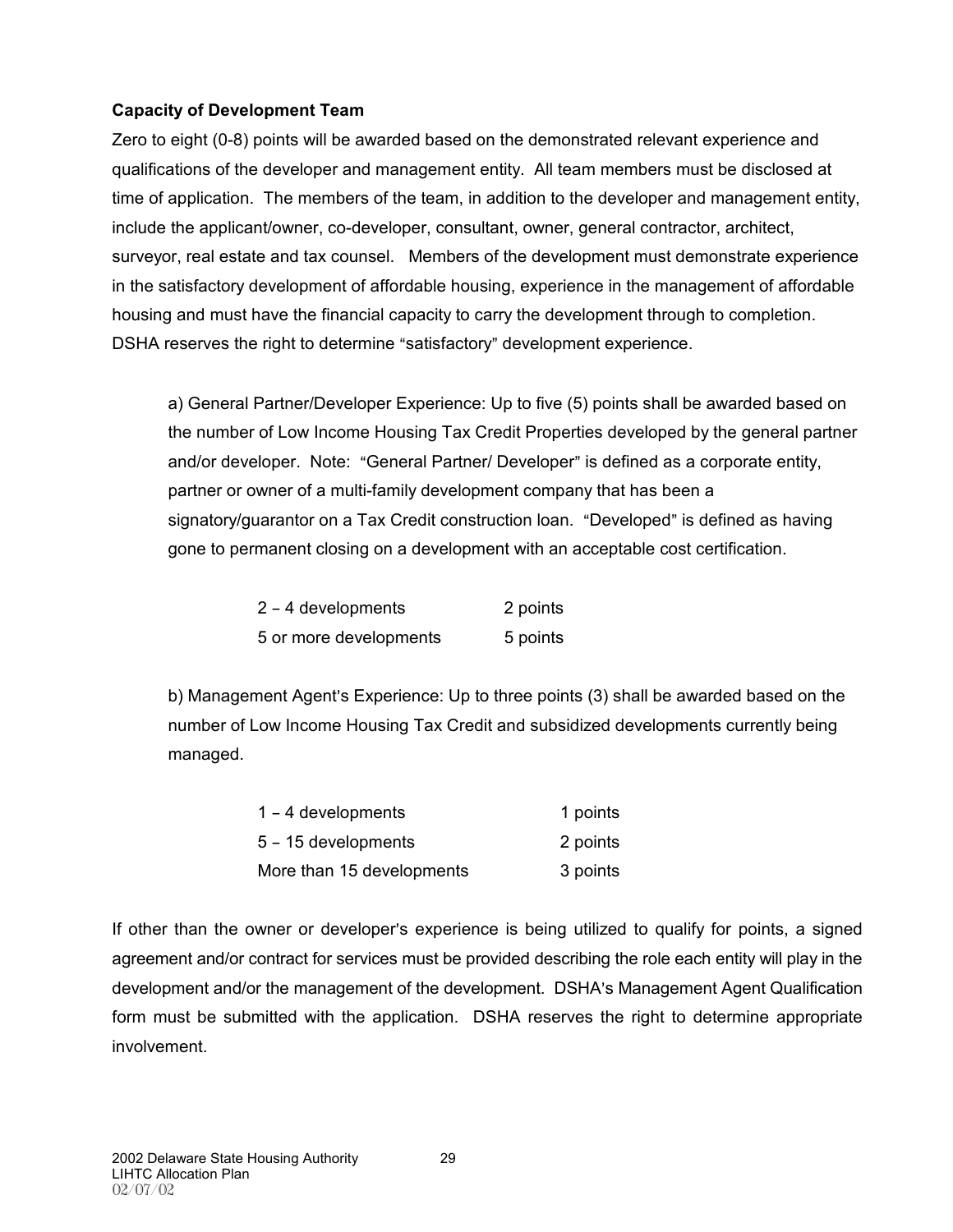# **Special Needs Housing**

Developments that provide permanent housing for persons with special needs are awarded five (5) points. Special needs populations are:

> Persons with HIV/AIDS related illness **Homeless** Mentally ill Persons with physical disabilities Mentally retarded/developmentally disabled Migrant and Seasonal Farmworkers

In order to qualify for points in this category, 100% of the property must be made available for the special needs population. Additionally, a minimum of three (3) appropriate services must be provided free of charge to the residents. Documentation of how these services will be paid for must be provided.

### **Local Contribution**

Three (3) points are awarded for developments that receive financial support from local government. A local contribution must generally reduce the development or operating costs of a development (amounting to at least 2% of total development costs). This can be in the form of municipal or county funding or local public housing authority capital funding, waiving of building permit fees, granting of a tax abatement, provision of five-year rental subsidies, donation of land or land provided at a nominal price, or some other documented form of assistance, as approved by DSHA, that financially reduces the development cost or reduces the operating cost of the project over a five-year period.

# **Local Support**

Five (5) points will be awarded for an application that receives a letter of support from the local government indicating its support of the development, and endorsing the development in the current round of competition. The letter must precisely reflect the development as submitted with the application without modification or qualification.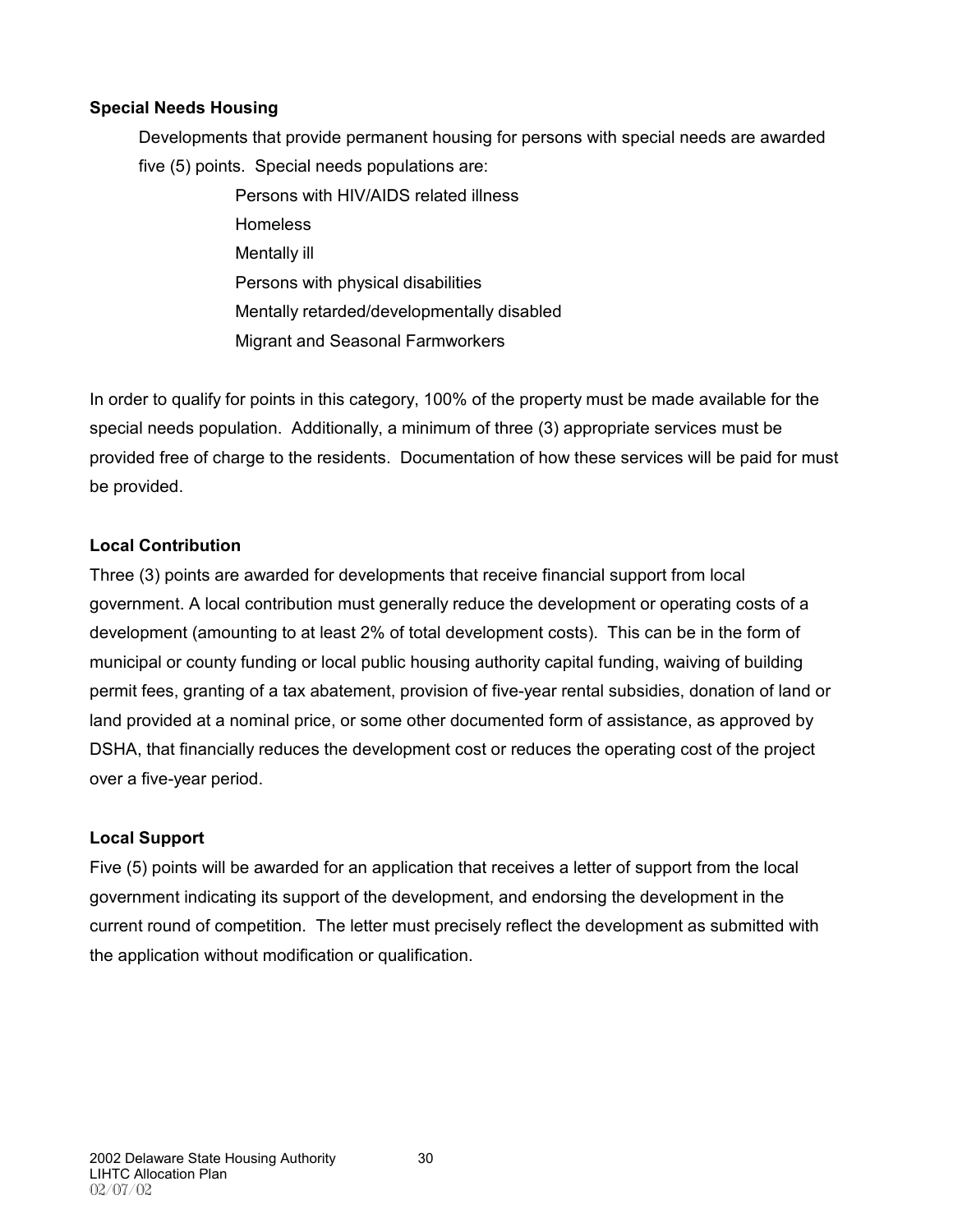# **Leveraging of Non-DSHA Administered Resources**

To the extent that DSHA controlled funds, including tax credits, HOME funds and Housing Development Funds, are used to leverage other funds, zero to ten (0-10) points will be awarded for the greater leveraging of funds based on the unadjusted qualified basis calculations.

> Percent of Leveraging More than fifty percent (50%) of the development's permanent funding comes from other than DSHA sources 10 points

From thirty percent (30%) to forty-nine percent (49%) of the development's permanent funding comes from other than DSHA sources

7 points

Less than thirty percent (30%) of the development's permanent funding comes from other than DSHA sources 3 points

All permanent funding is provided through DSHA programs 0 points

Tax Credit Equity will be considered a DSHA resource. In order to compare all developments equally, an equity factor will be used based on current market rates, which will be listed in the current year application package. If additional tax credit equity is received in excess of the equity factor used above, this additional equity will be considered a non-DSHA resource.

# **Preservation of At-Risk Housing**

Five (5) points will be awarded for Preservation of At-Risk Housing or the Preservation of Affordable Housing (see definitions).

# *Or*

Five (5) points will be awarded to developments that are utilizing Historic Tax Credits under Section 47 of the Internal Revenue Code of 1986 and/or State Historic Tax Credits. To qualify for these points, properties must already be on the National Historic Register at the time of application**.** A development cannot be awarded points in both of these categories.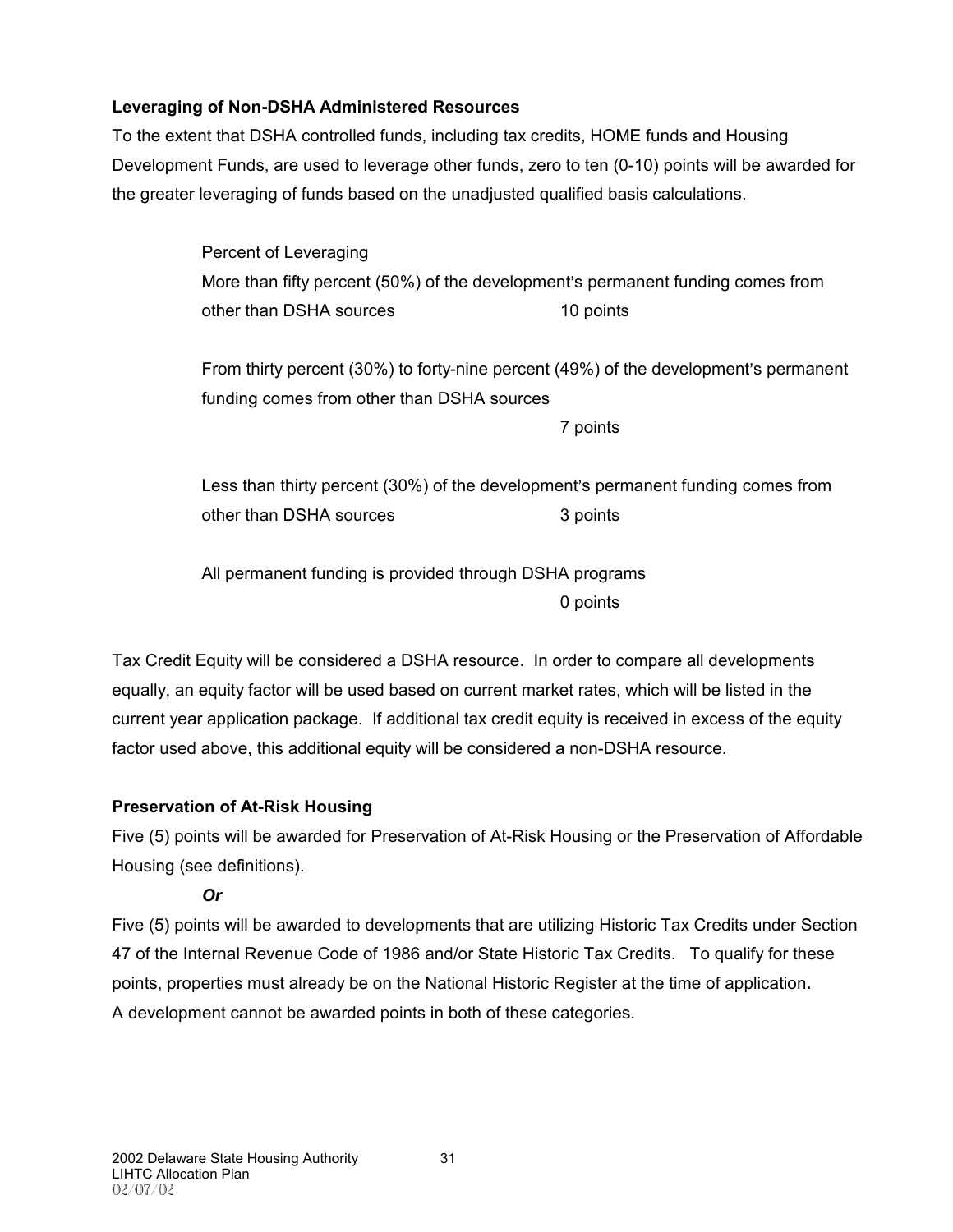# **Public Housing and Section 8 Waiting Lists**

One (1) point will be awarded for developments that are utilizing local public housing waiting lists and/or Section 8 existing waiting lists. The application must contain a letter from the appropriate agency in order to receive this point.

# **Provision of Social Services**

The provision of social and support services is an integral part of any development to improve the quality of life of the residents of the development. Services must be affordable, appropriate, available and accessible to the development's tenants. One (1) point will be awarded for each service up to a maximum of three (3) points. Services should be actively linked to the residents and not simply provided to the community at large and must be provided on-site.

A Support Service Plan must be completed and submitted with the application. The plan should include the following:

- \_ Qualifications of the social service organizations that will be utilized at the property, including their history, capacity and experience.
- \_ A program description including the details and goals of the programs for the residents.
- \_ Contracts or commitment letters from each social service provider must also be attached.

Examples of services include but are not limited to:

Parenting programs Literacy programs Day care Job training Nutritional services **Transportation** Financial literacy and counseling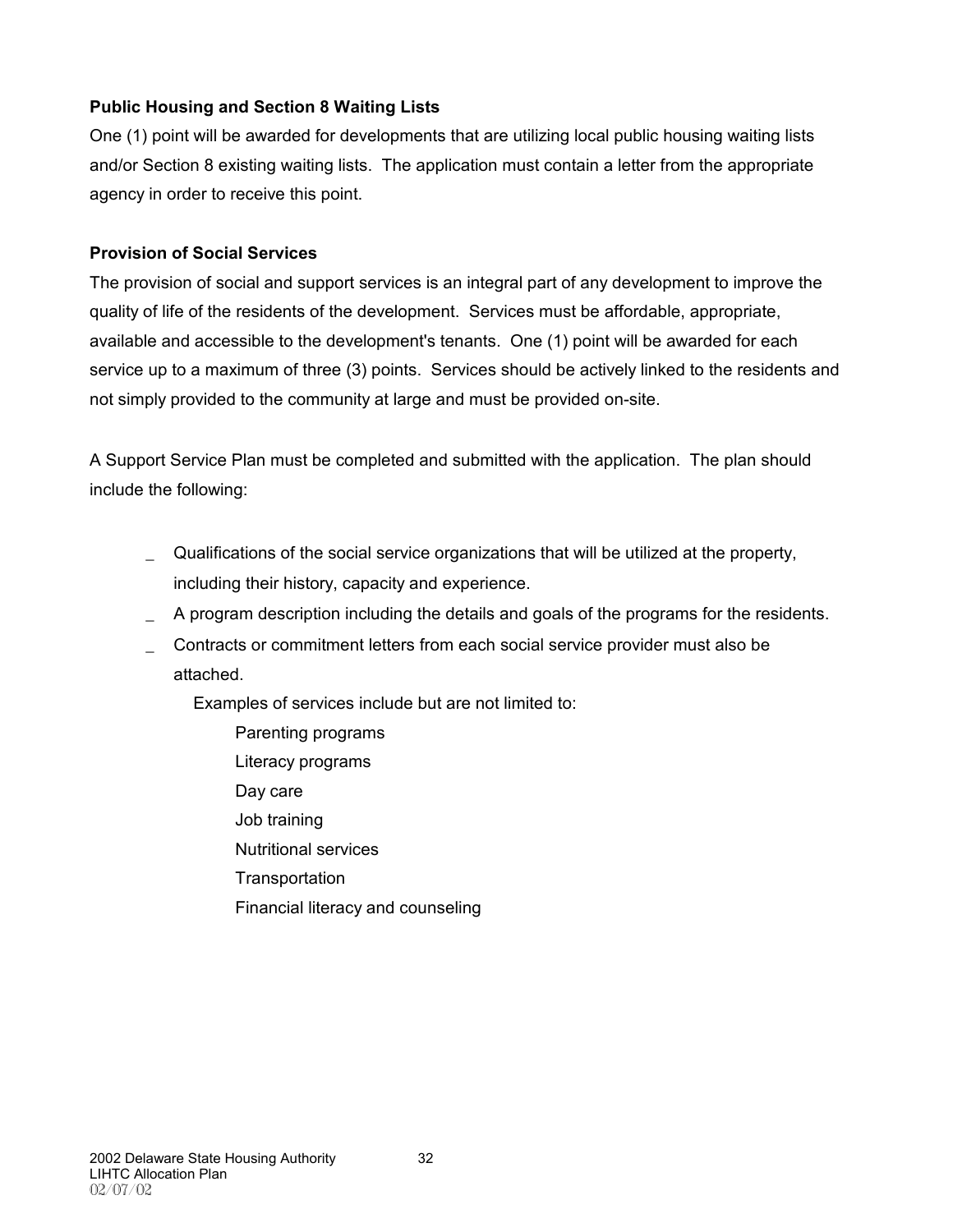# **Site and Neighborhood Standards**

Two (2) points will be awarded if the development site is determined to be suitable for the proposed development without excessive (as determined by DSHA) geo-technical, environmental or utility infrastructure expenditures.

One (1) point will be awarded for each of the following factors up to a maximum of seven (7) points. Target Area - New Castle County: Pool One:

- 1. Walking distance to retail facilities (1/4 mile)
- 2. Area supports a large number of employment opportunities
- 3. Daycare facilities are near the site or near the employment centers, or specialized services near the site
- 4. Medical center within five miles
- 5. Bus line within walking distance
- 6. Adjacent to major road arteries
- 7. No other low income housing in immediate area (within 3 block area)
- 8. No market rate rental housing in immediate (within 3 block area)
- 9. Site located in economically mixed community as defined by Census Data
- 10. Site within residential area (not industrial)
- 11. Within one (1) mile of entertainment venues, i.e. movie theaters, restaurants, etc.
- 12. Close to or in a town center (within 1/4 mile)
- 13. Within walking distance to schools (family developments only)

# **Development and Unit Amenities**

All units must meet Minimum Construction Standards established by DSHA. A maximum of five (5) points will be awarded to those developments that exceed the minimum standards. One (1) point will be awarded for each additional amenity provided up to five points.

These include but are not limited to:

- Laundry facilities on site
- Community Center on site
- Separate office space
- Maintenance Building (Detached)
- Designated Open Areas/Community Space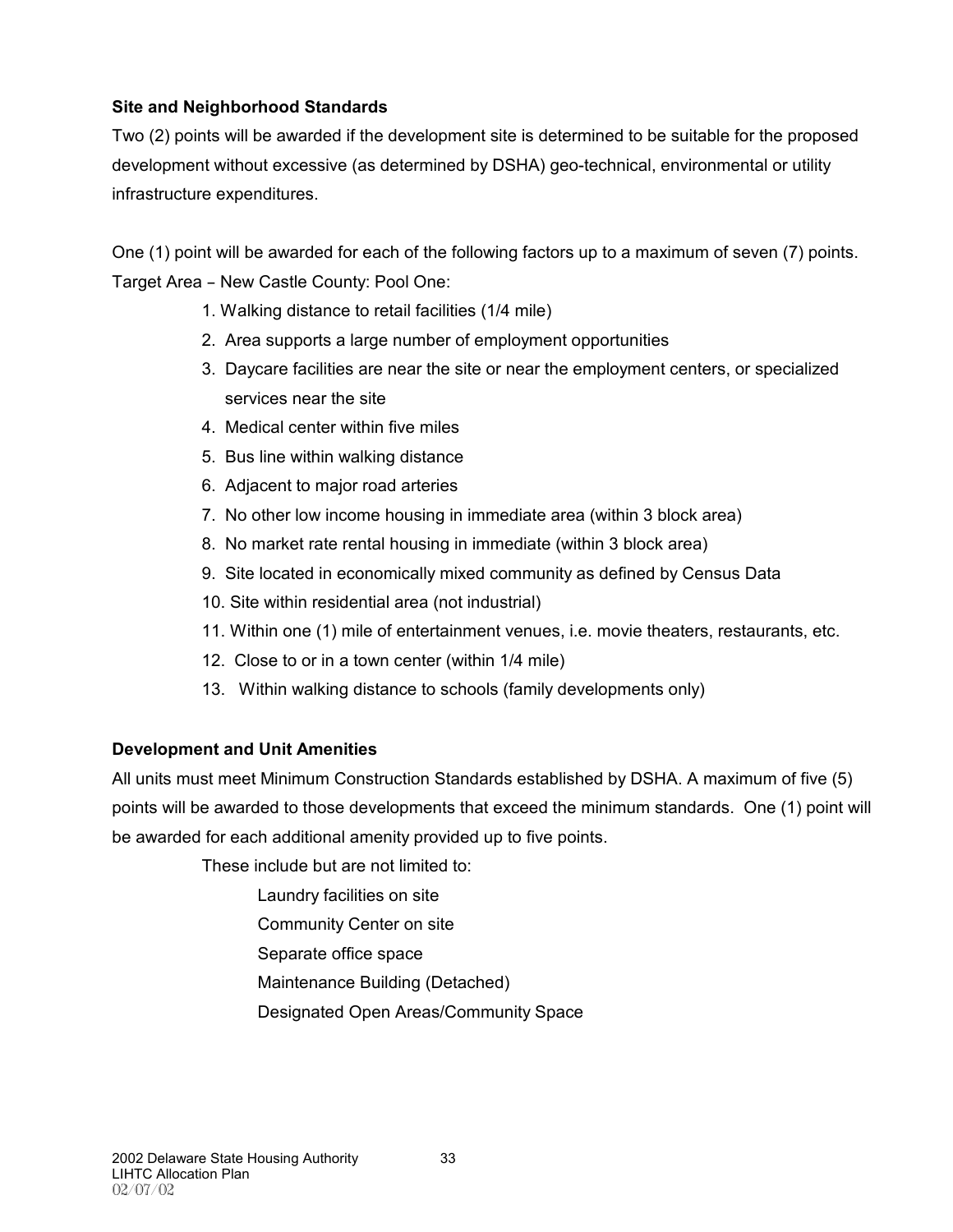Design features that are sensitive to minimizing energy consumption On site daycare (family developments only) On site senior care (elderly developments only)

Substitutions are allowable at DSHA's discretion.

### **Community Revitalization Plan**

Five (5) points will be awarded if the development is clearly identified and is included in an approved Community Revitalization Plan.

### **Qualified Census Tract**

Five (5) points will be awarded to developments that are located within a HUD identified Qualified Census Tract.

### **Large Family Units**

Zero to ten (0 -10) points will be awarded to developments based on the percentage of qualified tax credit units meeting the definition of a large family unit. Points are based on the percentage of large family units with respect to the total number of low-income units. For new units, points are maximized when large family units make up 30% of the low-income units. For rehabilitation developments, points are maximized in this category when 15% of the low-income units meet the large family unit definition. Example: For new units:  $\%$  of tax credit eligible units which consist of large family units x .32. For rehabilitation units:  $\%$  of tax credit eligible units that consist of large family units x .64. NOTE: For calculating purposes, drop the decimal point for percentage of tax credit eligible units (i.e. 30% = .30). Points will be rounded up or down to the nearest whole number.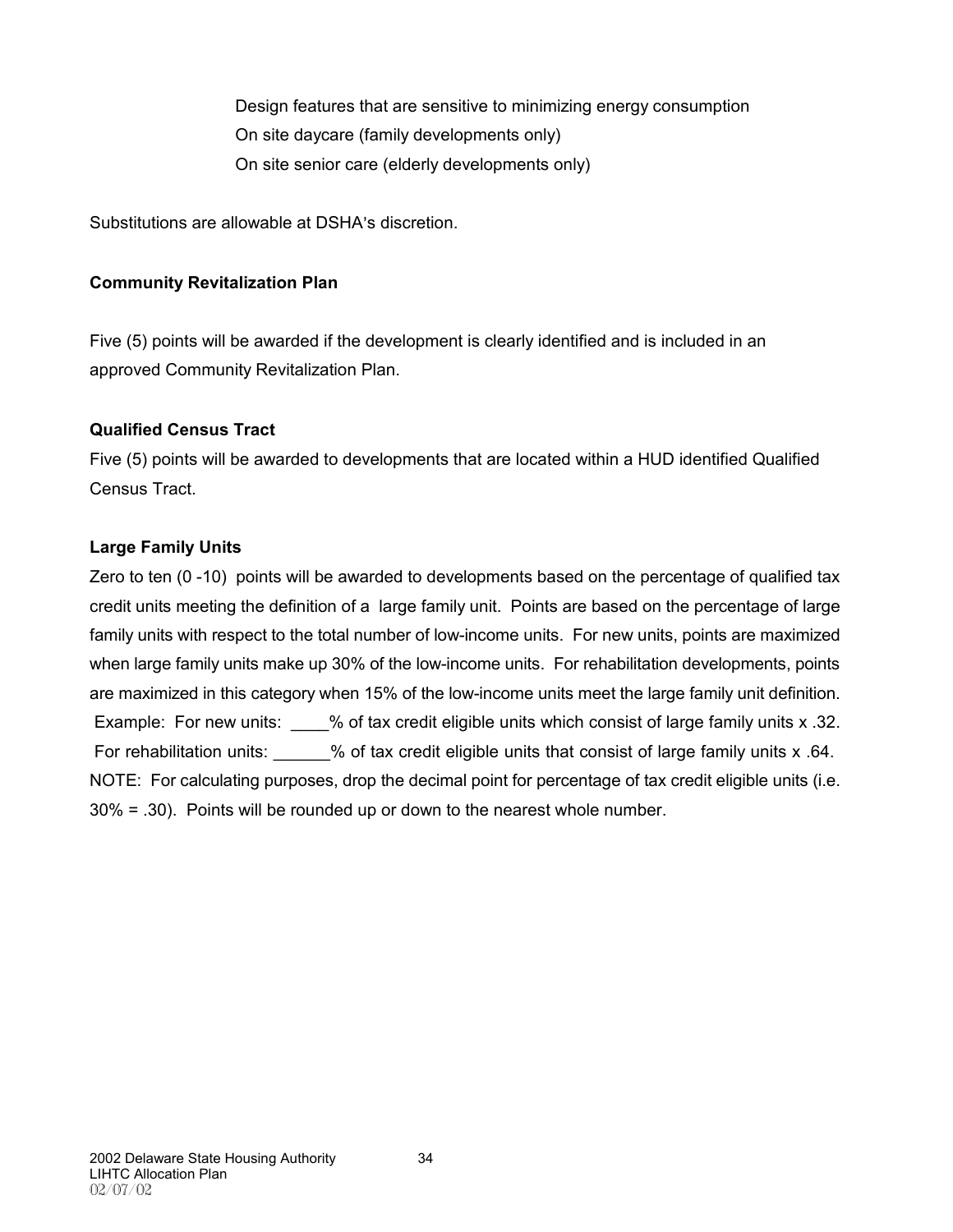# **POINT SYSTEM FOR POOL TWO - KENT AND SUSSEX COUNTIES**

All points are the same as for Pool One with the following exception:

# **Site and Neighborhood Standards - Pool Two - Kent and Sussex Counties**

One (1) point will be awarded for each of the following factors for a maximum of seven (7) points.

- 1. Within one mile of retail facilities
- 2. Access to employment opportunities within area
- 3. Daycare facilities are near the site or near the employment centers, or specialized services near the site
- 4. Medical center within fifteen miles
- 5. Public transportation within walking distance
- 6. Adjacent to major road arteries
- 7. No other low income housing in immediate area
- 8. No market rate rental housing in immediate area
- 9. Site located in economically mixed community as defined by Census Data
- 10. Site is predominantly residential
- 11. Within (10) miles of entertainment venues, i.e. movie theaters, restaurants, etc.
- 12. Close to or in a town center (within one mile)
- 13. Within walking distance to schools (family developments only)

# **POINT SYSTEM FOR NON-PROFIT POOL:**

All points are the same as for Pool Two (Kent and Sussex Counties) with the following exception:

Points for Site and Neighborhood Standards will be calculated based on the location of the development (New Castle County or Kent and Sussex Counties).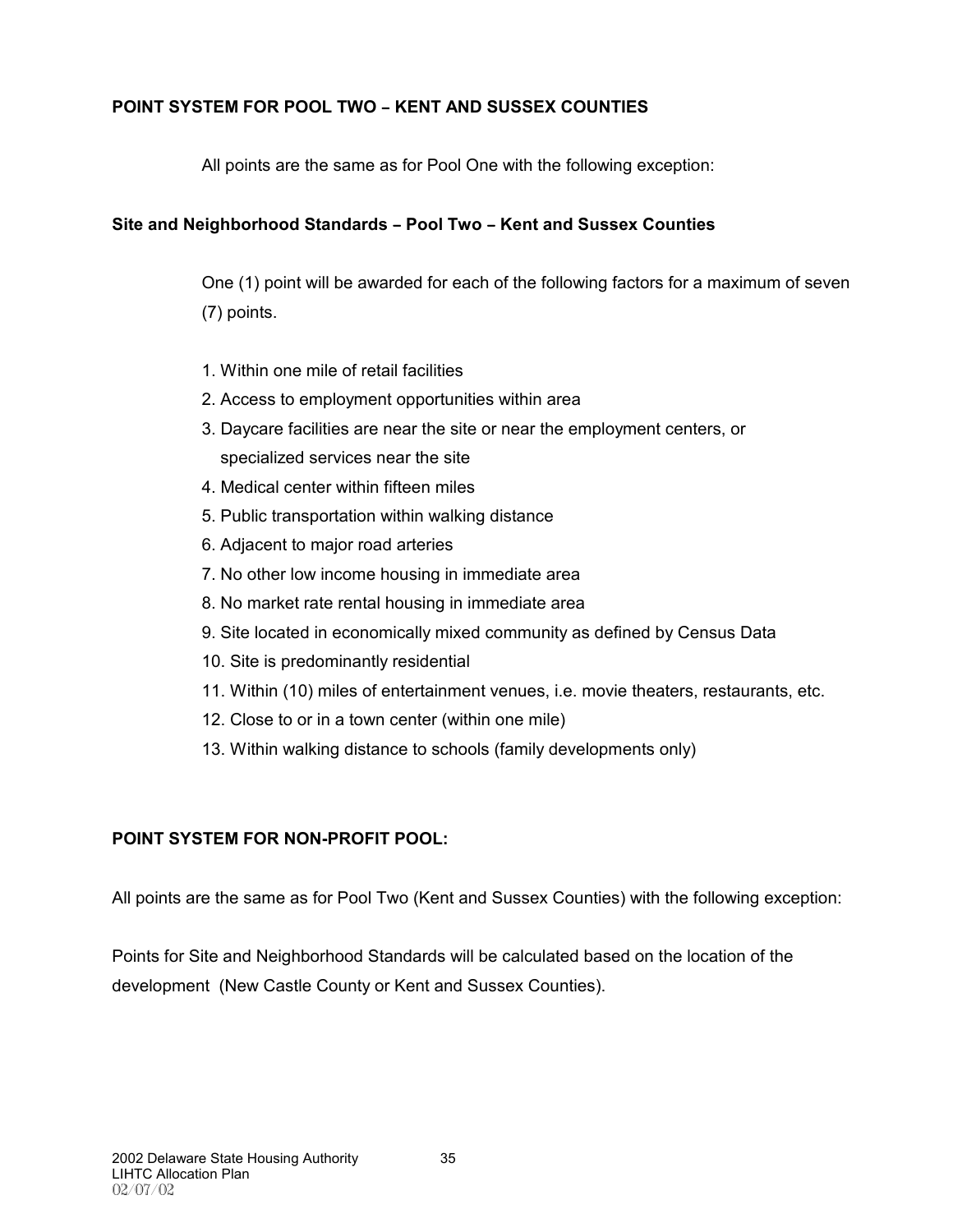# **TIEBREAKERS**

Applications that meet the minimum threshold requirements shall receive points based on the point system for the particular pool in which they compete. In the event of a tie score, applications shall be ranked according to the tiebreaker system. Reservations shall be awarded to applications with the highest scores and to the applications that win the tiebreakers, with reservations first going to developments in the set-aside.

The following tiebreaker system shall be used to break ties between applications with the same score.

- a) If competing developments within a given pool have a tie score, a tax credit reservation shall be awarded to the application with the lowest amount of low income housing tax credits (unadjusted for the 130 percent QCT or DDA bonus) per low-income bedroom.
- b) If there is still a tie score after the first tiebreaker, the tax credit reservation shall be awarded to the application with a lower total development cost per bedroom.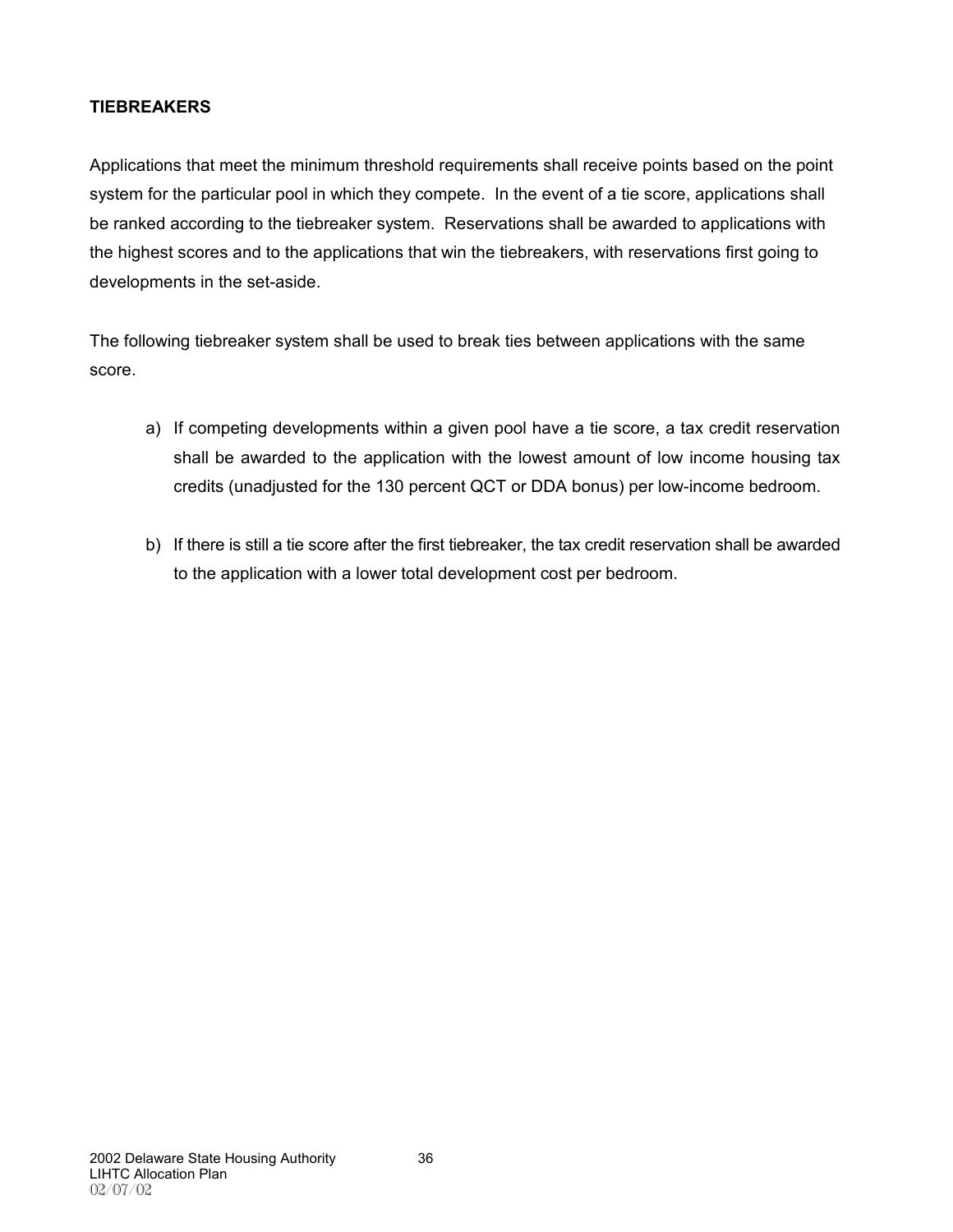# **APPLICATION PROCESS**

An applicant may apply for Credits for the current year only. The deadline for submission of each cycle is disclosed on the cover page of the application package.

Applications must be submitted to the DELAWARE STATE HOUSING AUTHORITY, 820 N. French Street, Wilmington, Delaware 19801 or 18 The Green, Dover, Delaware 19903, **no later than 3:00 p.m. on April 12, 2002**. Late submissions will not be accepted. Two complete applications must be submitted, and an additional three completed applications must be submitted if applying for Housing Development Fund Loans. All applications must have original signatures.

Only complete application packages will be considered for an allocation of Low Income Housing Tax Credits. Incomplete packages will be returned to the applicant and the application will not be eligible to compete for tax credits in the current round.

The Application package contains all forms and instructions. The Application Checklist provides a complete list of attachments, which are to be appropriately labeled and submitted with the application forms. All documents are required, even if applicants have submitted similar documents to DSHA in the past (i.e. financial statements). Exhibits and questions that do not pertain to a particular development should be noted as such. If additional space is required on the questionnaires, provide supplements that are labeled in sequence and indicate the questions to which they reference.

The applicant must complete all applicable questions and supply all documents that are requested in the application package. All questions seeking clarification or interpretation of the Qualification Allocation Plan must be submitted in writing to DSHA for clarification prior to application submission no later than fifteen (15) days prior to the submission deadline date.

No application for credits will be accepted for any building or property that has previously claimed credits and is still subject to the compliance period for such credits after the year such building is placed in service. This also includes all developments which tax-exempt bonds of DSHA or an issuer other than DSHA, have been issued that is still subject to the compliance period.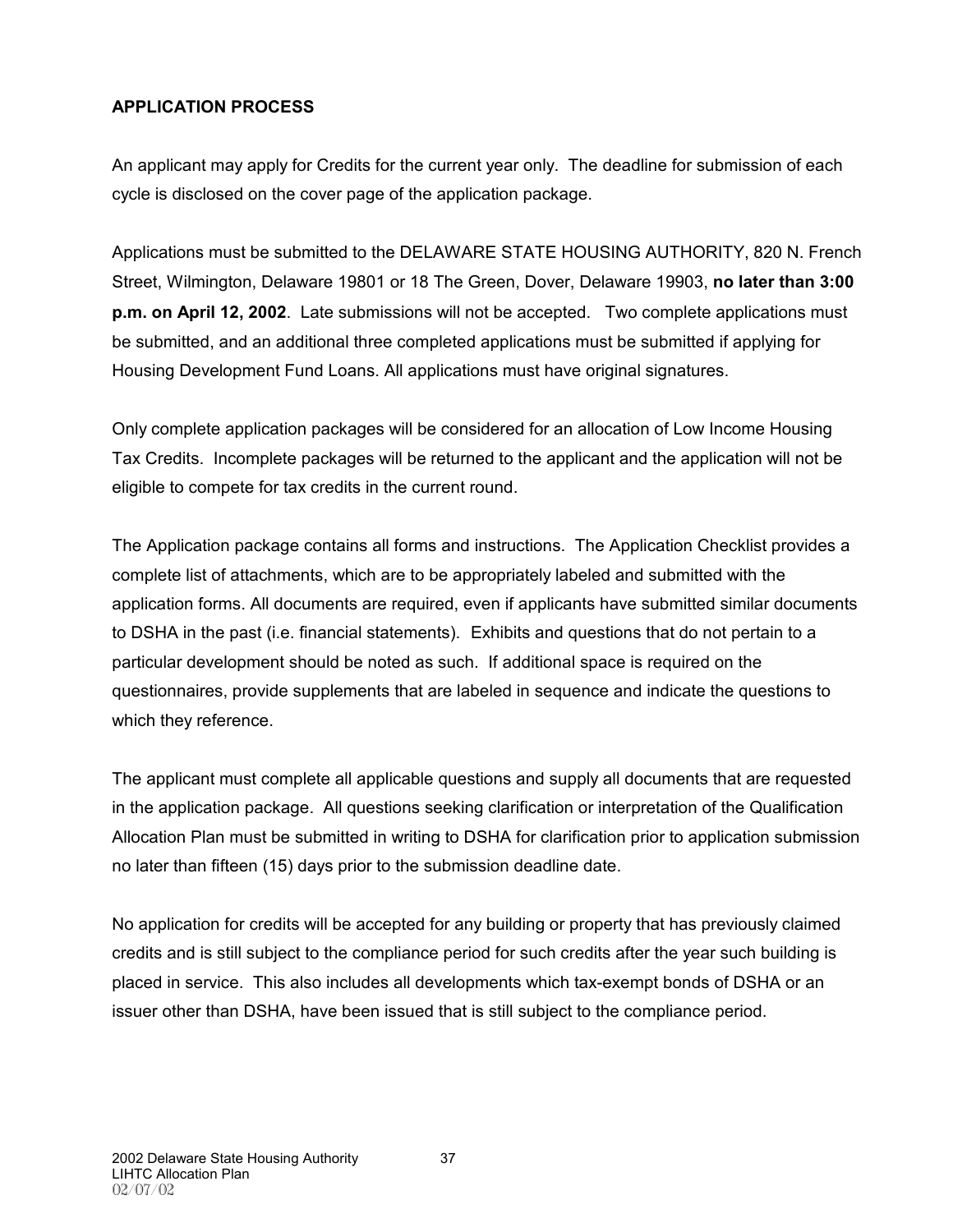# **THE DELAWARE FREEDOM OF INFORMATION ACT**

By submitting this Application, the applicant acknowledges and agrees that the entire Application, including but not limited to the market study, shall be deemed a "public record" for the purposes of the Delaware Freedom of Information Act ("FOIA"), codified at 29 Del. C. \$ \$10001-10005. By submitting this Application, the applicant further acknowledges and agrees that the entire Application is subject to public examination and copying pursuant to FOIA and any privacy rights otherwise applicable are hereby waived.

The Application should be comprehensive in addressing all information necessary for a responsible funding decision. However, DSHA reserves the right to request additional information during the review process should it be deemed necessary. Any such information requested and/or provided, shall be considered part of the Application and shall be subject to the above acknowledgments, agreements and waivers. Notwithstanding the above, any information obtained from the IRS is not subject to FOIA and will not otherwise be disclosed by DSHA pursuant to a Memorandum of Understanding between DSHA and the IRS.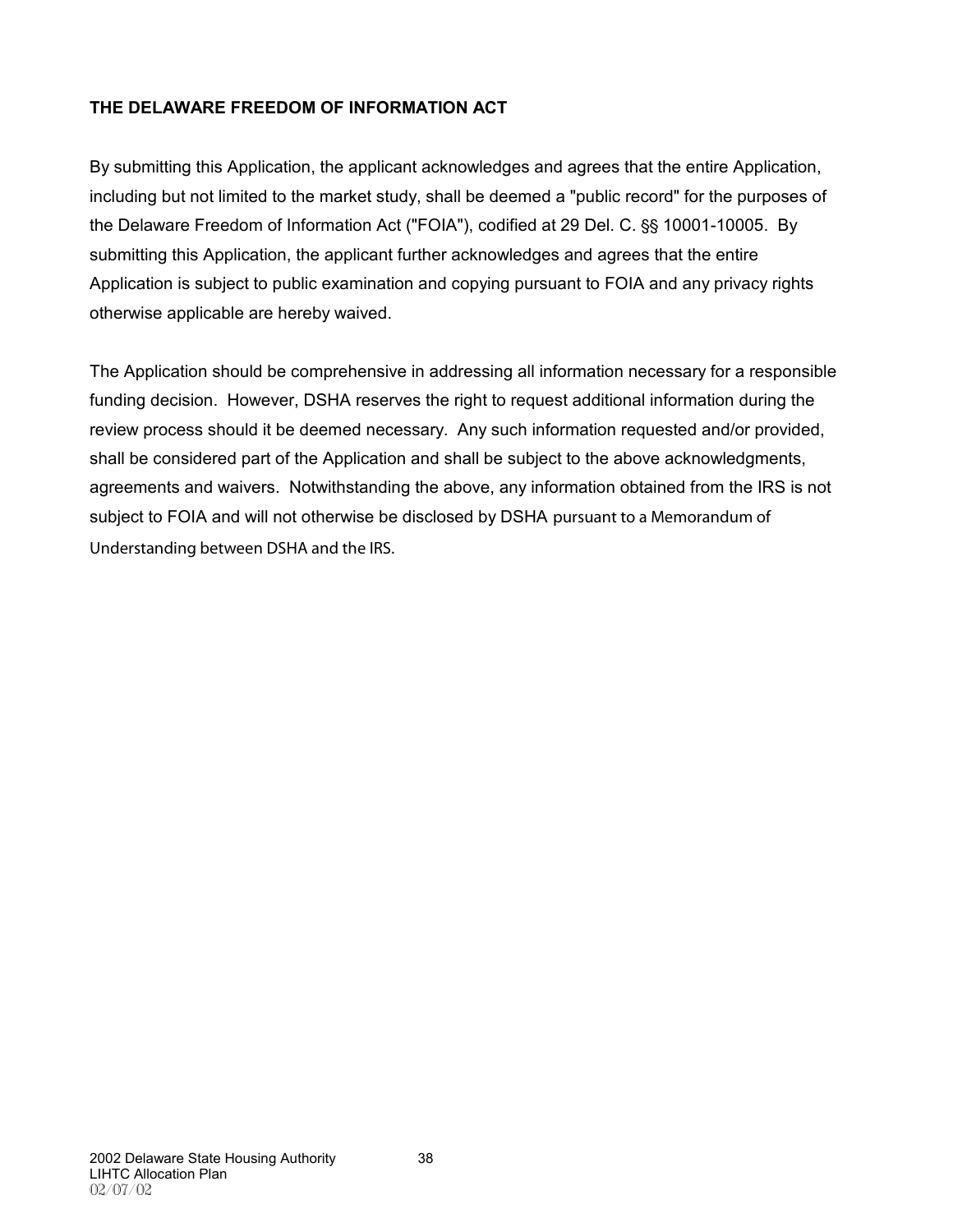# **REVIEW AND SELECTION PROCESS**

Only developments that meet all federal and state program requirements and meet minimum threshold requirements will be reviewed for Credits.

DSHA will notify, via certified mail, the chief executive officer having jurisdiction over the location of any application meeting the minimum threshold eligibility requirements. DSHA will also notify, via certified mail, all neighborhood associations, civic groups and community organizations having resident members living within  $\frac{1}{4}$  mile of any application meeting the minimum threshold eligibility requirements, provided such neighborhood associations, civic groups, and community organizations are designated on DSHA's list of neighborhood associations, civic groups, and community organizations. Such notices will indicate that the applicant has met the minimum threshold requirements under the Plan and generally explain the process for reviewing applications for the possible awarding of tax credits.

DSHA will score the developments strictly in accordance with the Qualified Allocation Plan.

In accordance with federal requirements, a determination that the Credits allocated to a development do not exceed the amount DSHA finds necessary for the financial feasibility of the development and its viability as a qualified low-income housing development will be made again at the time of allocation and at the time the development is placed in service.

A development cannot be allocated Credits in an amount that exceeds the amount necessary to make the development feasible. Therefore, the amount of Credit allocated to the development may change from initial Credit reservation. The final Credit allocation will take place at the time the development is placed in service and DSHA has received cost certification on the development. A cost certification guide will be provided by DSHA for use by the developer in submitting all information. The cost certification for the development must include all sources and uses of funds including all syndication fees.

Based on the rankings, threshold eligibility review, and needs analysis, DSHA shall make reservation award recommendations to the Director of Delaware State Housing Authority. The Director shall review the rankings, eligibility and tiebreaker decisions. DSHA decisions are final.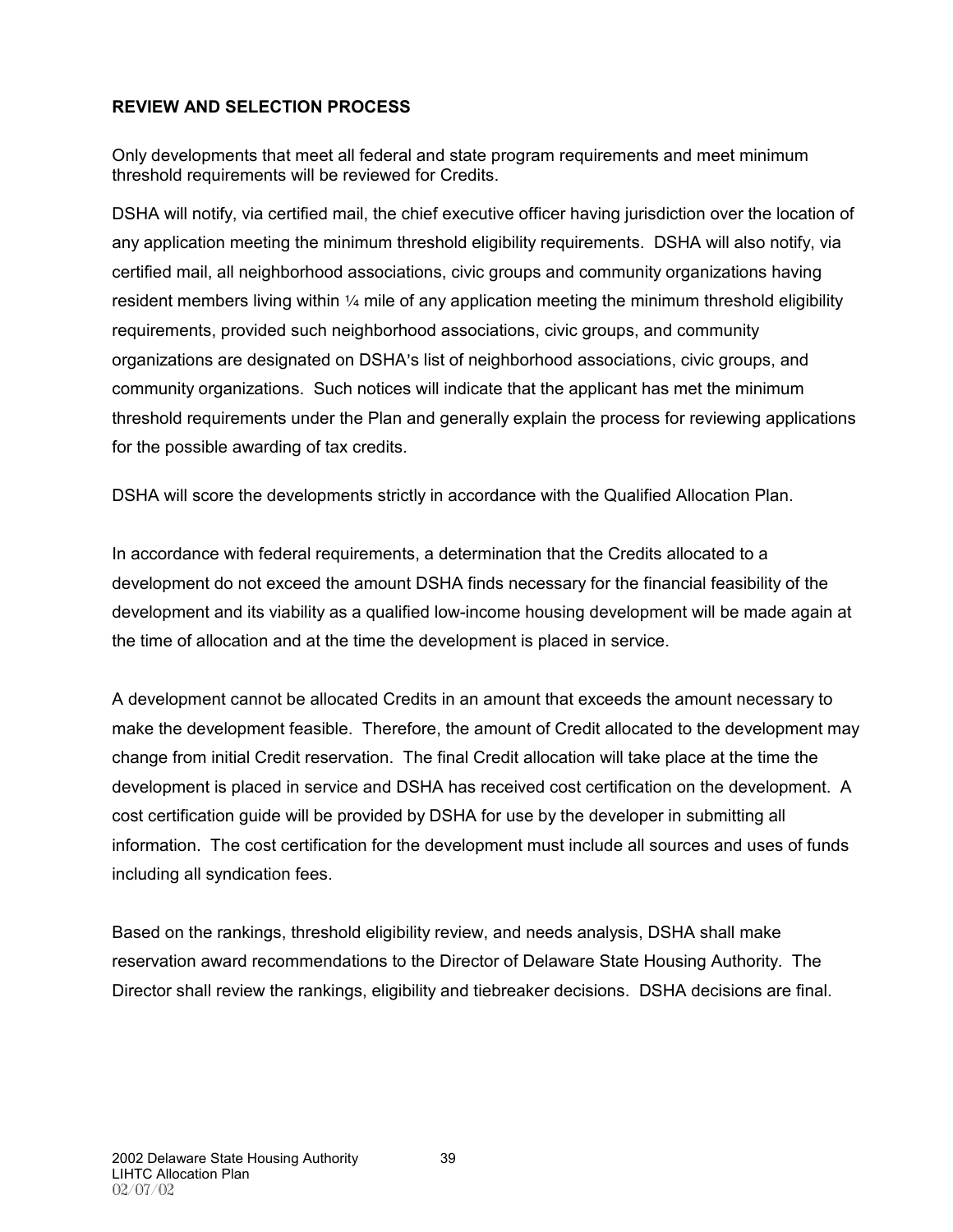Within 90 days of application deadline and submission, DSHA will notify sponsors in writing whether or not they received a reservation and the basis of the decision. The reservation letter will enumerate the maximum amount of Credit available to the development as well as the documents that will be required for the final allocation of Credits.

Federal law requires developments receiving an allocation made prior to the year in which the building is placed in service to (1) have more than 10% of the reasonably anticipated costs of the development incurred by the end of the calendar year in which the allocation is made; and (2) be placed in service by the end of the second calendar year following the year of allocation. In certain circumstances, when a building receives an allocation in the second half of the calendar year, DSHA will follow IRS requirements, whereby 10% of expected basis has been expended within six months of receiving the allocation rather than at the end of the calendar year.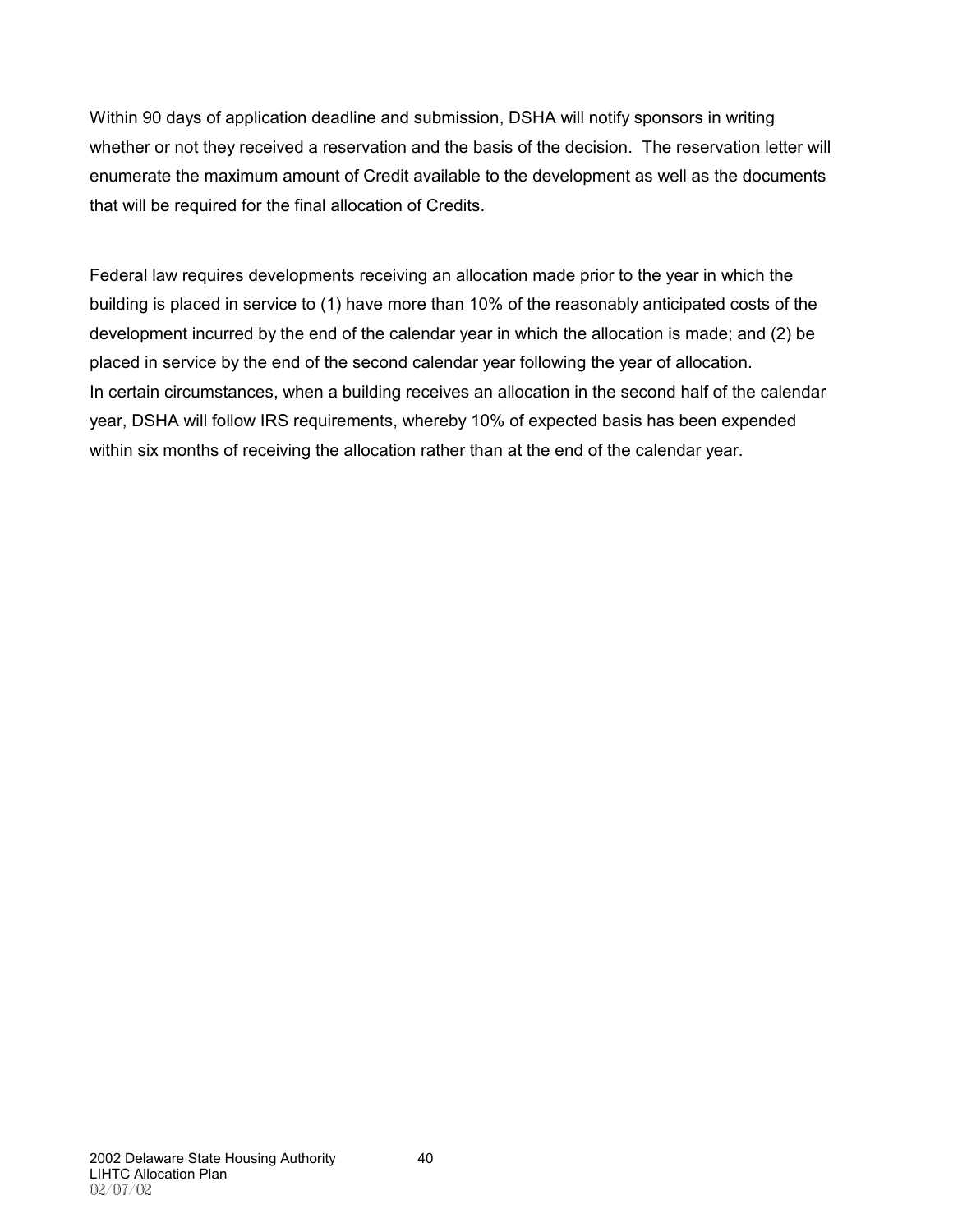### **FORWARD RESERVATIONS**

DSHA reserves the right, at its sole discretion, to reserve a portion of its Credits for next year to a highly ranked development that received only partial funding in the year submitted due solely to limited Credit availability. DSHA's determination to reserve will be based on the amount of Credits needed to demonstrate financial workability, readiness to proceed and other considerations deemed appropriate. The amount actually allocated in the subsequent year may be less than the amount reserved depending on DSHA's determination regarding the financial feasibility of the development. DSHA shall only make forward commitments from the following year's allocation and not in an amount greater than the balance of the credits available in the current year, after the highest ranked projects have received their full compliments of credits.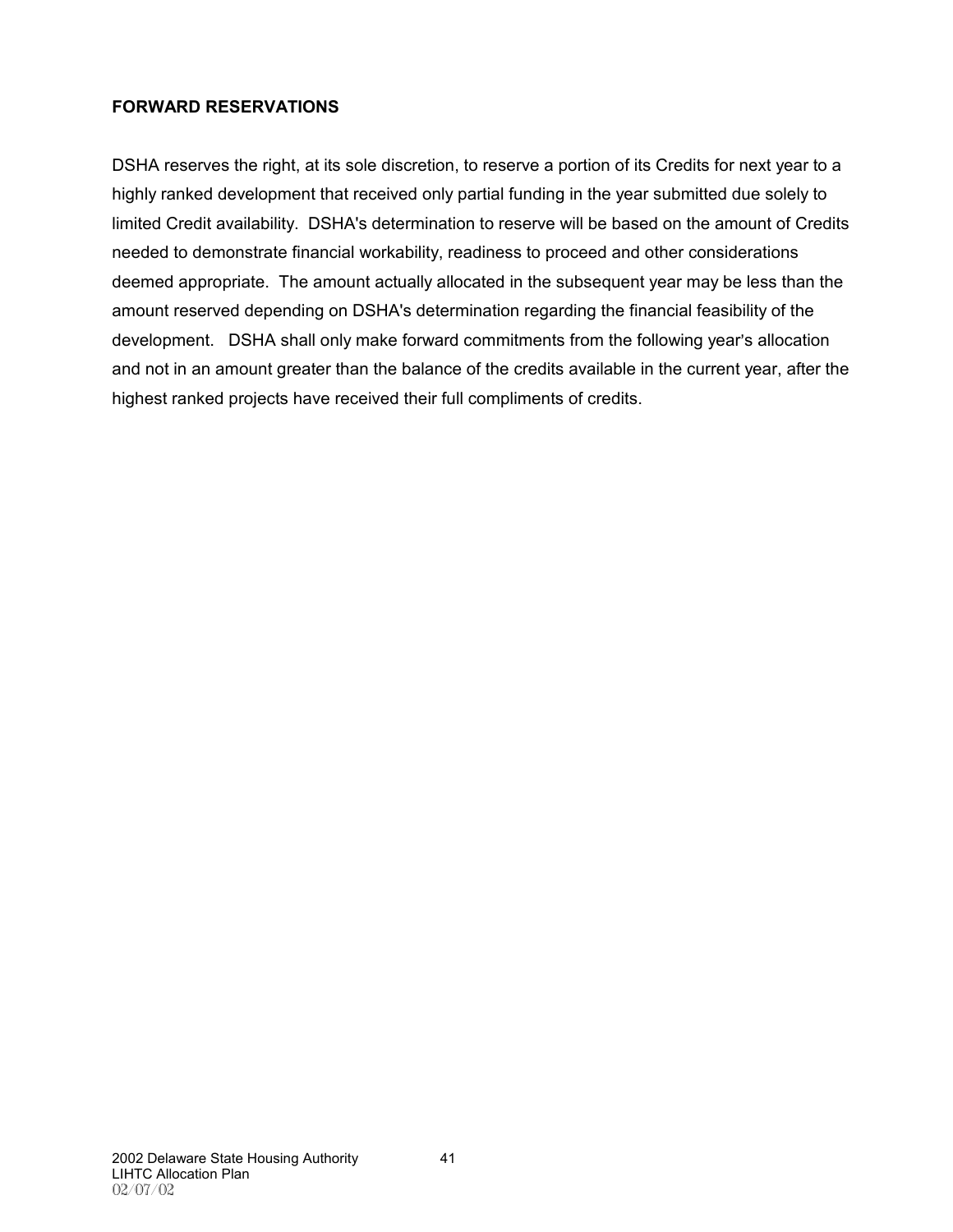#### **PLACED-IN-SERVICE DATE**

All developments receiving a reservation of Credits must be either placed in service by November 1st of the year in which they receive Credits or have incurred more than 10% of eligible development costs by that date to be eligible for an allocation carryover of Credits pursuant to Section 42(h)(1)(E) of the Code. All owners who will not place the building in service by November 1, must submit a carryover application to DSHA by October  $25<sup>th</sup>$ . Owners must provide a written certification to DSHA from a certified public accountant that the owner has incurred by the close of the calendar year of the allocation, expenditures for more than 10% of the reasonably expected basis of the development. Developments not adhering to this procedure or not meeting the above criteria will be subject to having their Credit reservation revoked.

To qualify for an Allocation Carryover Agreement, owners must provide proof of ownership of the property by certifying in writing, under penalty of perjury, that they own the property and attach either a copy of the recorded deed or the owner's title insurance policy. If a copy of the recorded deed is not available in time, the owner may provide a copy of the settlement statement evidencing purchase of the site(s) along with a copy of the executed deed(s) and recorder's receipt.

At the time the Allocation Carryover Agreement is executed, the owner must elect whether the development will be recognized on a development basis or a building basis. The owner may request that DSHA assign portions of the allocation to individual buildings upon execution of the Agreement or request that DSHA assign portions of the allocation to specific buildings within the development no later than the close of the calendar year in which the buildings are placed in service.

**Extended Use Agreement -** All applicants must agree to a minimum thirty year low-income housing commitment for the development. The extended use agreement must reflect any additional compliance period committed to at time of application. The Declaration of Restrictive Covenants must be signed, recorded and returned to DSHA before the carryover allocation is awarded or the development is placed in service.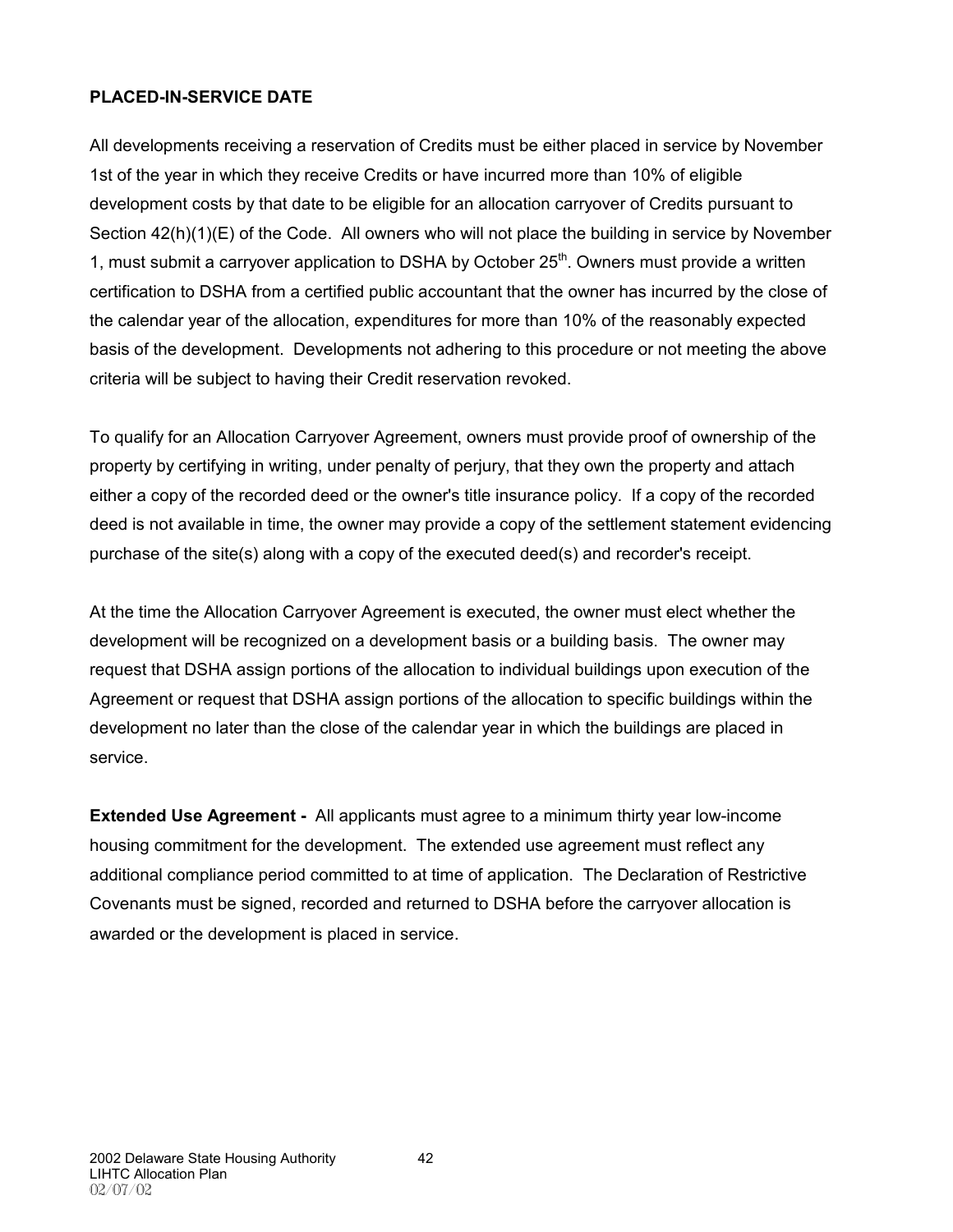Also at such time, the Owner will need to determine if he or she will elect to fix the applicable Credit percentage for each building in the development as the percentage(s) prescribed by the Secretary of the Treasury for the month the Carryover Allocation Agreement is executed or, alternatively, use the applicable percentage for the month in which the particular building is placed in service.

DSHA reserves the right to require certain conditions to be met before making the final Credit allocation. These requirements will be itemized in the allocation carryover document. Should any of the requirements listed in this document not be met or the characteristics of the development be changed or modified at any time after receiving the carryover allocation document, the owner agrees to return in full the Credit allocation to DSHA.

DSHA is not making any representation or warranty that the amount of Credit allocated is sufficient to make a development feasible or viable.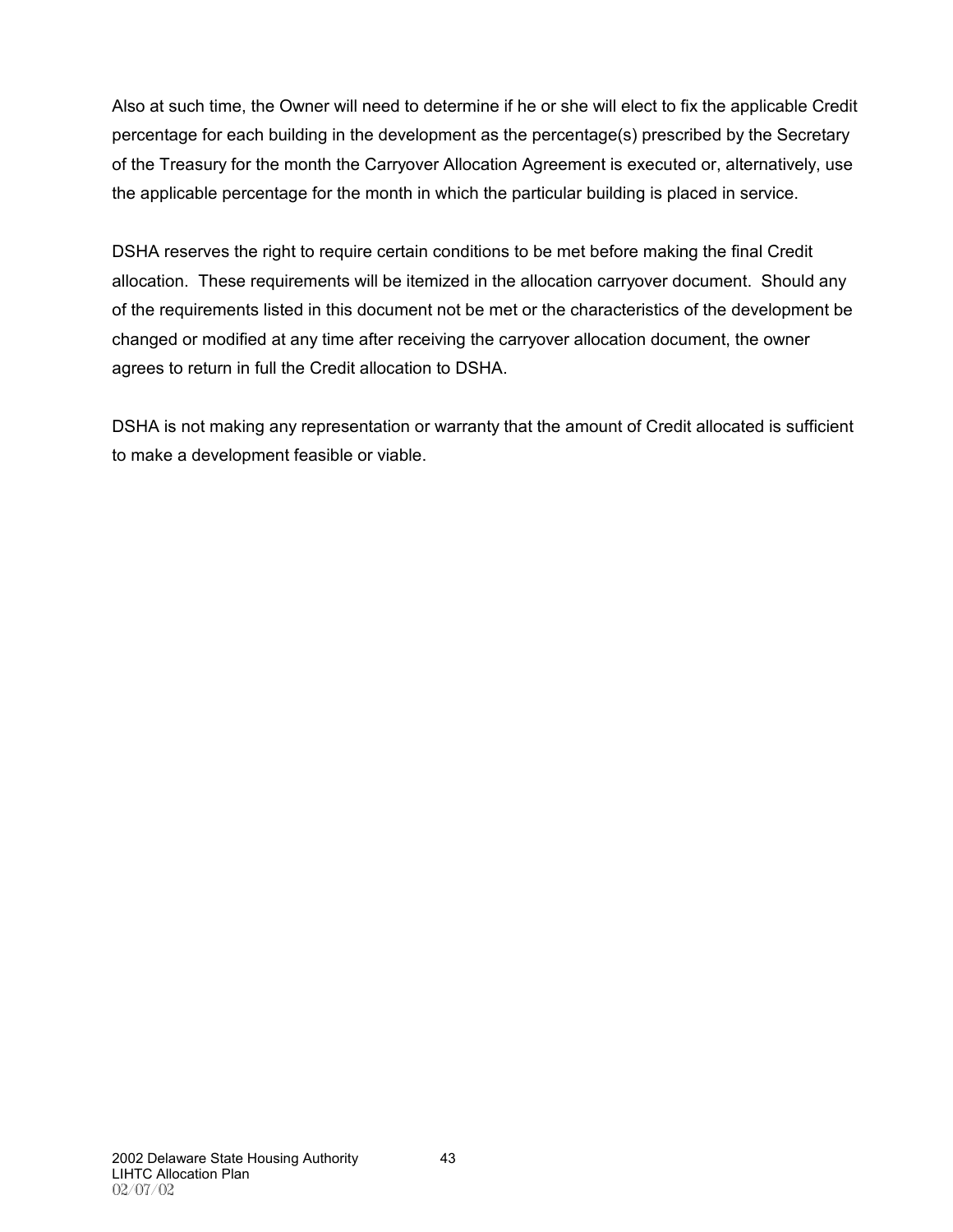# **COMPLIANCE MONITORING PROCEDURE**

DSHA has implemented monitoring regulations for the LIHTC program as required by the IRS. DSHA will monitor all LIHTC projects for compliance with 1) minimum low-income set aside requirements, 2) rent limitations, 3) tenant income requirements, 4) record keeping requirements, and 5) annual project certification requirements.

DSHA will perform annual on-site inspections of at least twenty percent (20%) of all LIHTC projects, including RHS Section 515 and tax-exempt bond financed properties. DSHA must inspect the lowincome certification, the documentation the owner has received to support the certification, and the rent record for each low-income tenant in at least twenty percent (20%) of the low-income units in those projects for compliance with Section 42 of the Internal Revenue Code of 1986, as amended (the "Code").

These regulations are effective as of January 1, 1992, however, if DSHA becomes aware of noncompliance that occurred before that date, DSHA is required to notify the IRS of noncompliance. These regulations are subject to change at any time to comply with Federal regulations.

# Minimum Low Income Set Aside

The minimum criteria for low-income set-asides are as follows:

A) Twenty percent (20%) of the residential units in a project shall be both rent-restricted and occupied by individuals whose income is fifty percent (50%) or less of the area median gross income, or

B) Forty percent (40%) of the residential units in a project shall be both rent-restricted and occupied by individuals whose income is sixty percent (60%) or less of the area median gross income.

The owner may select either (A) or (B) as a minimum set-aside or a greater percentage, up to one hundred percent. The election is made at the time of application and must be maintained throughout the compliance and extended use periods.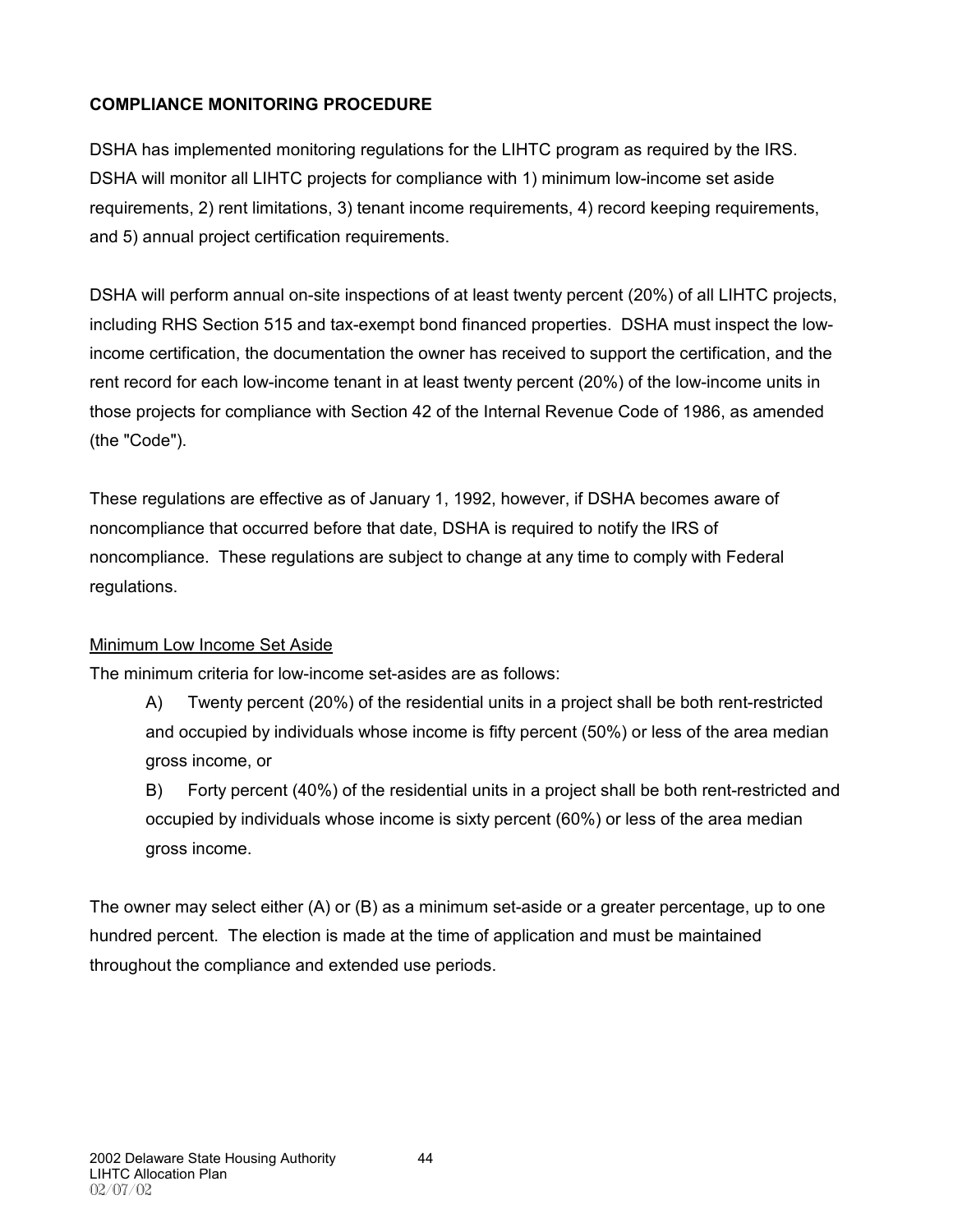# **For properties that receive HOME funds, at least forty percent (40%) of the units in a building must be occupied by households at or below fifty percent (50%) of the median income limit.**

# Rent Limitations

LIHTC units are rent-restricted. The maximum rent that can be charged for a low-income unit cannot exceed thirty percent (30%) of the imputed income limitation applicable to such unit (See - Rent Limits By Number of Bedrooms chart).

### Income Requirement

The maximum income requirement is fifty percent (50%) or less of the county gross median income based on family size or sixty percent (60%) or less of the county gross median income based on family size. The owner elects the income limit percentage to be used at the time of application. The allowable incomes based on family size can be found in the Income Limits chart. The owner must keep on file verification of the tenant's income.

The owner must retain on file DSHA's Annual Tenant Income Certification Form, documentation/ verification to support all income sources, and a copy of the lease for each unit of the project. The form includes the following information:

- a) Tenant name, social security identification numbers
- b) Family dependents and ages
- c) Gross income and asset information
- d) Sources of income
- e) Full-time student status

The form must be signed by the tenant and accepted by the owner. By signing this document, the tenant is certifying that the information is true and correct. DSHA reserves the right to request this information at any time throughout the compliance or extended use period, whichever is longer. Please see DSHA's Compliance Monitoring Manual for proper documentation and certification procedures.

# Recordkeeping Requirements

As required by the IRS, all LIHTC projects must maintain and have available for inspection the following information on each building in the project for each year in the compliance period: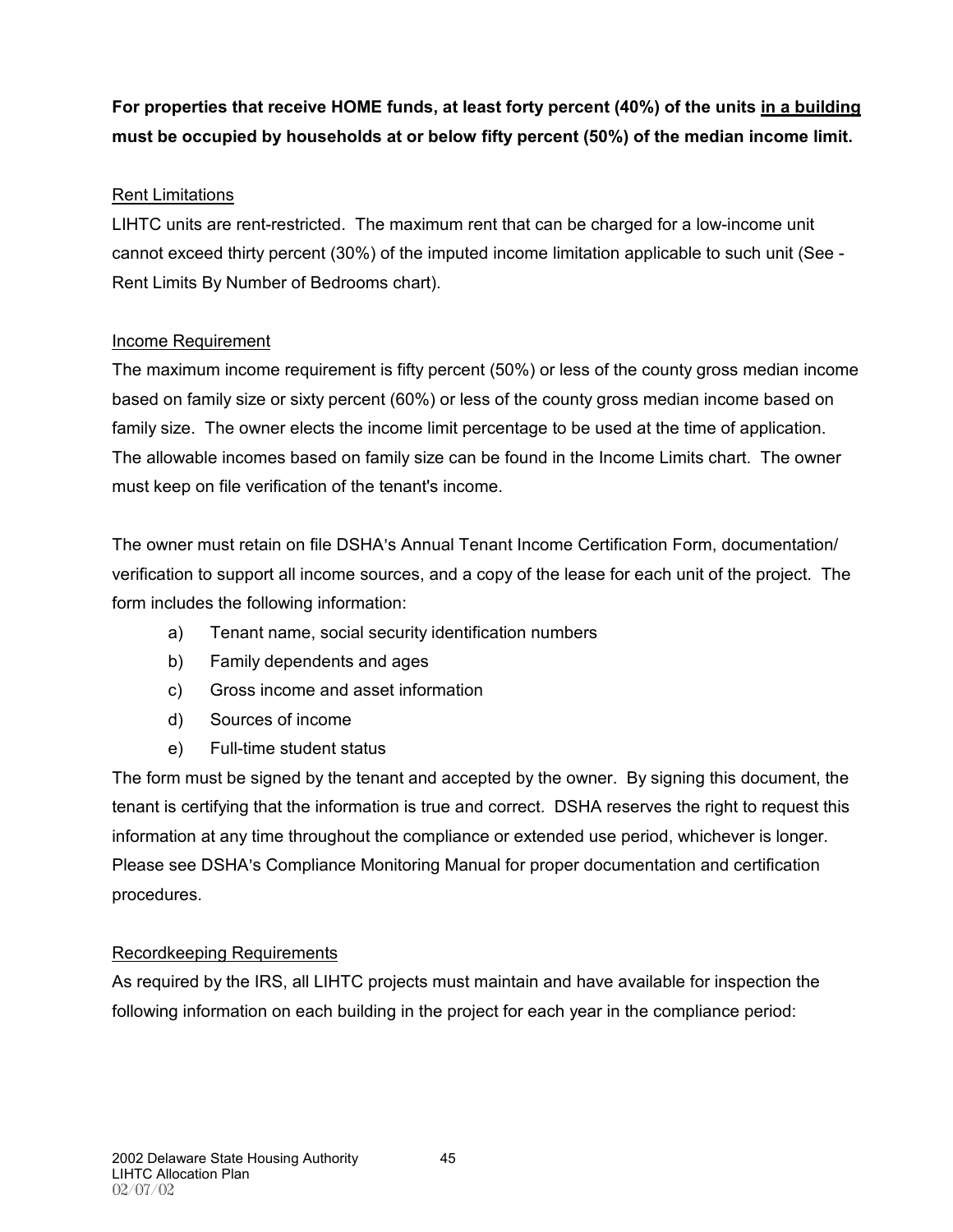a) The total number of residential rental units in the building (including the number of bedrooms and the size, in square feet, of each residential rental unit);

b) The percentage of residential rental units in the building that are low-income units;

c) The rent charged on each residential rental unit in the building (including the source and amount of any utility allowance calculations);

d) The low-income unit vacancies in the building(s) and information that shows when and to whom the next available unit(s) was rented;

e) The number of occupants in each low-income unit;

- f) The annual income certification of each low-income tenant per unit;
- g) Documentation to support each low-income tenant's income certification;
- h) The eligible basis and qualified basis of the building(s) at the end of the first year of the Credit period, IRS Form #8609 and all attachments;
- i) A list of all tenants of the building(s) at initial rent-up which includes the following: name of occupant, number of persons, and annual income;
- j) The character and use of the non-residential portion(s) of the building included in the building's eligible basis under Section 42(d) (e.g., tenant facilities that are available on a comparable basis to all tenants and for which no separate fee is charged for use of the facilities, or facilities reasonably required by the project).
- k) Documentation that the owner has not refused to lease a unit in the project to an applicant because the applicant holds a voucher or certificate of eligibility under Section 8 of the United States Housing Act of 1937;
- l) Documentation that the buildings and low-income units in the project were suitable for occupancy, taking into account local health, safety, and building codes (or other habitability standards), and the State or local government unit responsible for making local health, safety, or building code inspections did not issue a violation report for any building or low-income unit in the project. If a violation report or notice was issued by the governmental unit, the owner must attach a statement summarizing the violation report or notice to the annual certification submitted to DSHA. In addition, the owner must state whether the violation has been corrected;
- m) No findings of discrimination under the Fair Housing Act, U.S.C. 3601-3619, occurred for the project. A finding of discrimination includes an adverse final decision by the Secretary of Housing and Urban Development, 24 CFR 180.680, an adverse final decision by a substantially equivalent state or local fair housing agency, 42 U.S.C 3616(a)(1), or an adverse judgement from a federal court.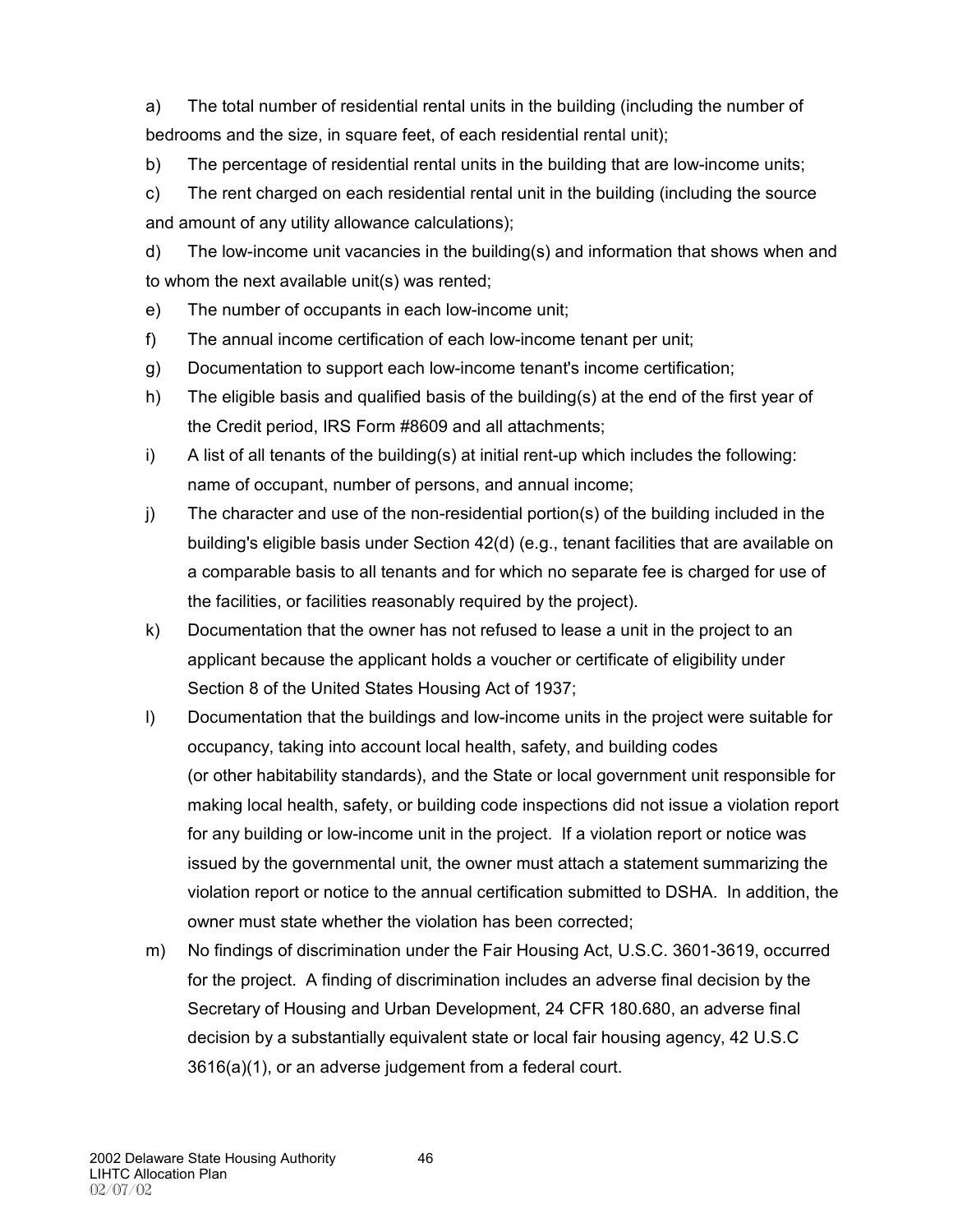The records (listed above) for the first year of the Credit period must be retained for at least 6 years beyond the due date (with extensions) for filing the federal income tax return for the last year of the compliance period of the building. The records for each year thereafter must be retained for at least 6 years after the due date (with extensions) for filing of the federal income tax return for that year.

# Annual Project Certification and Review

The owner must annually certify to DSHA that, for the preceding 12-month period, the project has achieved the following requirements:

- a) The project met the required minimum set-aside or any higher set aside elected by the owner;
- b) There was no change in the applicable fraction (as defined in Section  $42(c)(1)(B)$ ) of any building in the project or that there was a change, and a description of the change;
- c) The owner has received an annual income certification from each low-income tenant and documentation to support that certification;
- d) Each low-income unit in the project was rent-restricted under Section  $42(q)(2)$ ;
- e) All units in the project were for use by the general public and used on a non-transient basis (except for transitional housing for the homeless, provided under Section 42(i)(3)(B)(iii));
- f) Each building in the project was suitable for occupancy, taking into account local health, safety, and building codes (or other habitability standards), and the state or local government unit responsible for making building code inspections did not issue a report of violation for any building or low income unit in the project.
- g) There was no change in the eligible basis (as defined in Section 42(d)) of any building in the project, or that there was a change, and the nature of the change (e.g. a common area has become commercial space, or a fee is now charged for a tenant facility formerly provided without charge);
- h) All tenant facilities included in the eligible basis under Section 42(d) of any building in the project, such as swimming pools, other recreational facilities, and parking areas, were provided on a comparable basis without charge to all tenants in the building;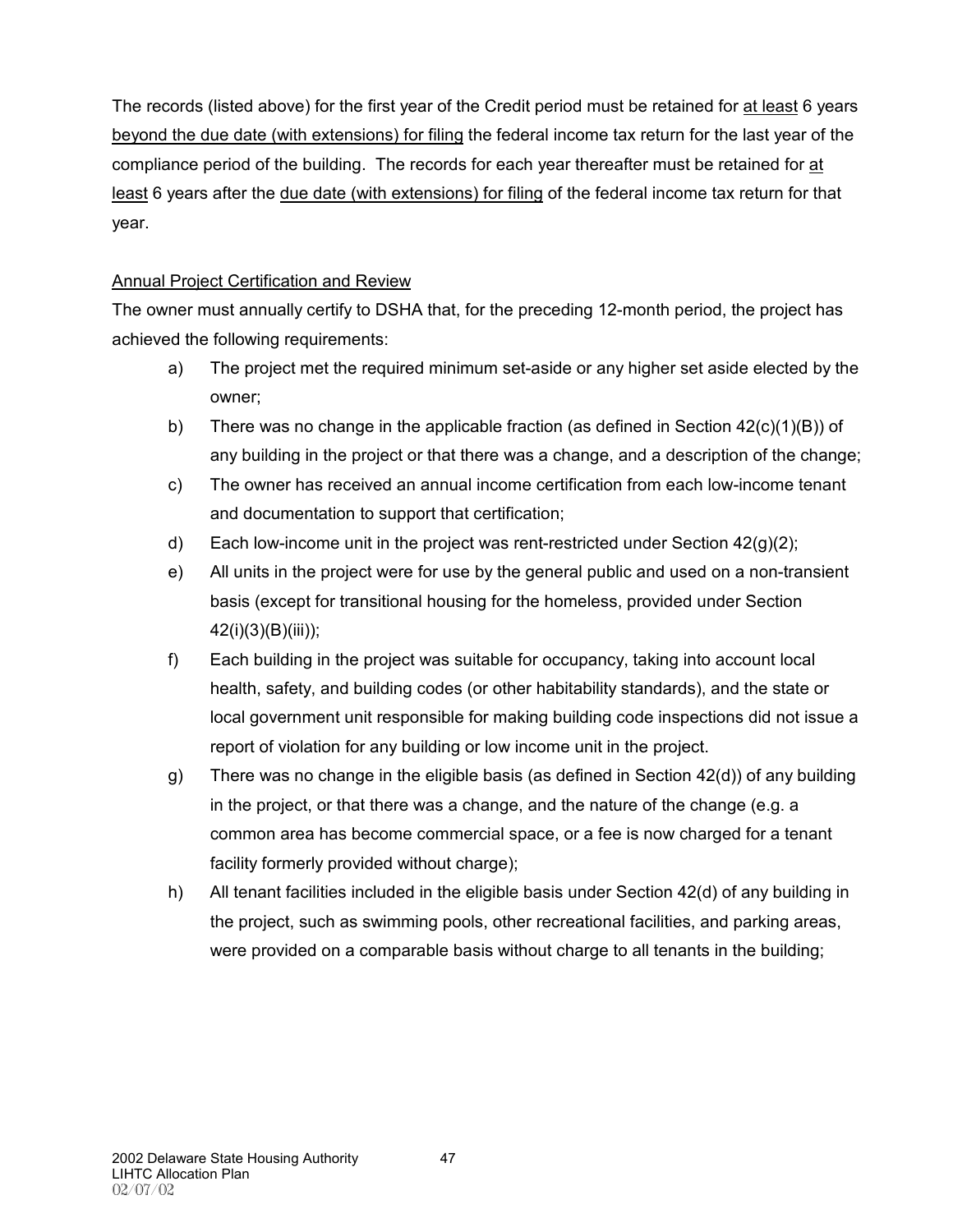- i) If a low-income unit in the project became vacant during the year, reasonable attempts were or are being made to rent that unit or the next available unit of comparable or smaller size to tenants having a qualifying income before any units in the project were or will be rented to tenants not having a qualifying income;
- (j) If the income of tenants of a low-income unit in the project increases above the limit allowed in Section  $42(q)(2)(D)(ii)$ , the next available unit of comparable or smaller size in the project was or will be rented to tenants having a qualifying income.
- (k) If a household consists of ALL full-time students, such households met one of the exceptions outlined in Section 42  $(i)(3)(D)$  which prohibits households occupied entirely by full-time students in a low-income tax credit unit;
- (l) The owner has not refused to lease a unit in the project to an applicant because the applicant holds a voucher or certificate of eligibility under Section 8 of the United States Housing Act of 1937;
- (m) No findings of discrimination under the Fair Housing Act, U.S.C. 3601-3619,occurred for the project. A finding of discrimination includes an adverse final decision by the Secretary of Housing and Urban Development, 24 CFR 180.680, an adverse final decision by a substantially equivalent state or local fair housing agency, 42 U.S.C 3616(a)(1), or an adverse judgement from a federal court; and
- n) An Extended Low-Income Housing Commitment, as described in Section 42(h)(6) was in effect (for buildings subject to Section 7108(c)(1) of the Revenue Reconciliation Act of 1989) (e.g. Declaration of Land Use Restrictive Covenants relating to Low-Income Housing Tax Credits is in effect and was recorded with the Recorder of Deeds in the applicable county);

The owner must certify the above under penalty of perjury. In addition, it is a state crime punishable by fine of up to \$2,300 or up to 1 year in prison or both, to knowingly make any false statements concerning any of the above facts as applicable under the provisions of Title 11, Delaware Code, Section 1233.

The Annual Project Certification form needs to be completed by the owner annually and forwarded to DSHA at 18 The Green, P.O. Box 1401, Dover, Delaware 19901 to the Attention of Cynthia L. Deakyne, by January 15 of each year.

DSHA shall review the Annual Project Certifications submitted as required above for compliance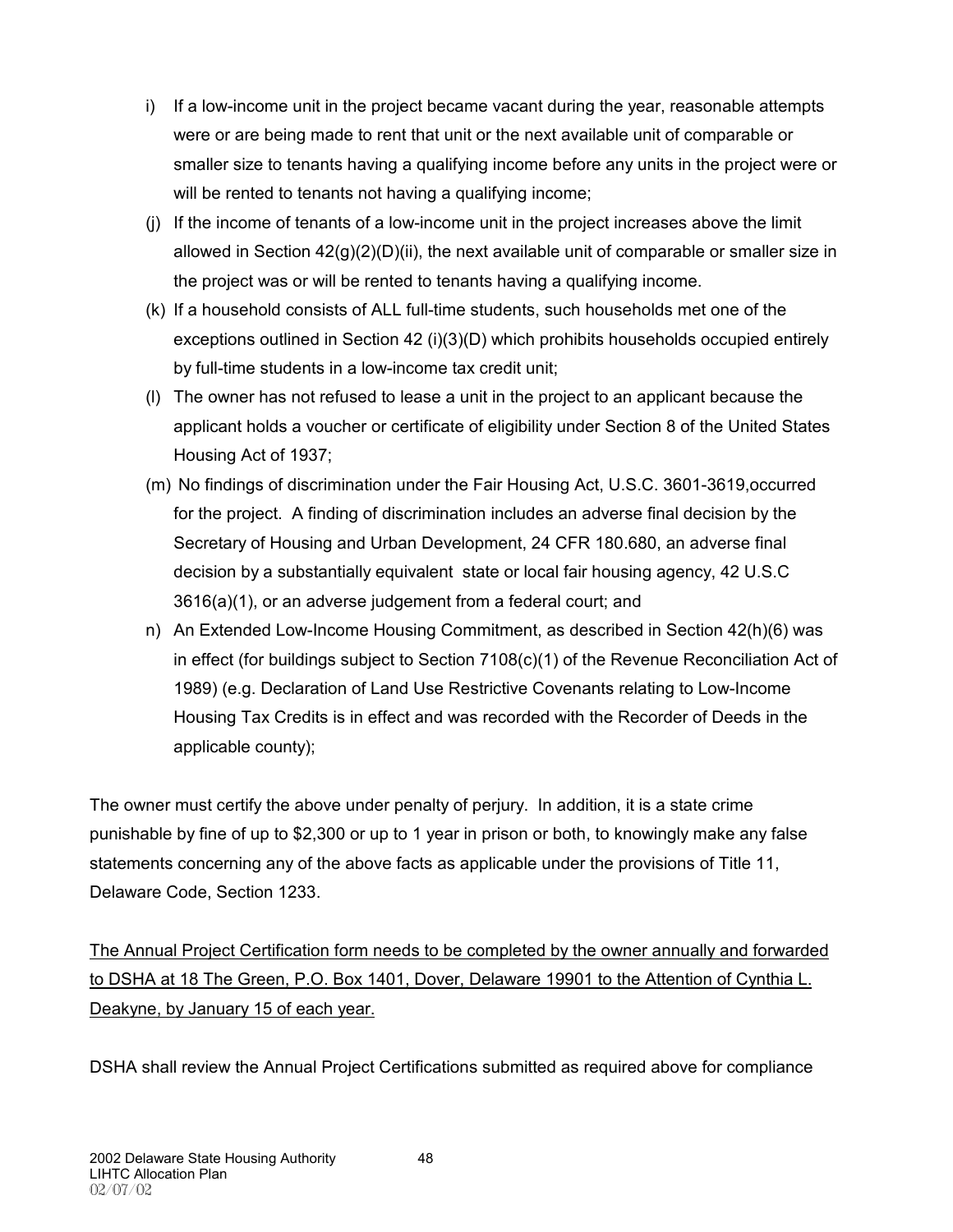with the requirements of Section 42. In addition, as set forth on page 1 hereof, DSHA shall inspect at least 20% of low-income housing projects annually and shall inspect the low-income certification, the documentation the owner has received to support that certification, and the rent record for each low-income tenant in at least 20% of the low-income units in those projects.

DSHA shall determine which tenants' records are to be inspected or submitted by the owners for review. Furthermore, in connection with the inspection described in the preceding paragraph, the records to be inspected shall be chosen in a manner that will not give owners of low-income housing projects advance notice that their records for a particular year will or will not be inspected. However, DSHA may give an owner reasonable notice that an inspection will occur so that the owner may assemble records (for example, 30 days notice of inspection).

The certifications and reviews described in this section shall be made at least annually covering each year of the applicable 15-year compliance period.

# Annual Site Inspection

DSHA shall have the right to perform an on-site inspection of any low-income housing project through the end of the compliance period or the extended use period, whichever is longer, of the buildings in the project. Through an on-site visit, DSHA will annually perform an inspection of the owner's record-keeping for compliance with 1) minimum low-income set aside requirements, 2) rent limitations, 3) tenant income requirements, 4) record keeping requirements, 5) annual project certification 6) physical inspection of at least 20% of the units reviewed, and 7) all extended use restrictions/agreements. DSHA also reserves the right to perform a general physical inspection of the building(s), if it is deemed necessary. The owner must make available all the information required by DSHA to perform its inspection during normal business hours for the entire compliance period or until the end of the extended use period, whichever is longer.

#### Notice to Owner

DSHA shall provide prompt written notice to the owner of a low-income housing project if DSHA does not receive the Annual Project Certification, or does not receive or is not permitted to inspect the tenant income certifications, supporting documentation, and rent records described above, or discovers by inspection, review, or in some other manner, that the project is not in compliance with the provisions of Section 42.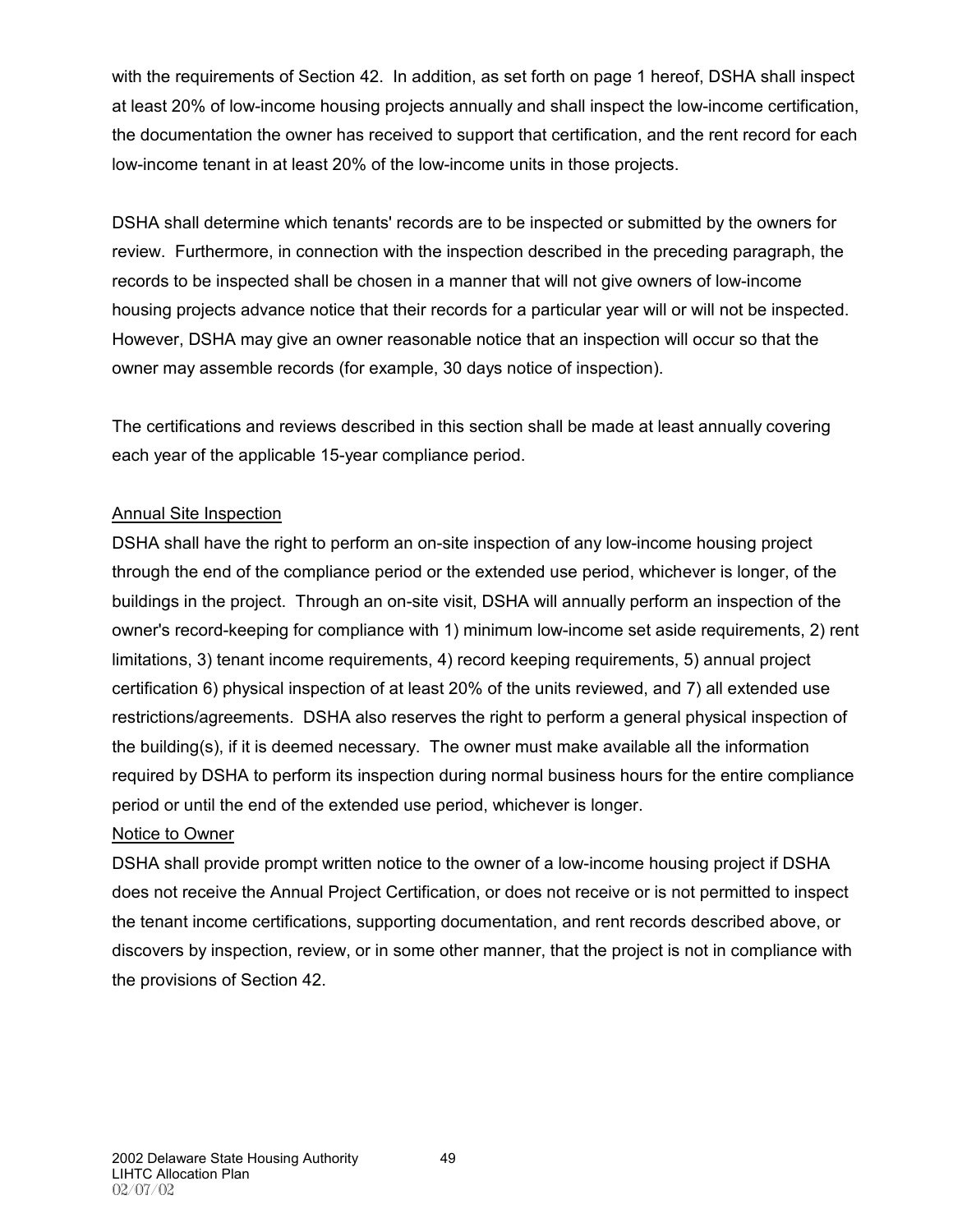# Notice to Internal Revenue Service

DSHA is required to file Form 8823 "Low-Income Housing Credit Agencies Report of Noncompliance" with the IRS no later than 45 days after the end of the correction period specified in the written notice to the owner and no earlier than the end of the correction period (whether or not the noncompliance or failure to certify is corrected.) DSHA must explain the nature of the noncompliance or failure to certify and indicate whether the owner has corrected the situation. Any change in either the applicable fraction or eligible basis that results in a decrease in the qualifying basis is an event of noncompliance.

# Correction Period

Should DSHA find a project to be in noncompliance with Section 42 of the Code, the owner must supply any missing certifications, correct any findings, and bring the project into compliance with the provisions of Section 42 within 60 days of the date of DSHA notification to correct the violation, unless extended by DSHA in writing.

# Compliance Monitoring Fee

DSHA will charge a monitoring fee on Tax Credit eligible units for performing the service of monitoring the LIHTC project. For new projects, DSHA will charge \$500 per unit. This fee must be paid prior to receiving an allocation of Tax Credits; at the issuance of IRS form 8609 or the Carryover Agreement, whichever is issued first. For all projects allocated credits after January 1, 1990 through December 31, 1996, the annual fee will be \$15 per unit and will be due January 15 each year for the remaining years of the compliance period or for as long as DSHA has LIHTC monitoring responsibility for the project.

# Compliance Monitoring Manual

DSHA has developed a "Compliance Monitoring Manual" to be used as a guide and reference for LIHTC Compliance Monitoring Procedures. Upon reservation of Tax Credits, a copy will be forwarded.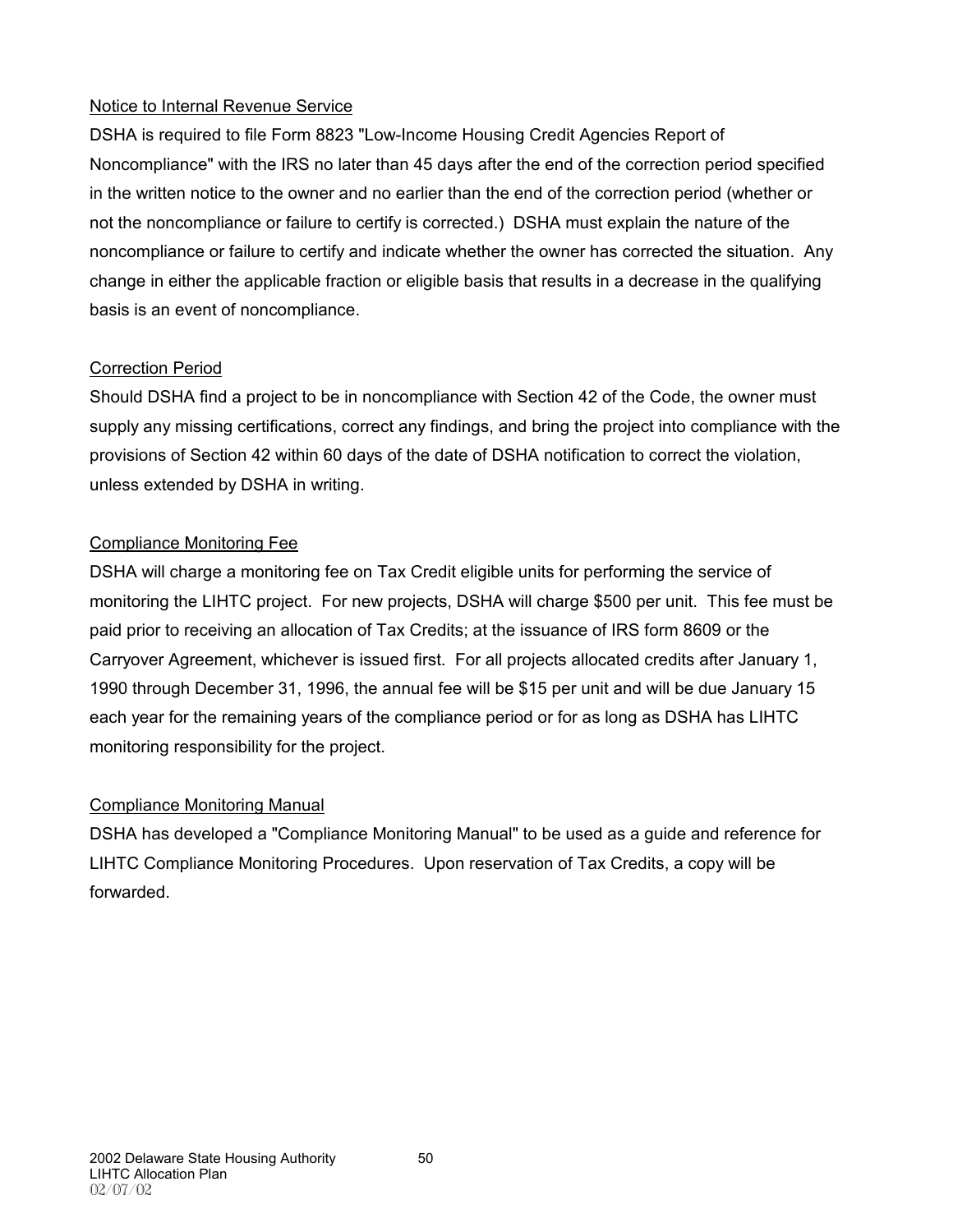# **PROGRAM APPROVAL**

In accordance with Low Income Housing Tax Credit regulations, the allocation plan must be approved by the Governor of the State before Credits can be allocated. Governor Ruth Ann Minner approved the State of Delaware's Low Income Housing Tax Credit Program Allocation Plan on February 5, 2002.

Prior to the approval by the Governor, a notification of the public hearing on the Low Income Housing Tax Credit Program's Allocation Plan was published in The News Journal and the Delaware State News on December 3, 2001. Three public hearings were held on December 17<sup>th</sup>, 2001 in Sussex County Council Chambers, No. 2, The Circle, Georgetown from 9:00 to 11:00 a.m.; Kent County Administration Building, 414 Federal Street, Room 202, Dover from 1:00 to 3:00 pm.; and New Castle County, Cranston Heights Fire Hall on Kirkwood Highway, Wilmington from 6:30 to 9:30 p.m. Oral and written comments concerning the Qualified Allocation Plan were received and recorded at the hearings. Oral and written comments were accepted until December 28, 2001. A transcript of the hearings is available for review at DSHA's Wilmington Office.

# **DISCLAIMER**

The information contained herein is intended to provide guidance to the applicant in terms of the operations of the Qualified Allocation Plan. The information is not intended to be restrictive of DSHA with respect to the operation of the Low Income Housing Tax Credit Program. By submitting an application, the applicant acknowledges and agrees that statements contained in the Plan are subject to change by DSHA to reflect changes in applicable laws, regulations and or to otherwise maintain consistency with other DSHA programs, goals or policies. Any changes to the Plan pursuant to this section will be duly noticed with an opportunity for public comments.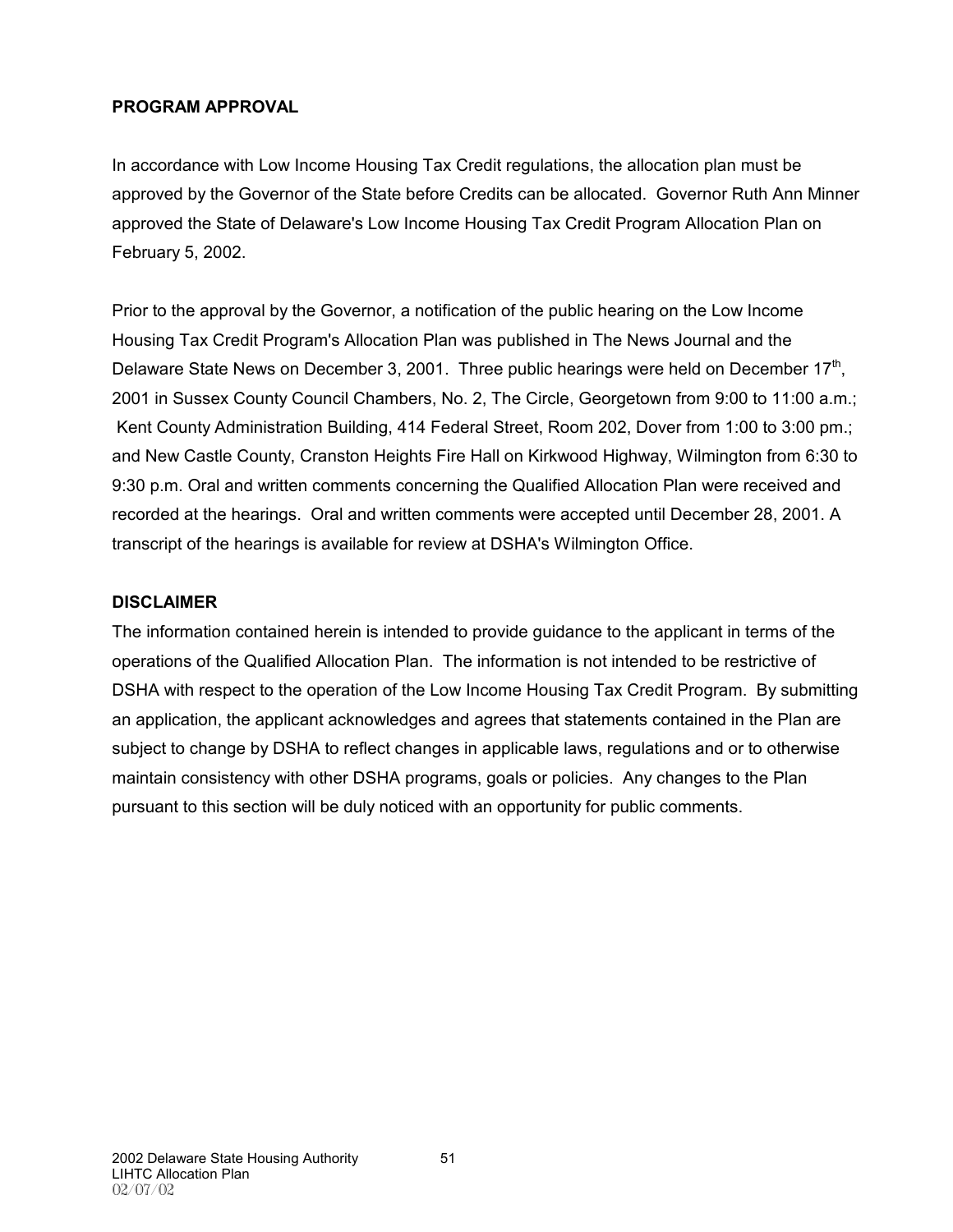# **DSHA POLICY ON CIVIL RIGHTS COMPLIANCE**

The owner/developer/borrower and any of its employees, agents or sub-contractors in doing business with DSHA understands and agrees that it is the total responsibility of the owner to adhere to and comply with all Federal Civil Rights legislation inclusive of the Fair Housing Laws, Section 504 of the Rehabilitation Act of 1973, the Americans With Disabilities Act as well as any State and local civil rights legislation along with any required related codes and fair housing laws. Should DSHA not specify any specific requirements, such as design, it is nonetheless the owners responsibility to be aware of and comply with all non-discrimination provisions relating to race, color, religion, sex, sexual orientation, handicap, familial status, national origin and any other classes protected in Delaware. The owners' compliance responsibility includes design requirements for construction or rehabilitation, equal opportunity in regard to marketing and tenant selection and reasonable accommodation and modification for those tenants covered under the federal and state fair housing laws.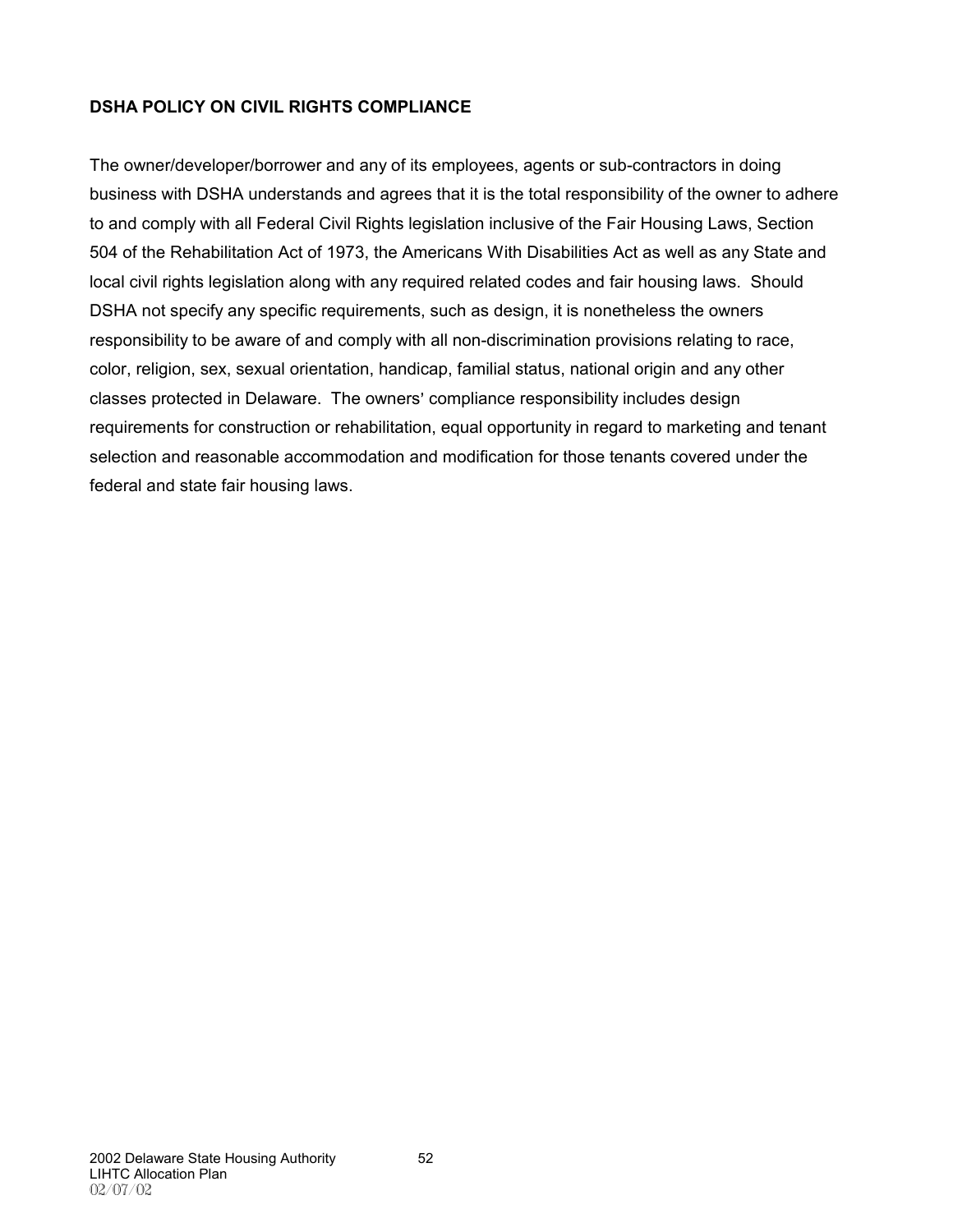#### **VOLUME CAP CREDITS**

#### **Tax-Exempt Bonds**

Properties financed with tax-exempt bonds may receive 4% Tax Credits without participating in the annual competitive allocation process described in this Plan. Under IRS Code Section 42(m)(1)(D), such properties must receive a determination that they satisfy the requirements for the allocation under the Qualified Allocation Plan (QAP). However, complete applications must be submitted and approved before the tax exempt bonds are sold. DSHA's determination that a property satisfies the requirements of the Plan will be based on the property meeting all of the Threshold Requirements described in the QAP, including the geographic exemptions and exceptions. In addition, those sections of the application corresponding to the point categories for Increase in Compliance Period, Site and Neighborhood Standards, Project and Unit Amenities, and Public Housing and Section 8 waiting lists must be met. Finally, the applicant must meet the requirements of Preservation of At-Risk Housing or Preservation of Affordable Housing as those defined pursuant to the QAP; except that, for the purposes of the 4% Tax credits only, DSHA, upon a showing good cause by the applicant, may waive a minimal portion of the \$20,000 hard cost requirement for substantial rehabilitation. Such a waiver shall be in the sole discretion of DSHA and shall only be granted upon a showing that the proposed rehabilitation is sufficient in terms of quality and significance, notwithstanding the fact that it does not meet the \$20,000 requirement."

Tax-exempt bond-financed properties must make an application for Tax Credits prior to construction or rehabilitation of the property and will receive Credits on the full amount of their eligible basis only if at least 50% of the development's aggregate basis is financed with tax-exempt bonds. In the event that a tax-exempt bond property is proposed in the same area as competing Tax Credit properties, the market study must provide an acceptable demand analysis.